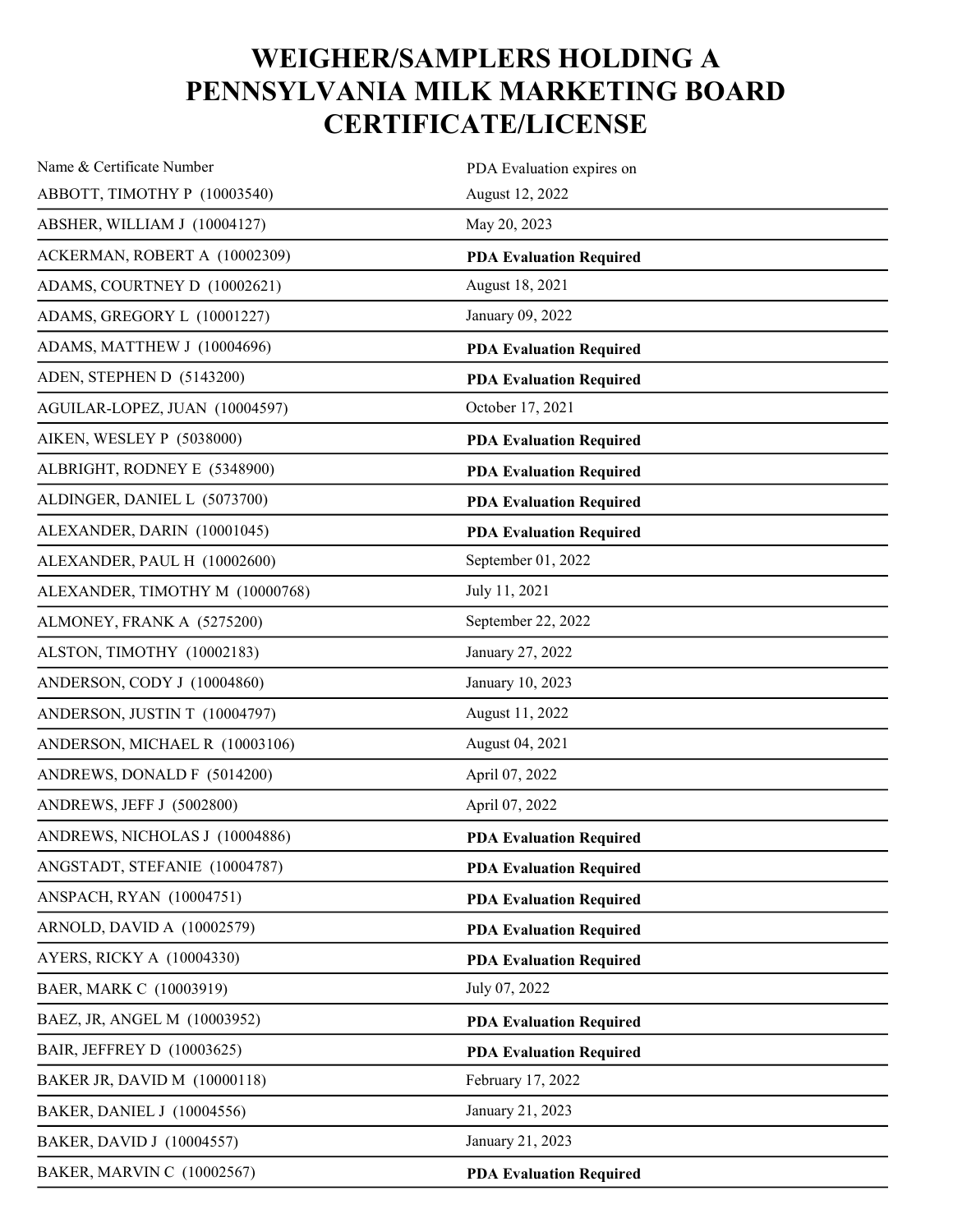| Name & Certificate Number          | PDA Evaluation expires on      |
|------------------------------------|--------------------------------|
| BALMER, BRENDA K (10003572)        | June 11, 2022                  |
| BALMER, R B (10003260)             | June 09, 2022                  |
| BARRETT, KELLY S (10001512)        | <b>PDA Evaluation Required</b> |
| <b>BARRICK, CALEB E (10001385)</b> | October 16, 2021               |
| <b>BARRICK, JOSH S (10001386)</b>  | November 18, 2022              |
| BARRICK, TIMOTHY S (5002900)       | July 22, 2022                  |
| BARRON, ROBERT G (5078000)         | January 27, 2022               |
| BARROWS JR, DAVID P (10004499)     | June 18, 2021                  |
| BARTLEY, KERRY J (10002709)        | <b>PDA Evaluation Required</b> |
| BARTLEY, ROBERT C (10001008)       | March 10, 2023                 |
| BARTON, RONALD J (5408400)         | <b>PDA Evaluation Required</b> |
| BATES, CLAYTON H (10002415)        | January 26, 2022               |
| BATON, JOHN R (10001232)           | August 19, 2021                |
| <b>BAUER, KEITH W (5163300)</b>    | December 06, 2022              |
| BAUER, ZACHARY K (10001882)        | December 06, 2022              |
| BAUMGARDNER, GREG D (10000415)     | March 16, 2022                 |
| BAUMGARDNER, JAMES L (5101100)     | July 01, 2021                  |
| BAUMGARDNER, RONALD D (5068900)    | April 27, 2023                 |
|                                    |                                |
| BAUSHER, DEAN A (5432200)          | October 06, 2022               |
| BAUSHER, DONALD L (10001817)       | <b>PDA Evaluation Required</b> |
| BAYLE, TODD G (10004861)           | January 10, 2023               |
| BEABES, JEFFREY A (5272400)        | <b>PDA Evaluation Required</b> |
| BEABES, TIMOTHY L (5289800)        | <b>PDA Evaluation Required</b> |
| BEALS, CHUCK E (5015000)           | January 19, 2023               |
| BEARD, THOMAS C (10002898)         | December 21, 2022              |
| <b>BEAVER, RANDY J (10002331)</b>  | April 21, 2023                 |
| BEHRER, ALLEN M (10004664)         | October 17, 2021               |
| BEHRER, MICHAEL A (10004662)       | October 17, 2021               |
| BEILER, ANDREW S (10004874)        | <b>PDA Evaluation Required</b> |
| BEILER, STEPHEN K (10004510)       | <b>PDA Evaluation Required</b> |
| BENDER, JOEL E (10004096)          | <b>PDA Evaluation Required</b> |
| BENDER, LARRY D (5003300)          | <b>PDA Evaluation Required</b> |
| BENDER, TITUS W (5015400)          | <b>PDA Evaluation Required</b> |
| BENFER, HAROLD D (10002475)        | June 10, 2022                  |
| BENFER, JASON P (10002881)         | January 18, 2023               |
| BENNETT, JOHN R (5015600)          | <b>PDA Evaluation Required</b> |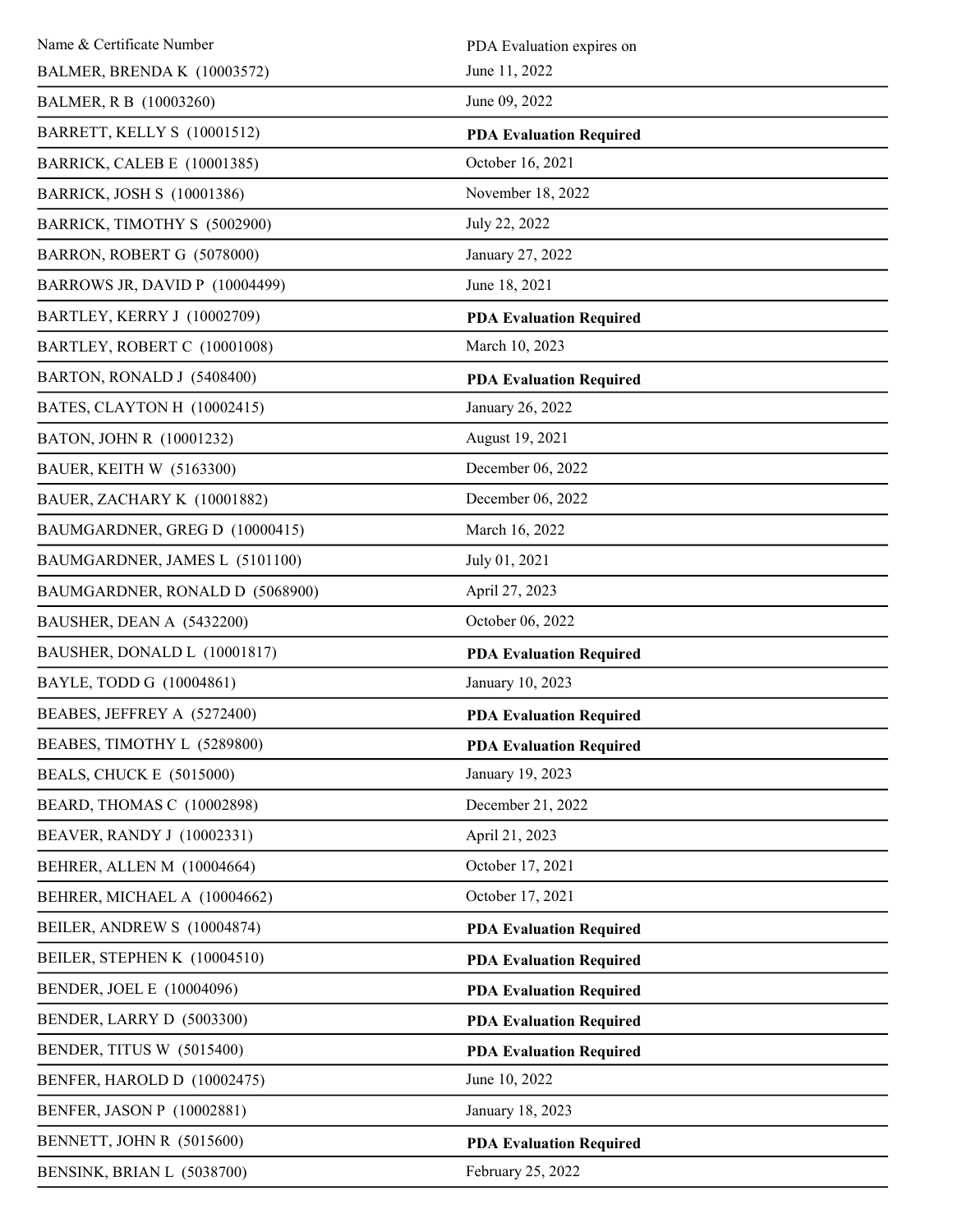| Name & Certificate Number          | PDA Evaluation expires on      |
|------------------------------------|--------------------------------|
| BERGER, DONALD S (10004091)        | April 14, 2023                 |
| BERGONIA III, PETER J (10004281)   | July 18, 2021                  |
| BERTOLLINI, MARK D (10003603)      | <b>PDA Evaluation Required</b> |
| <b>BEYER, JUSTIN E (10000949)</b>  | July 15, 2021                  |
| BICKSLER, THOMAS C (10002188)      | September 02, 2022             |
| BILGER, MARLIN L (5118300)         | <b>PDA Evaluation Required</b> |
| BILLMAN, KEVIN M (10001310)        | January 13, 2022               |
| BIRD JR, R W (10001992)            | August 05, 2021                |
| BIRD, BRIAN D (10000985)           | <b>PDA Evaluation Required</b> |
| BIRD, RICHARD W (10004672)         | March 10, 2023                 |
| BITTINGER, MICHAEL E (5252600)     | <b>PDA Evaluation Required</b> |
| BITTINGER, SETH G (10004239)       | March 09, 2023                 |
| <b>BLACK, JAMES W (5230300)</b>    | November 16, 2022              |
| BLANK, CLIFFORD R (10000505)       | <b>PDA Evaluation Required</b> |
| BLATT, DAVID K (10004490)          | October 19, 2022               |
| BLATTENBERGER, DANIEL C (10004687) | November 17, 2021              |
| BLAUSER, CATHERINE E (10002443)    | <b>PDA Evaluation Required</b> |
| BLAUSER, JAMES A (10000092)        | February 28, 2023              |
|                                    |                                |
| BLUM, CARRIE A (10004907)          | <b>PDA Evaluation Required</b> |
| BOGERT, ALLEN K (10003855)         | <b>PDA Evaluation Required</b> |
| BOGUSH, LOGAN D (10004910)         | <b>PDA Evaluation Required</b> |
| BOHARTZ JR, RAYMOND J (5299600)    | July 01, 2021                  |
| BOLLINGER, ANDREW S (10001965)     | April 19, 2023                 |
| BOLLINGER, DARRYL L (10003334)     | <b>PDA Evaluation Required</b> |
| BOLLINGER, THOMAS A (10001964)     | April 19, 2023                 |
| BOLOTINE, NICHOLAS J (10004849)    | May 12, 2023                   |
| BOMBERGER, JIM F (5261300)         | <b>PDA Evaluation Required</b> |
| BOOZER, EDDIE B (5199400)          | <b>PDA Evaluation Required</b> |
| BOSLEY, RAYMOND E (10004862)       | <b>PDA Evaluation Required</b> |
| BOUDMAN, RICKEY J (10004601)       | <b>PDA Evaluation Required</b> |
| BOWER, LOGAN M (10002954)          | June 11, 2021                  |
| BOWMAN, DARRELL T (10001645)       | <b>PDA Evaluation Required</b> |
| BOWMAN, DAVID G (5249800)          | July 07, 2022                  |
| BOWMAN, KENNETH J (5082400)        | <b>PDA Evaluation Required</b> |
| BOWMAN, THOMAS P (5080600)         | August 19, 2021                |
| <b>BOWSER, BRENT J (10003121)</b>  | <b>PDA Evaluation Required</b> |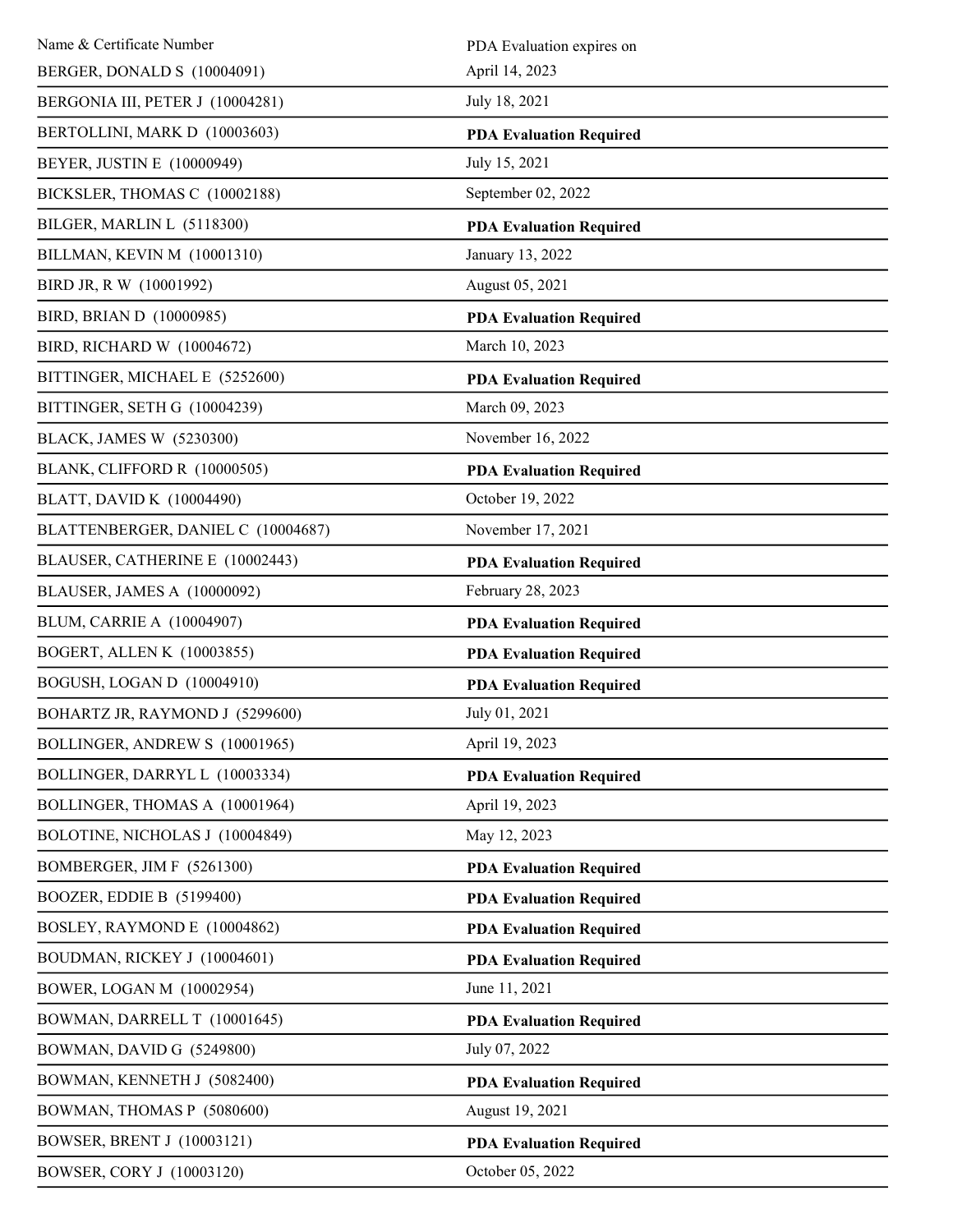| Name & Certificate Number         | PDA Evaluation expires on      |
|-----------------------------------|--------------------------------|
| BOWSER, ERIC G (10003109)         | <b>PDA Evaluation Required</b> |
| BOWSER, MATTHEW W (10000727)      | July 16, 2021                  |
| BOWSER, RANDY D (5118900)         | <b>PDA Evaluation Required</b> |
| BOWSER, ROBERT C (10004276)       | <b>PDA Evaluation Required</b> |
| BOWSER, RONALD E (10002585)       | October 15, 2022               |
| BOWSER, SCOTT M (5422900)         | July 14, 2021                  |
| BOYD JR, JOSEPH (10002746)        | June 21, 2022                  |
| BOYD SR, JOSEPH J (5412300)       | <b>PDA Evaluation Required</b> |
| BRADFORD, BOYD L (5291100)        | January 16, 2022               |
| BRAHAM, DOUGLAS L (5119000)       | January 26, 2022               |
| BRANDT, ROBERT N (10001518)       | July 30, 2021                  |
| <b>BRANT, BRIAN L (10004119)</b>  | <b>PDA Evaluation Required</b> |
| <b>BRANT, TRAVIS D (10003795)</b> | August 07, 2021                |
| BRECHBILL, MATTHEW P (10003924)   | <b>PDA Evaluation Required</b> |
| BRENEMAN, TYLER J (10002671)      | <b>PDA Evaluation Required</b> |
| BRENIZE, BENJAMIN D (10004380)    | <b>PDA Evaluation Required</b> |
| BRENNEMAN, ALVIN M (10004097)     | <b>PDA Evaluation Required</b> |
| BRENNER JR, DONALD C (5301600)    | September 10, 2022             |
|                                   |                                |
| BRETHAUER, ERIC A (10003550)      | <b>PDA Evaluation Required</b> |
| BRICKER, NELSON W (10004162)      | August 25, 2022                |
| BRILL, COREY R (10004359)         | August 24, 2022                |
| BRIMLOW, LAWRENCE W (10001014)    | <b>PDA Evaluation Required</b> |
| BRINK, JAMES L (10004496)         | August 09, 2022                |
| BRINTON, BENJAMIN M (10004853)    | March 30, 2023                 |
| BROCK, RAYMOND K (10001402)       | <b>PDA Evaluation Required</b> |
| BROOKS, LUTHER D (5093000)        | <b>PDA Evaluation Required</b> |
| BROWER, BRADLY J (10004154)       | <b>PDA Evaluation Required</b> |
| BROWN, GUY I (10001496)           | <b>PDA Evaluation Required</b> |
| BROWN, KEITH B (10003147)         | February 23, 2023              |
| <b>BROWN, KEVIN B (10000582)</b>  | <b>PDA Evaluation Required</b> |
| BROWN, KEVIN L (10003508)         | <b>PDA Evaluation Required</b> |
| BROWN, RICHARD W (5134900)        | October 12, 2022               |
| BROWN, RYAN K (10004160)          | September 07, 2022             |
| BRUBACHER, VERNON S (10004443)    | September 29, 2022             |
| BRUMBAUGH, BRETT (5016500)        | <b>PDA Evaluation Required</b> |
| BRUMWELL, JASON C (10002438)      | December 09, 2022              |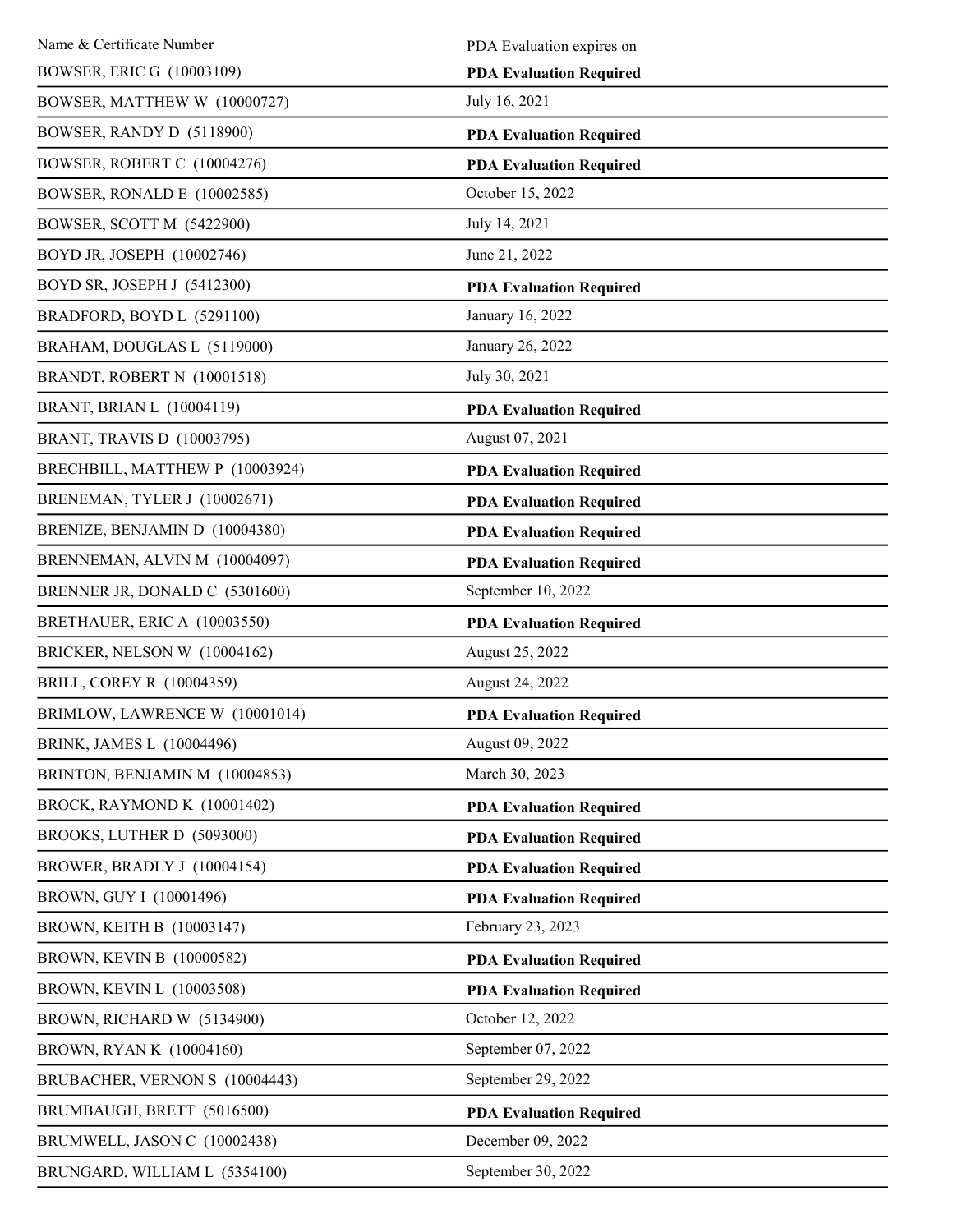| Name & Certificate Number          | PDA Evaluation expires on      |
|------------------------------------|--------------------------------|
| BRYSON, JEFFREY S (10002740)       | <b>PDA Evaluation Required</b> |
| BUBLINEC, GREGORY A (10004445)     | March 02, 2023                 |
| BUCK, KEITH F (10004046)           | <b>PDA Evaluation Required</b> |
| BUMBAUGH, SAMUEL R (10003756)      | <b>PDA Evaluation Required</b> |
| BURDICK, ST EVEN E (10004735)      | <b>PDA Evaluation Required</b> |
| <b>BURKET, RYAN E (10003268)</b>   | <b>PDA Evaluation Required</b> |
| BURKHART, ANTHONY M (10002908)     | August 17, 2022                |
| BURKHART, CHRISTOPHER L (10001720) | February 10, 2023              |
| BURKHART, LEROY C (5016700)        | <b>PDA Evaluation Required</b> |
| BURKHART, LEROY H (5016800)        | January 12, 2023               |
| BURKHOLDER, ANTHONY R (5460800)    | <b>PDA Evaluation Required</b> |
| BURKHOLDER, BRANDON J (10004827)   | December 17, 2022              |
| BURKHOLDER, BRENT R (10003757)     | July 19, 2022                  |
| BURKHOLDER, LONNIE D (10002116)    | September 10, 2022             |
| BURKHOLDER, TERRENCE J (10004883)  | <b>PDA Evaluation Required</b> |
| BUROW, DAVID E (10004415)          | July 12, 2022                  |
| BURRELL, GABRIEL C (10002066)      | <b>PDA Evaluation Required</b> |
| BUSSARD SR, GENE F (10000524)      | <b>PDA Evaluation Required</b> |
| BYRNE, JOSHUA F (10004437)         | <b>PDA Evaluation Required</b> |
| CAIN, JOSHUA J (10003873)          | <b>PDA Evaluation Required</b> |
| CAMPBELL, GEORGE E (10000996)      | January 13, 2023               |
| CAMPBELL, JASON S (10001513)       | <b>PDA Evaluation Required</b> |
| CAMPBELL, MATTHEW H (10004710)     | <b>PDA Evaluation Required</b> |
| CAMPBELL, RAY F (10004848)         | January 07, 2023               |
| CANGANELLI, ALEX N (10004873)      | <b>PDA Evaluation Required</b> |
| CANOUSE, CHRISTIAN W (10000584)    | March 10, 2022                 |
| CARBAUGH JR, CHARLES J (5017100)   | <b>PDA Evaluation Required</b> |
| CARBAUGH, TROY L (10002305)        | <b>PDA Evaluation Required</b> |
| CAREY, RONALD H (5196600)          | April 07, 2022                 |
| CARR JR, MICHAEL P (10002143)      | July 21, 2022                  |
| CARR, TMOTHY C (10004648)          | <b>PDA Evaluation Required</b> |
| CARROLL, GERALD P (10002899)       | <b>PDA Evaluation Required</b> |
| CARTER, THOMAS L (10003816)        | <b>PDA Evaluation Required</b> |
| CARUANO, BRENDON M (10004506)      | <b>PDA Evaluation Required</b> |
| CASSEL, DAVID K (10003503)         | <b>PDA Evaluation Required</b> |
| CATHERMAN, MATTHEW T (10004221)    | June 13, 2021                  |
| CATHERS, STEPHAN A (10004914)      | <b>PDA Evaluation Required</b> |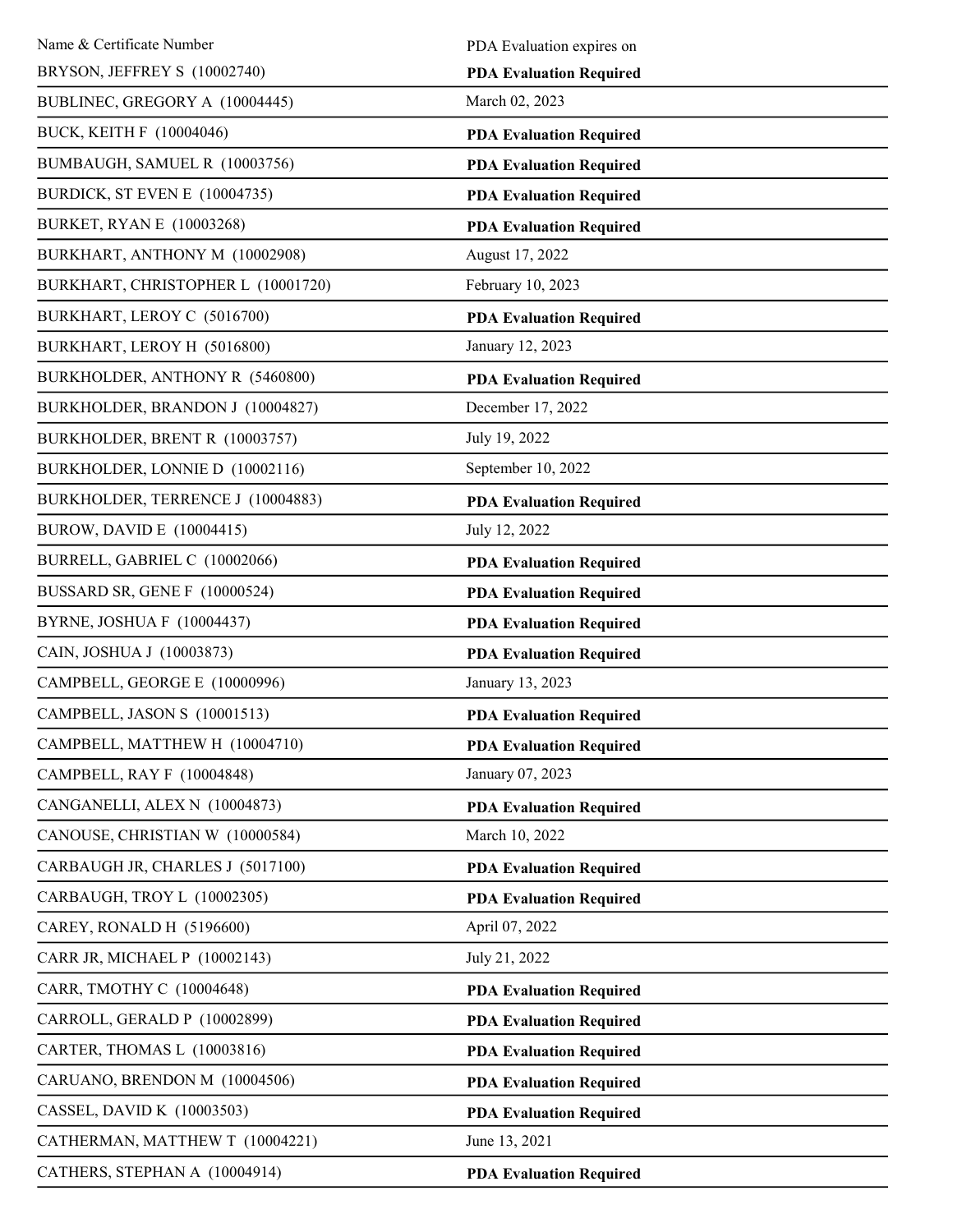| Name & Certificate Number          | PDA Evaluation expires on      |
|------------------------------------|--------------------------------|
| CAUFFMAN, MARK E (5385900)         | December 12, 2021              |
| CERNIK, MICHAEL M (10004043)       | <b>PDA Evaluation Required</b> |
| CHADWICK, OLIVER E (10002720)      | <b>PDA Evaluation Required</b> |
| CHARLES, MICHAEL B (10002859)      | December 28, 2022              |
| CHESNUT, JAMES F (5032700)         | <b>PDA Evaluation Required</b> |
| CHILDERS, CHRISTOPHER M (10004633) | June 09, 2021                  |
| CHRISTMAN, KENNETH E (10002135)    | September 29, 2021             |
| CLAPPER, MATTHEW R (10003863)      | April 06, 2023                 |
| CLAPPER, MELVIN C (10001149)       | August 18, 2022                |
| CLARK, BART E (10004760)           | <b>PDA Evaluation Required</b> |
| CLARK, DONALD (10004788)           | <b>PDA Evaluation Required</b> |
| CLARK, DOUGLAS W (10002675)        | <b>PDA Evaluation Required</b> |
| CLARK, EDWARD A (10003566)         | January 22, 2022               |
| CLARK, RONALD L (10002676)         | <b>PDA Evaluation Required</b> |
| CLARK, WAYNE E (5341700)           | <b>PDA Evaluation Required</b> |
| CLAYTON II, ROBERT W (5135900)     | January 14, 2023               |
| CLEVELAND JR, EURAL C (10004354)   | <b>PDA Evaluation Required</b> |
| CLINE, AUSTIN T (10004894)         | <b>PDA Evaluation Required</b> |
| CLOUSER, CHRIS A (10003221)        | <b>PDA Evaluation Required</b> |
| CLOUSER, RODNEY L (10003197)       | July 22, 2022                  |
| COALE, MATTHEW J (10004071)        | <b>PDA Evaluation Required</b> |
| COCHENOUR, KEITH A (5202600)       | <b>PDA Evaluation Required</b> |
| COCHRAN, ROBERT M (10002773)       | <b>PDA Evaluation Required</b> |
| COHICK II, JAMES E (5357500)       | <b>PDA Evaluation Required</b> |
| COLDREN II, ROBERT C (10003849)    | January 27, 2022               |
| COLEMAN, RANDALL A (5256900)       | December 07, 2022              |
| COLLINS JR, RONALD E (5417300)     | October 31, 2022               |
| COLLINS, TIMOTHY P (5283300)       | August 12, 2022                |
| COLYER, SHAWN M (10004870)         | <b>PDA Evaluation Required</b> |
| CONKLIN, MICHAEL H (10002698)      | <b>PDA Evaluation Required</b> |
| CONKRIGHT, DWAYNE A (10003467)     | <b>PDA Evaluation Required</b> |
| CONOVER, DON J (10004817)          | <b>PDA Evaluation Required</b> |
| COOK, JOSHUA L (10001289)          | January 15, 2022               |
| COOK, THOMAS G (10004828)          | <b>PDA Evaluation Required</b> |
| COON, KEVIN L (10004811)           | <b>PDA Evaluation Required</b> |
| COOPER, VINCENT P (10004334)       | December 02, 2021              |
| CORLE, RYAN E (10003100)           | <b>PDA Evaluation Required</b> |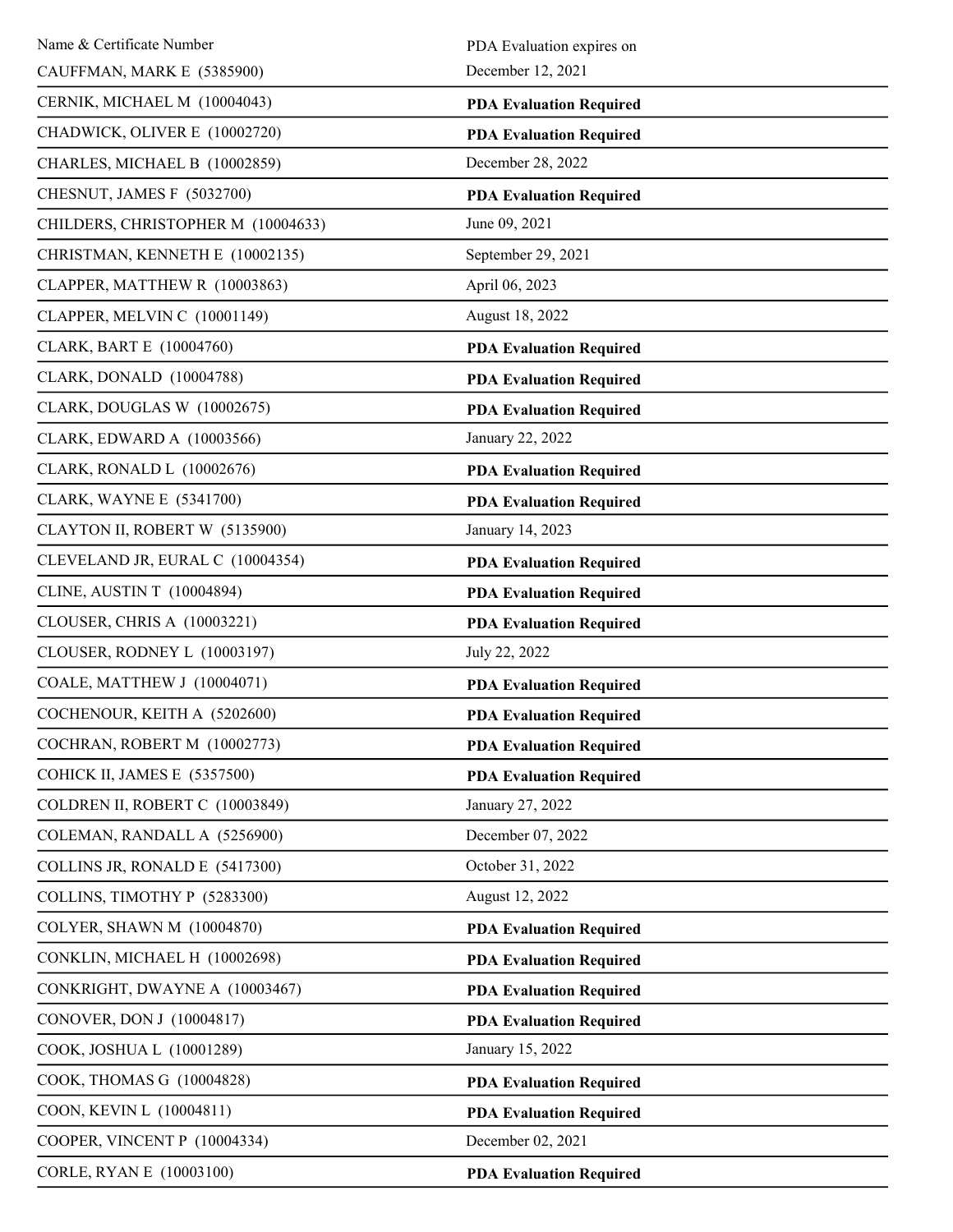| Name & Certificate Number        | PDA Evaluation expires on      |
|----------------------------------|--------------------------------|
| CORNELL, STEVEN (10004903)       | <b>PDA Evaluation Required</b> |
| CORRON, PAUL T (10004653)        | <b>PDA Evaluation Required</b> |
| COTTER, CARL B (5189000)         | August 11, 2022                |
| COTTER, DANA L (5137200)         | <b>PDA Evaluation Required</b> |
| COTTER, DILLON A (10004025)      | January 19, 2023               |
| COTTER, DREW E (10004079)        | November 17, 2022              |
| COTTER, MICHAEL S (5137300)      | November 08, 2022              |
| CRANMER, THOMAS S (5190500)      | <b>PDA Evaluation Required</b> |
| CRATER SR, DANIEL E (10001739)   | August 03, 2022                |
| CRATER, CURTIS E (5110600)       | March 10, 2023                 |
| CRAWFORD, GREGGORY L (5360400)   | <b>PDA Evaluation Required</b> |
| CRAYTON, DENNIS L (5269600)      | March 10, 2022                 |
| CRISTILLO, ANTHONY S (10002722)  | February 16, 2023              |
| CRUSEY JR, REGINALD L (5262600)  | January 24, 2023               |
| CUEVAS, PACO (10004855)          | <b>PDA Evaluation Required</b> |
| CULBERTSON, STEVE C (10001630)   | April 28, 2023                 |
| CULLEY, RANDY D (5298600)        | <b>PDA Evaluation Required</b> |
| CUNNINGHAM, MICHAEL L (10002848) | <b>PDA Evaluation Required</b> |
|                                  |                                |
| <b>CURTIS, DEAN H (10004579)</b> | <b>PDA Evaluation Required</b> |
| CUSTER, DON L (10004831)         | <b>PDA Evaluation Required</b> |
| CZAP, WILLIAM J (10003862)       | April 20, 2023                 |
| DAGOSTIN, PAUL J (10004779)      | <b>PDA Evaluation Required</b> |
| DAUBERT II, THOMAS C (5097500)   | January 18, 2023               |
| DAUBERT, MARK H (5097600)        | November 24, 2021              |
| DAUBERT, STEPHEN (10001671)      | November 24, 2021              |
| DAVIS JR, THOMAS J (10004854)    | <b>PDA Evaluation Required</b> |
| DAVIS, BRYAN E (10003489)        | <b>PDA Evaluation Required</b> |
| DAVIS, DAVID E (5288300)         | <b>PDA Evaluation Required</b> |
| DAVIS, EARL J (10003017)         | June 10, 2022                  |
| DAVIS, JEFFREY L (10003593)      | October 20, 2022               |
| DAVIS, JOHN P (10004686)         | November 24, 2021              |
| DAVIS, RONALD J (5196700)        | <b>PDA Evaluation Required</b> |
| DAVIS, TYLOR A (10002448)        | <b>PDA Evaluation Required</b> |
| DAWLEY, BRYAN C (10000301)       | <b>PDA Evaluation Required</b> |
| DEAN, ANDREW E (5168400)         | January 08, 2022               |
| DEAN, ROBERT G (5051200)         | June 29, 2022                  |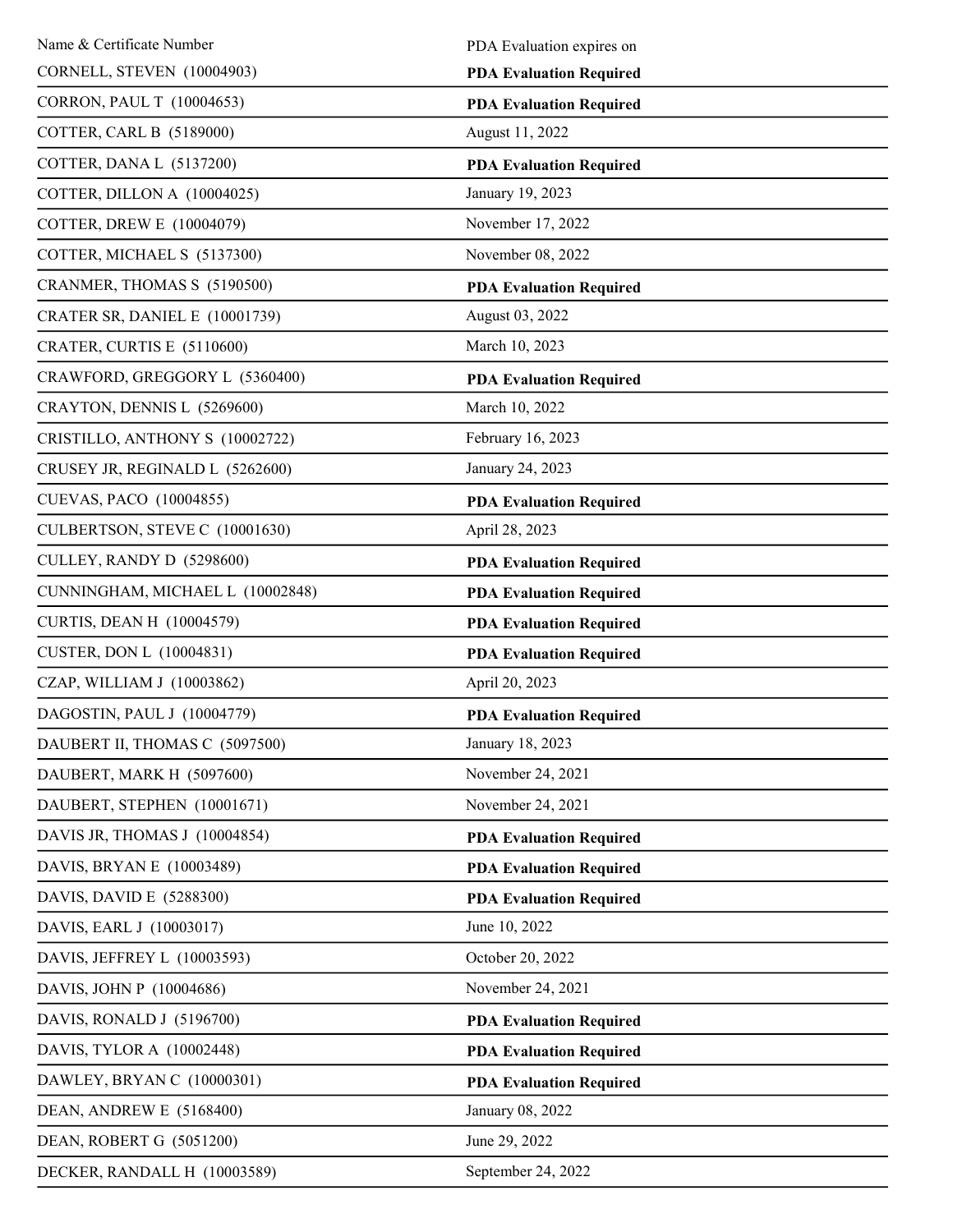| Name & Certificate Number       | PDA Evaluation expires on      |
|---------------------------------|--------------------------------|
| DEGREEN, BRIAN J (10001556)     | <b>PDA Evaluation Required</b> |
| DEIST, CARL D (5314500)         | January 19, 2023               |
| DEIST, MATTHEW D (10003608)     | <b>PDA Evaluation Required</b> |
| DEITER, MICHAEL C (10004128)    | February 24, 2023              |
| DEIVERT, DANNY R (10002827)     | August 12, 2022                |
| DELAND, DAVID A (10002214)      | July 18, 2021                  |
| DELONG, JAMES C (10004764)      | November 23, 2022              |
| DENLINGER, BRANDON L (10004590) | <b>PDA Evaluation Required</b> |
| DENSBERGER, RYAN P (10003615)   | September 14, 2022             |
| DEPUTY JR, EDWARD A (5462800)   | October 07, 2022               |
| DETWILER, JERRY L (10004688)    | November 14, 2021              |
| DETWILER, RACHEL K (10004727)   | January 16, 2022               |
| DIAZ, DOMINIC (10004832)        | January 05, 2023               |
| DIEHL SR, BRIAN J (10002549)    | March 11, 2023                 |
| DIEHL, ALAN M (10001596)        | <b>PDA Evaluation Required</b> |
| DIEHL, ANDREW J (5234200)       | March 11, 2023                 |
| DIEHL, BRETT A (10004200)       | March 11, 2023                 |
| DIEHL, STEVEN R (5093600)       | March 11, 2023                 |
|                                 |                                |
| DIEM, BARRY E (10002897)        | <b>PDA Evaluation Required</b> |
| DIETER, LARRY A (10004920)      | <b>PDA Evaluation Required</b> |
| DIETRICH, KENNETH R (5018500)   | <b>PDA Evaluation Required</b> |
| DILLER, JOHN E (10002554)       | March 17, 2022                 |
| DINGLE, JUSTIN M (10004441)     | July 01, 2022                  |
| DIVELY, CHARLES R (10000602)    | June 08, 2022                  |
| DIVELY, KYLE L (5301700)        | July 31, 2021                  |
| DIX, ROGER E (5037400)          | March 11, 2023                 |
| DIXON, JAMES R (10002638)       | January 23, 2022               |
| DOHNER, JAMES D (10002454)      | July 31, 2021                  |
| DOHNER, RAYMOND W (5012800)     | March 15, 2023                 |
| DORSEY JR., JAMES L (10000770)  | <b>PDA Evaluation Required</b> |
| DOTTERER, DOUGLAS P (10003962)  | August 10, 2022                |
| DOUGLAS, DONALD W (10004421)    | <b>PDA Evaluation Required</b> |
| DOUGLAS, JOHN W (5218700)       | <b>PDA Evaluation Required</b> |
| DOULIN, ZACHARY D (10002059)    | May 20, 2023                   |
| DOWNOR, JAY F (10003407)        | <b>PDA Evaluation Required</b> |
| DOYLE, BRADLEY L (10003159)     | January 04, 2023               |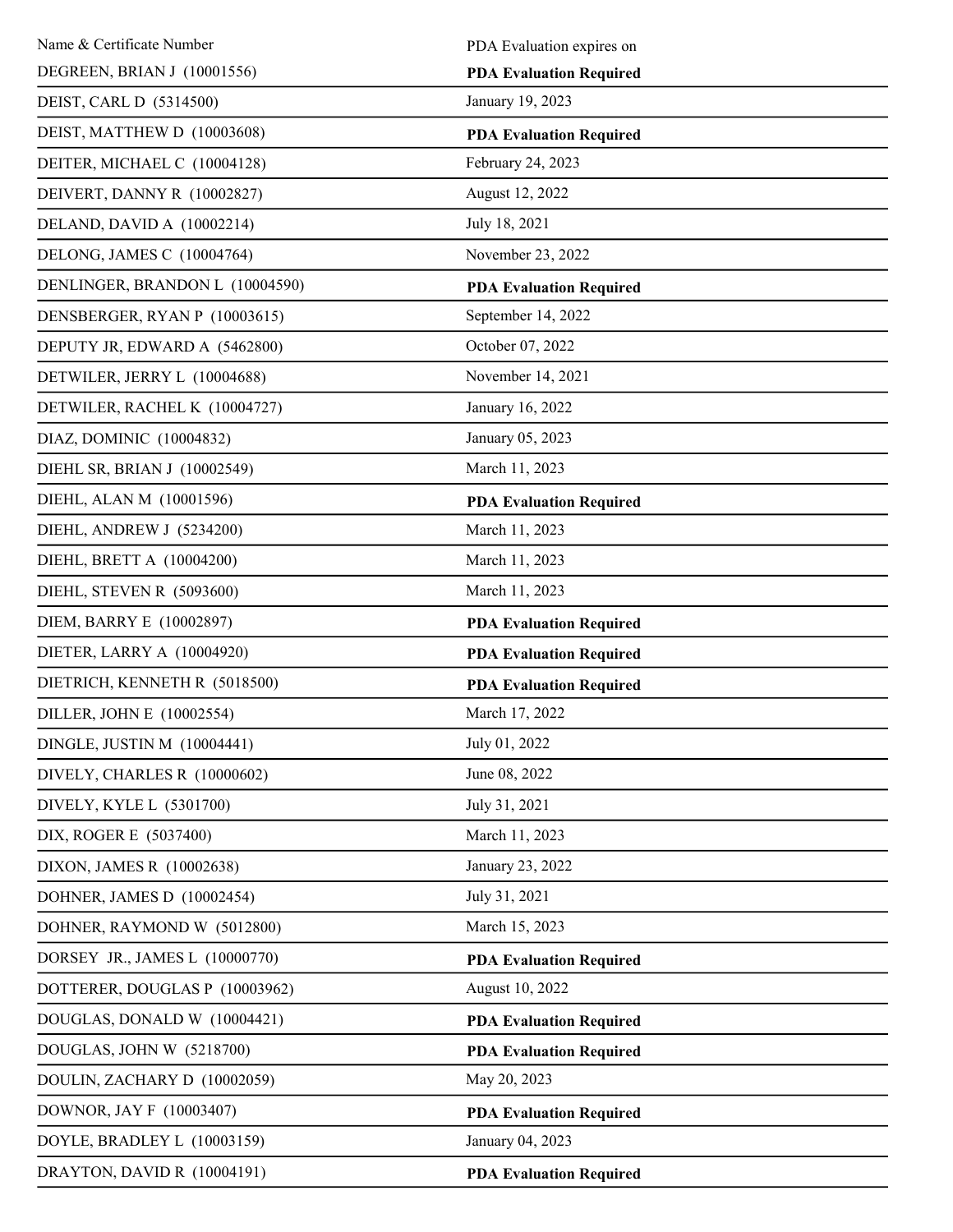| Name & Certificate Number         | PDA Evaluation expires on      |
|-----------------------------------|--------------------------------|
| DUNCAN, JOEL (10004769)           | July 14, 2022                  |
| DUNLAP, SWAYNE R (10001765)       | <b>PDA Evaluation Required</b> |
| DUNPHY, MARK F (10002587)         | <b>PDA Evaluation Required</b> |
| DUNPHY, RYAN F (10003183)         | <b>PDA Evaluation Required</b> |
| DURST, MICHAEL S (10003320)       | March 05, 2022                 |
| EASTMAN, CALEB J (10000363)       | November 24, 2021              |
| EBERHART, KEVIN A (5250200)       | <b>PDA Evaluation Required</b> |
| EBERLY, STEVEN N (5162400)        | <b>PDA Evaluation Required</b> |
| EBERSOLE, BRENT D (10002706)      | July 14, 2022                  |
| EBERSOLE, NORMAN D (10001276)     | <b>PDA Evaluation Required</b> |
| ECKELBERGER, RICHARD A (10002640) | January 31, 2023               |
| ELLIS, CRAIG W (10001452)         | March 15, 2023                 |
| ELY, DWIGHT L (10001889)          | <b>PDA Evaluation Required</b> |
| ESHLEMAN, NELSON L (5004300)      | <b>PDA Evaluation Required</b> |
| ESHLEMAN, RANDY J (5004400)       | March 01, 2023                 |
| EUTZY, CHRISTOPHER S (10000125)   | June 17, 2022                  |
| EUTZY, H TOVAR (10001302)         | September 02, 2021             |
| EVANS, PATRICK D (10004845)       | <b>PDA Evaluation Required</b> |
| EYSTER, DANIEL D (10001349)       | September 05, 2021             |
| FEGLEY SR, WILLIAM A (10003902)   | February 02, 2023              |
| FEHR, JASON A (10002005)          | October 12, 2022               |
| FEISTER, JEFFREY A (5133800)      | <b>PDA Evaluation Required</b> |
| FETTER, DEAN L (5398600)          | <b>PDA Evaluation Required</b> |
| FETTEROLF, JEFFREY D (5289400)    | <b>PDA Evaluation Required</b> |
| FINDLEY, KEVIN E (5204800)        | <b>PDA Evaluation Required</b> |
| FINDLEY, MICHAEL A (10001403)     | November 21, 2021              |
| FINK, KENNETH P (5288000)         | February 03, 2023              |
| FINLEY, DANIEL A (10004713)       | June 21, 2022                  |
| FIRESTONE, MICHAEL K (5336700)    | September 10, 2021             |
| FISH, MICHAEL H (5370600)         | <b>PDA Evaluation Required</b> |
| FISHER, BENNIE A (10004412)       | February 13, 2022              |
| FISHER, JACOB S (10001438)        | January 28, 2022               |
| FISHER, JEFF S (10004626)         | <b>PDA Evaluation Required</b> |
| FISHER, JOSEPH C (5019600)        | <b>PDA Evaluation Required</b> |
| FIX, THANE E (10003272)           | <b>PDA Evaluation Required</b> |
| FLAHART, BENJAMIN C (10001791)    | March 10, 2023                 |
| FLECK, JAMES W (5341400)          | June 28, 2022                  |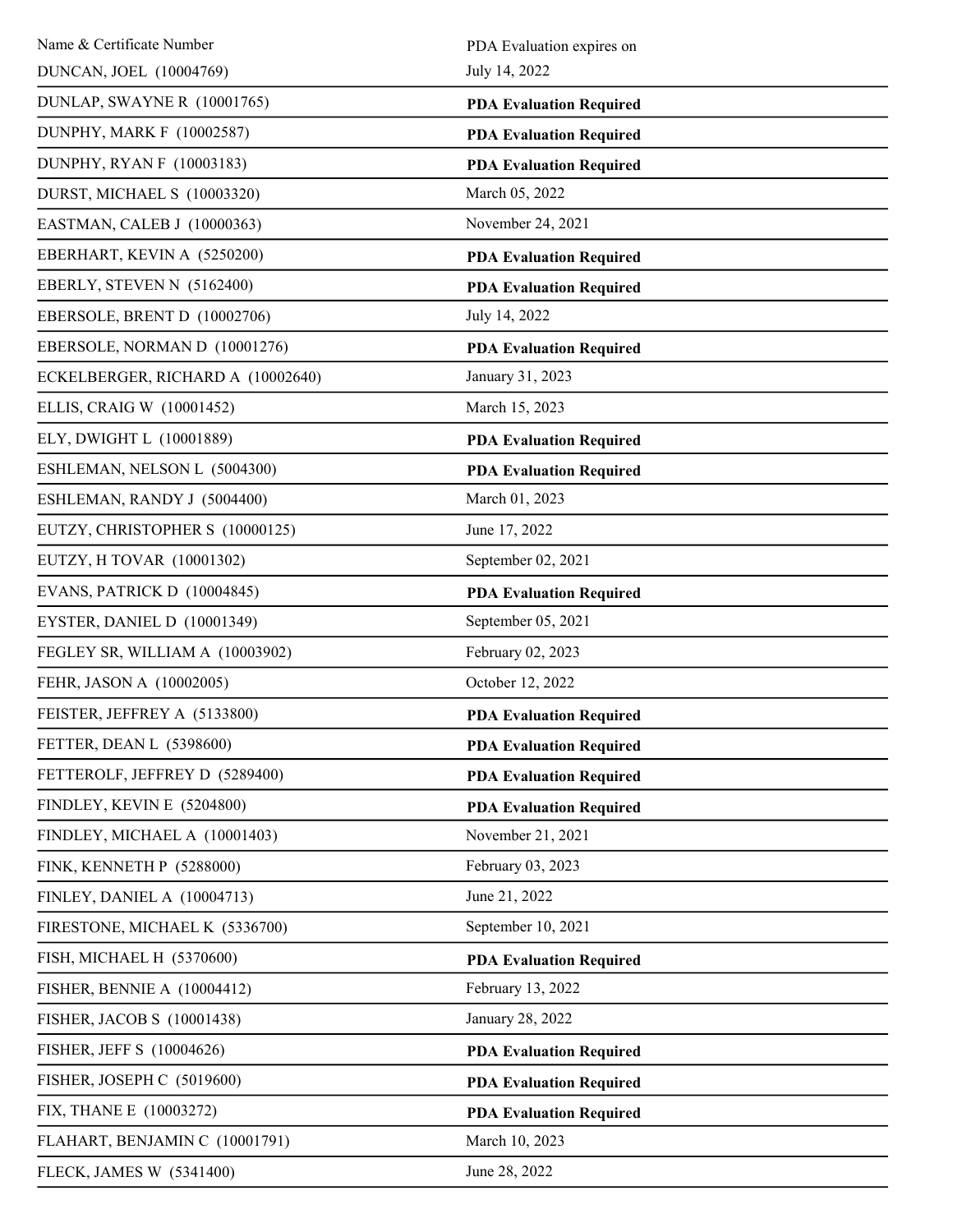| Name & Certificate Number           | PDA Evaluation expires on      |
|-------------------------------------|--------------------------------|
| FLEISCHER, JAY W (10004799)         | <b>PDA Evaluation Required</b> |
| FLICK, GEORGE A (5331000)           | August 15, 2021                |
| FOARD, ALBERT P (5436200)           | <b>PDA Evaluation Required</b> |
| FOGELSANGER, JOEL D (10003174)      | February 03, 2023              |
| FOREMAN, BRUCE A (10004619)         | November 24, 2021              |
| FORRY, DENNIS E (10001442)          | October 15, 2021               |
| FORRY, MARK C (10002798)            | <b>PDA Evaluation Required</b> |
| FORRY, MATTHEW H (10000707)         | January 19, 2023               |
| FORRY, WILMER R (10001419)          | January 23, 2023               |
| FORWOOD, JOHN P (10001180)          | <b>PDA Evaluation Required</b> |
| FOX, DANIEL W (5317600)             | <b>PDA Evaluation Required</b> |
| FOX, PAUL D (10003621)              | <b>PDA Evaluation Required</b> |
| FOX, RANDALL D (10000413)           | <b>PDA Evaluation Required</b> |
| FOX, ROBERT D (10001974)            | January 15, 2022               |
| FRACKMAN III, HARRY W (5001200)     | June 21, 2022                  |
| FRACKMAN, CURTIS L (10004386)       | May 11, 2023                   |
| FRANTZ, TOM A (5325900)             | February 04, 2022              |
| FREDD, ROBERT S (10000046)          | December 15, 2022              |
|                                     |                                |
| FREDERICK, ERIC R (10004020)        | <b>PDA Evaluation Required</b> |
| FREDERICKSON, BENJAMIN S (10001705) | <b>PDA Evaluation Required</b> |
| FREEMAN, DAVID J (5131400)          | August 04, 2022                |
| FRELAK, JOHN C (10001984)           | August 07, 2021                |
| FRY III, ELMER C (10003888)         | <b>PDA Evaluation Required</b> |
| FRY, RODERICK D (5081100)           | <b>PDA Evaluation Required</b> |
| FRY, STEVEN D (10002477)            | August 01, 2021                |
| FRY, THEODORE A (5412000)           | <b>PDA Evaluation Required</b> |
| FUHRMAN, JUSTIN N (10001529)        | December 05, 2021              |
| FULTZ, KENNETH W (10004017)         | <b>PDA Evaluation Required</b> |
| FUNCK, CLIFFORD A (5088600)         | November 24, 2022              |
| FURLOW, RYAN M (10003592)           | <b>PDA Evaluation Required</b> |
| GABRIEL, TRAVIS W (10003285)        | <b>PDA Evaluation Required</b> |
| GALBREATH, JARED J (10002721)       | <b>PDA Evaluation Required</b> |
| GALLEGOS, JULIO O (10002691)        | March 03, 2023                 |
| GALLINA, JOSEPH M (10002172)        | <b>PDA Evaluation Required</b> |
| <b>GARDNER, JOHN E (5430700)</b>    | <b>PDA Evaluation Required</b> |
| GARLAND, EARL W (5288500)           | August 18, 2022                |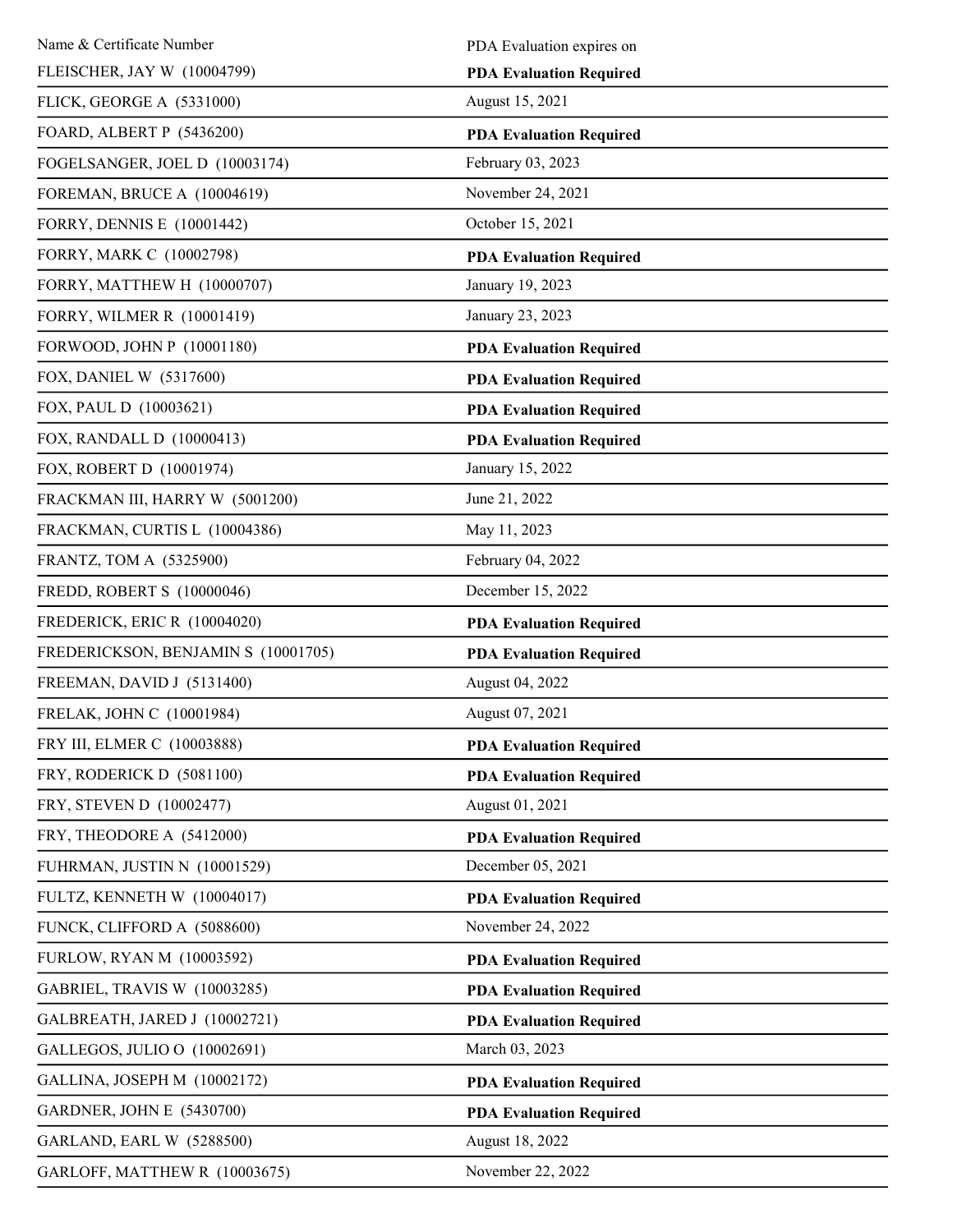| Name & Certificate Number           | PDA Evaluation expires on      |
|-------------------------------------|--------------------------------|
| GATES, BRIAN P (10004054)           | September 09, 2022             |
| GEHMAN, RANDALL N (5395500)         | May 11, 2023                   |
| GEIGER, MELISSA M (10004742)        | September 28, 2022             |
| GELSINGER, KEVIN J (10004115)       | <b>PDA Evaluation Required</b> |
| GERLACH, TROY M (10003422)          | <b>PDA Evaluation Required</b> |
| GERSTER, PHILIPP R (10003022)       | <b>PDA Evaluation Required</b> |
| GIFFING, DUSTIN C (10002258)        | <b>PDA Evaluation Required</b> |
| GILL, DOUGLAS P (10000109)          | December 08, 2022              |
| <b>GIVLER, BRANT N (5217900)</b>    | <b>PDA Evaluation Required</b> |
| GLICK, AARON K (10004718)           | October 19, 2022               |
| GOCKLEY, JESSICA R (10004706)       | November 30, 2022              |
| GOOD JR, DONALD W (10002131)        | January 26, 2022               |
| GOOD, JEFFREY L (10003425)          | <b>PDA Evaluation Required</b> |
| GOOD, JOE (10004630)                | December 03, 2021              |
| GOSS, LESTER A (5138400)            | <b>PDA Evaluation Required</b> |
| GOUGER, DAKOTA (10004844)           | <b>PDA Evaluation Required</b> |
| GOWEN, DANIEL (10002429)            | <b>PDA Evaluation Required</b> |
| GRABMAN, ERIC B (10000594)          | February 02, 2022              |
| GRAGER, DAVID S (10001338)          | October 17, 2021               |
| GRAHAM, KENNETH L (5117900)         | <b>PDA Evaluation Required</b> |
| GRAHAM, PATRICK C (10002637)        | <b>PDA Evaluation Required</b> |
| GRANT, TERRY M (5224300)            | March 23, 2023                 |
| GRAYBEAL, BYRON W (10001346)        | <b>PDA Evaluation Required</b> |
| GRAYBEAL, LISA A (10001344)         | <b>PDA Evaluation Required</b> |
| <b>GRAYBILL, JAMES R (10003644)</b> | <b>PDA Evaluation Required</b> |
| GREEN, CHAD B (10003282)            | <b>PDA Evaluation Required</b> |
| GREEN, H WAYNE (10001524)           | <b>PDA Evaluation Required</b> |
| GREEN, HOWARD E (5327500)           | <b>PDA Evaluation Required</b> |
| GREENLEAF, THOMAS A (10000533)      | November 01, 2022              |
| GRIMM, EUGENE N (5244200)           | November 21, 2021              |
| GRIMM, JOHN A (10004399)            | May 11, 2023                   |
| GRIMM, LUCAS E (10004050)           | <b>PDA Evaluation Required</b> |
| GRIMM, MAGDALENA R (10004906)       | <b>PDA Evaluation Required</b> |
| GROFF, JOEL P (10004377)            | <b>PDA Evaluation Required</b> |
| GROFF, RONALD A (10004850)          | February 09, 2023              |
| <b>GROSHEK, DANIEL P (10003310)</b> | July 09, 2021                  |
| GROUP, RYLAND R (10000829)          | <b>PDA Evaluation Required</b> |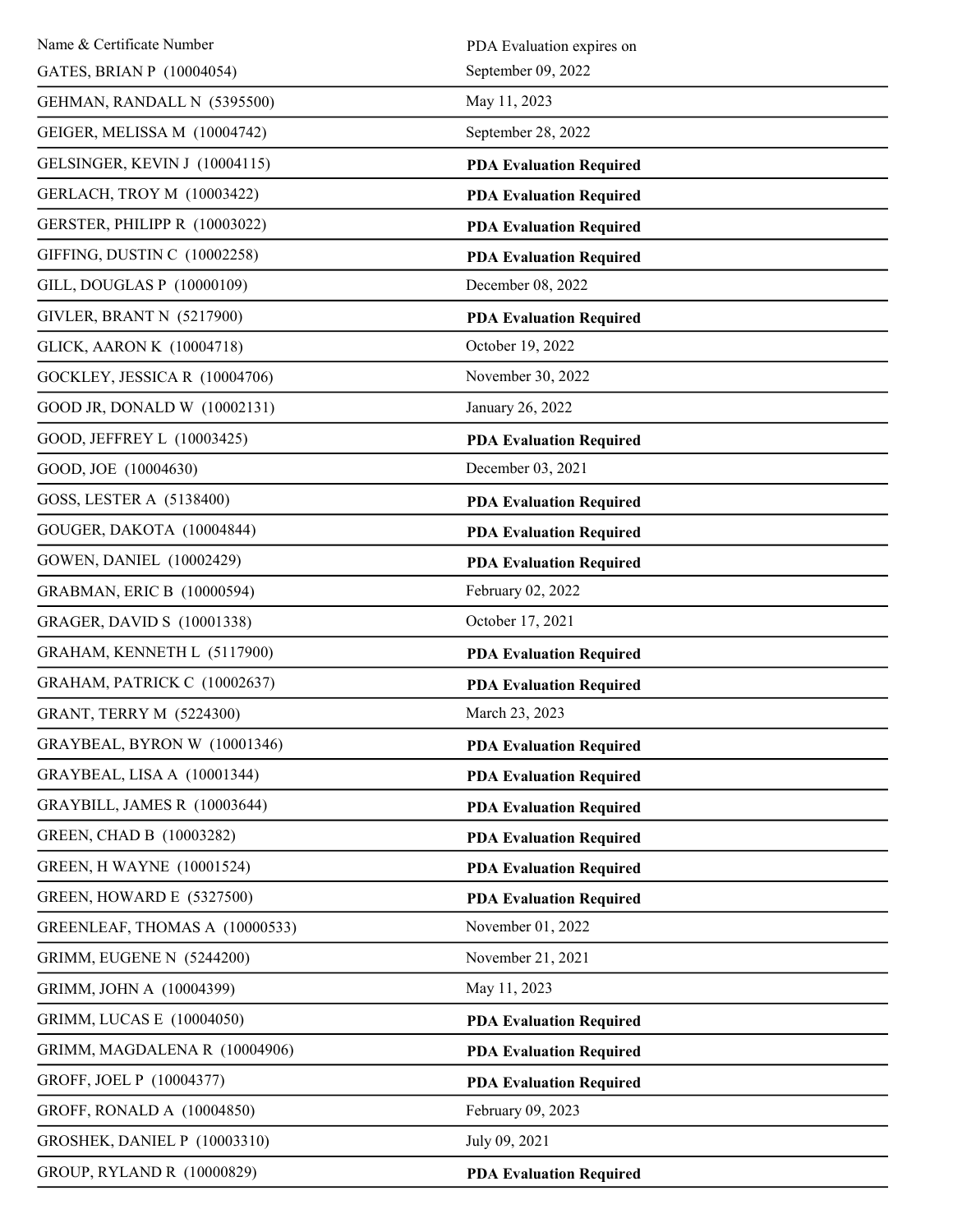| Name & Certificate Number           | PDA Evaluation expires on      |
|-------------------------------------|--------------------------------|
| GROVE, FREDERICK A (10001341)       | October 17, 2021               |
| GRUBB, KEITH W (10003912)           | July 14, 2022                  |
| GRUBER, J MERLE (5176100)           | August 25, 2022                |
| GUERS, DANIEL C (5135000)           | October 12, 2022               |
| GUERS, EDWARD C (5135200)           | October 12, 2022               |
| <b>GUSLER II, MARK S (10004711)</b> | <b>PDA Evaluation Required</b> |
| GUTSHALL, DONN (10004810)           | <b>PDA Evaluation Required</b> |
| HACKENBERG, SHAWN M (10002868)      | August 11, 2021                |
| HALBLEIB, JASON E (10004736)        | <b>PDA Evaluation Required</b> |
| HALBLEIB, MERLE T (10004360)        | October 16, 2021               |
| HALDEMAN, JOHN R (5021500)          | October 28, 2021               |
| HALDEMAN, LUKE A (10002641)         | December 17, 2022              |
| HALE, CURTIS J (10001922)           | January 21, 2023               |
| HALLMON III, GERALD F (10004316)    | October 16, 2021               |
| HALLOWELL, JOSEPH W (10002943)      | <b>PDA Evaluation Required</b> |
| HAMILTON, MICHAEL E (10004863)      | <b>PDA Evaluation Required</b> |
| HAMILTON, TYLER A (10004596)        | <b>PDA Evaluation Required</b> |
| HANBY, JEFFERY L (10003339)         | <b>PDA Evaluation Required</b> |
| HANKINS, WILLIAM A (5199200)        | August 13, 2022                |
| HANLEY, BRANDON W (10003664)        | March 10, 2023                 |
| HANNOLD, JAMES W (10003385)         | <b>PDA Evaluation Required</b> |
| HANSEN JR, CARL N (5368900)         | August 07, 2021                |
| HANSEN, SETH W (10004315)           | August 20, 2021                |
| HANSON JR, ROBERT W (10004461)      | May 11, 2023                   |
| HARBACH, JAMES D (5354000)          | September 30, 2022             |
| HARBAUGH, MICHAEL R (10003370)      | June 03, 2022                  |
| HARBOLD, RUSSELL E (5374000)        | November 20, 2021              |
| HARCLERODE, RAYMOND S (5460600)     | October 08, 2022               |
| HARKINS, BRANDON P (10001250)       | April 20, 2023                 |
| HARKINS, JASON P (10002654)         | April 20, 2023                 |
| <b>HARMAN, L HENRY (5403100)</b>    | October 02, 2021               |
| HARMAN, TRAVIS L (10002976)         | August 26, 2022                |
| HARMAN, WAYNE A (5078900)           | March 11, 2023                 |
| HARNER, RICHARD A (5037500)         | <b>PDA Evaluation Required</b> |
| HARNISH, KENNETH L (5182000)        | August 14, 2021                |
| HARPSTER, M ABRAHAM (10001339)      | October 17, 2021               |
| HARRIS, JOHN P (10004678)           | <b>PDA Evaluation Required</b> |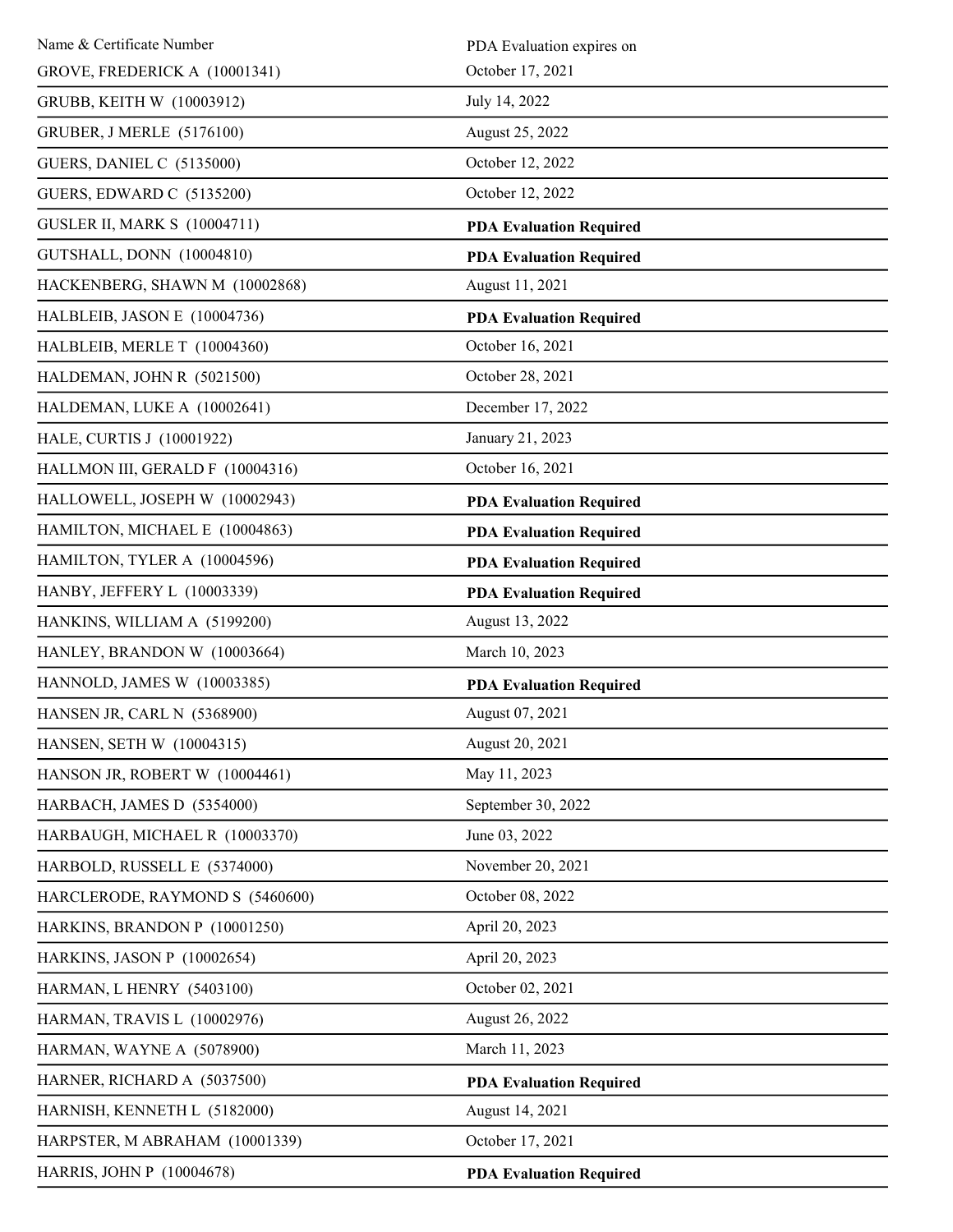| Name & Certificate Number         | PDA Evaluation expires on      |
|-----------------------------------|--------------------------------|
| HARRIS, TRACY L (5041600)         | August 16, 2022                |
| HARROP, STEVEN C (10003184)       | August 12, 2021                |
| HARSHBARGER, SHELLY L (10000778)  | <b>PDA Evaluation Required</b> |
| HARTKORN JR, CHARLES J (10002026) | <b>PDA Evaluation Required</b> |
| HASSEL, GERALD S (10004917)       | <b>PDA Evaluation Required</b> |
| HAUSER, JOSEPH R (5041700)        | <b>PDA Evaluation Required</b> |
| HAVENSTRITE, CHERI N (10004778)   | <b>PDA Evaluation Required</b> |
| HAWBAKER, CARL E (10004558)       | January 25, 2023               |
| HAWBAKER, EVAN D (10004559)       | January 21, 2023               |
| HAWBAKER, JAY E (10004560)        | January 25, 2023               |
| HAWKSWORTH JR, ARTHUR (5056800)   | March 08, 2023                 |
| HAWKSWORTH, SETH (5344600)        | September 14, 2022             |
| HAWKSWORTH, TREVOR M (10003674)   | March 08, 2023                 |
| HAY, JARED N (10001352)           | August 04, 2022                |
| HAYES, RAYMOND C (10004086)       | <b>PDA Evaluation Required</b> |
| HEALIS, WILLIAM (10003175)        | <b>PDA Evaluation Required</b> |
| HEETER, MARK A (10002970)         | <b>PDA Evaluation Required</b> |
| HEETER, MELISSA L (10004189)      | <b>PDA Evaluation Required</b> |
| HEIDINGER, CORDELL D (10003701)   | November 12, 2021              |
| HEIDINGER, TRAVIS M (10003552)    | <b>PDA Evaluation Required</b> |
| HEIL, DANIEL C (5070000)          | <b>PDA Evaluation Required</b> |
| HEIL, ERIC L (5117400)            | <b>PDA Evaluation Required</b> |
| HEIL, JUSTIN R (10004230)         | February 25, 2022              |
| HEIMBACH, RONALD A (5149400)      | March 02, 2023                 |
| HELMAN, AARON J (10002578)        | July 06, 2022                  |
| HENNINGS, RICHARD V (10001632)    | September 14, 2022             |
| HENRY, DAVID A (5317300)          | December 20, 2022              |
| HENRY, DREW A (10003837)          | February 13, 2022              |
| HENRY, JASON M (10004525)         | <b>PDA Evaluation Required</b> |
| HENSEL, WILLIAM J (10004570)      | November 01, 2021              |
| HENSLER SR, DAVID E (10003975)    | March 19, 2022                 |
| HERBERG, MARK L (10002013)        | February 25, 2022              |
| HERNANDEZ, SANTIAGO (10004356)    | June 11, 2021                  |
| HERR, CHRISTOPHER S (10004432)    | <b>PDA Evaluation Required</b> |
| HERR, DAVID L (5268600)           | <b>PDA Evaluation Required</b> |
| HERR, MICHAEL D (10003563)        | <b>PDA Evaluation Required</b> |
| HERR, MYRON A (10001443)          | <b>PDA Evaluation Required</b> |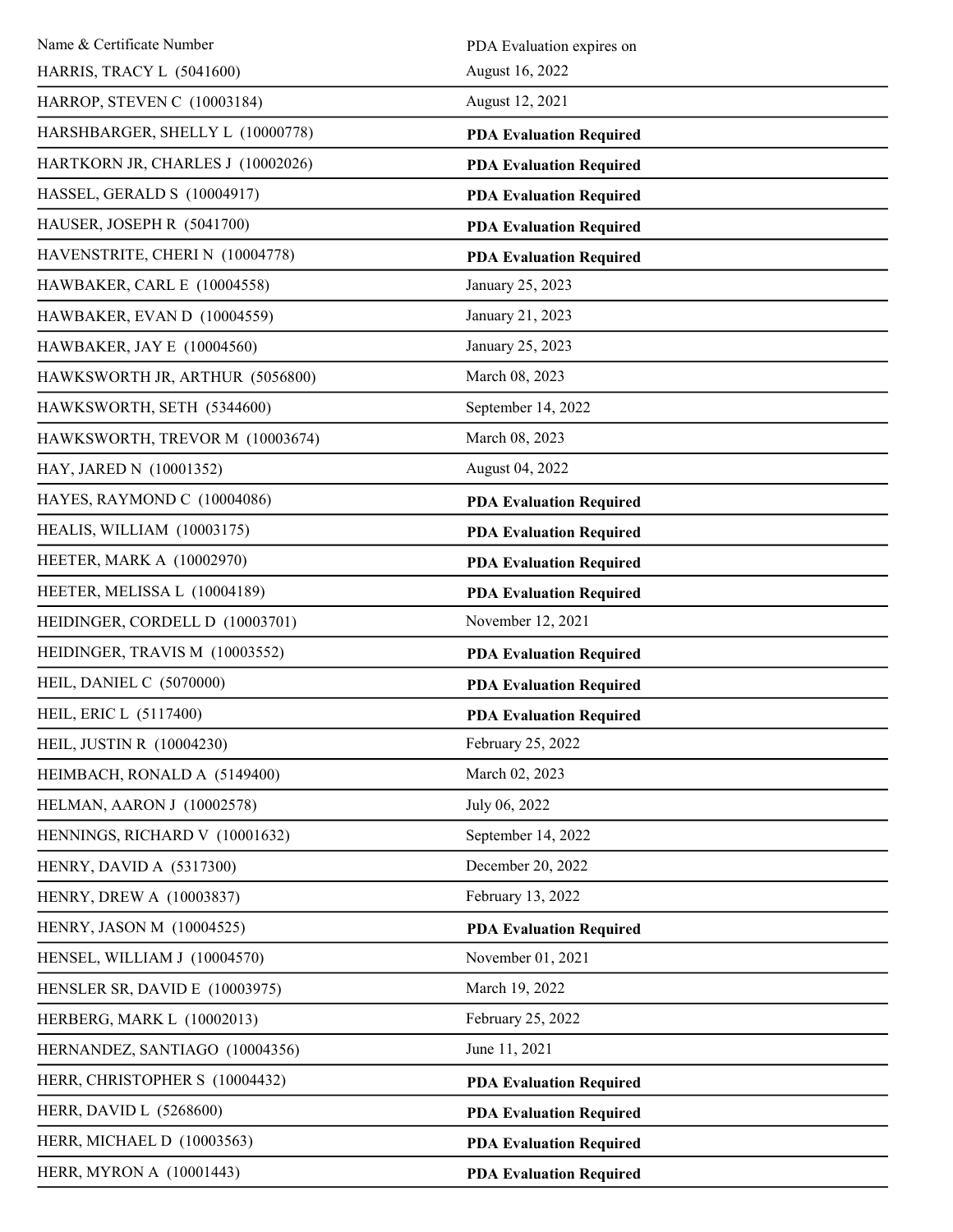| Name & Certificate Number         | PDA Evaluation expires on      |
|-----------------------------------|--------------------------------|
| HERSHBERGER, JUSTIN D (10001691)  | December 28, 2022              |
| HERSHBERGER, STEVEN P (5182500)   | <b>PDA Evaluation Required</b> |
| HERSHEY, A DUANE (10001062)       | <b>PDA Evaluation Required</b> |
| HESLINK, CHRISTOPHER W (10001707) | September 09, 2022             |
| HESLINK, TYLER R (10004670)       | July 18, 2021                  |
| HETRICK, JR, JAMES F (10004704)   | March 22, 2022                 |
| HILLER, ROBERT (10004768)         | July 07, 2022                  |
| HILLIKER, SCOTT A (10004193)      | January 19, 2023               |
| HINDMAN, MICHAEL W (10004761)     | <b>PDA Evaluation Required</b> |
| HISSONG, RICHARD R (10001171)     | February 10, 2023              |
| HISSONG, RODNEY L (10003578)      | February 10, 2023              |
| HITE, JOHN E (10004632)           | February 19, 2022              |
| HODGSON IV, GEORGE D (10003049)   | <b>PDA Evaluation Required</b> |
| HOFFMAN, COLTON B (10004891)      | <b>PDA Evaluation Required</b> |
| HOFFMAN, KEITH D (10004892)       | <b>PDA Evaluation Required</b> |
| HOFFMAN, MATTHEW J (10002267)     | July 20, 2022                  |
| HOGUE, RAYMOND E (10002016)       | April 19, 2023                 |
| HOHMANN, WILLIAM T (10004300)     | August 04, 2022                |
|                                   |                                |
| HOLLINGER, JOHN J (10000086)      | <b>PDA Evaluation Required</b> |
| HOLLOWAY, WILLIAM C (10004640)    | June 12, 2021                  |
| HOLSTEIN, PHILIP K (5203300)      | <b>PDA Evaluation Required</b> |
| HOLTRY, RAY E (5371200)           | <b>PDA Evaluation Required</b> |
| HOLZHAUER, DAVID M (5234300)      | December 28, 2022              |
| HOLZHAUER, ERIC L (10001689)      | September 01, 2022             |
| HOLZHAUER, JACOB A (10002259)     | December 28, 2022              |
| HOOVER, ASHLEY M (10003582)       | February 13, 2022              |
| HOOVER, CHARLES K (10001766)      | September 29, 2022             |
| HOOVER, JUSTIN L (10003885)       | January 27, 2022               |
| HORN, CURTIS D (5304400)          | September 12, 2021             |
| HORN, RICHARD D (10002729)        | November 13, 2021              |
| HORNING, CHARLES D (10001317)     | December 09, 2022              |
| HORNING, DEREK A (10003828)       | March 18, 2022                 |
| HORNING, JOHN D (10002805)        | December 14, 2022              |
| HORNING, THOMAS L (10004210)      | <b>PDA Evaluation Required</b> |
| HORST, DARRELL L (5303500)        | <b>PDA Evaluation Required</b> |
| HORTING, BROOKS D (10003354)      | <b>PDA Evaluation Required</b> |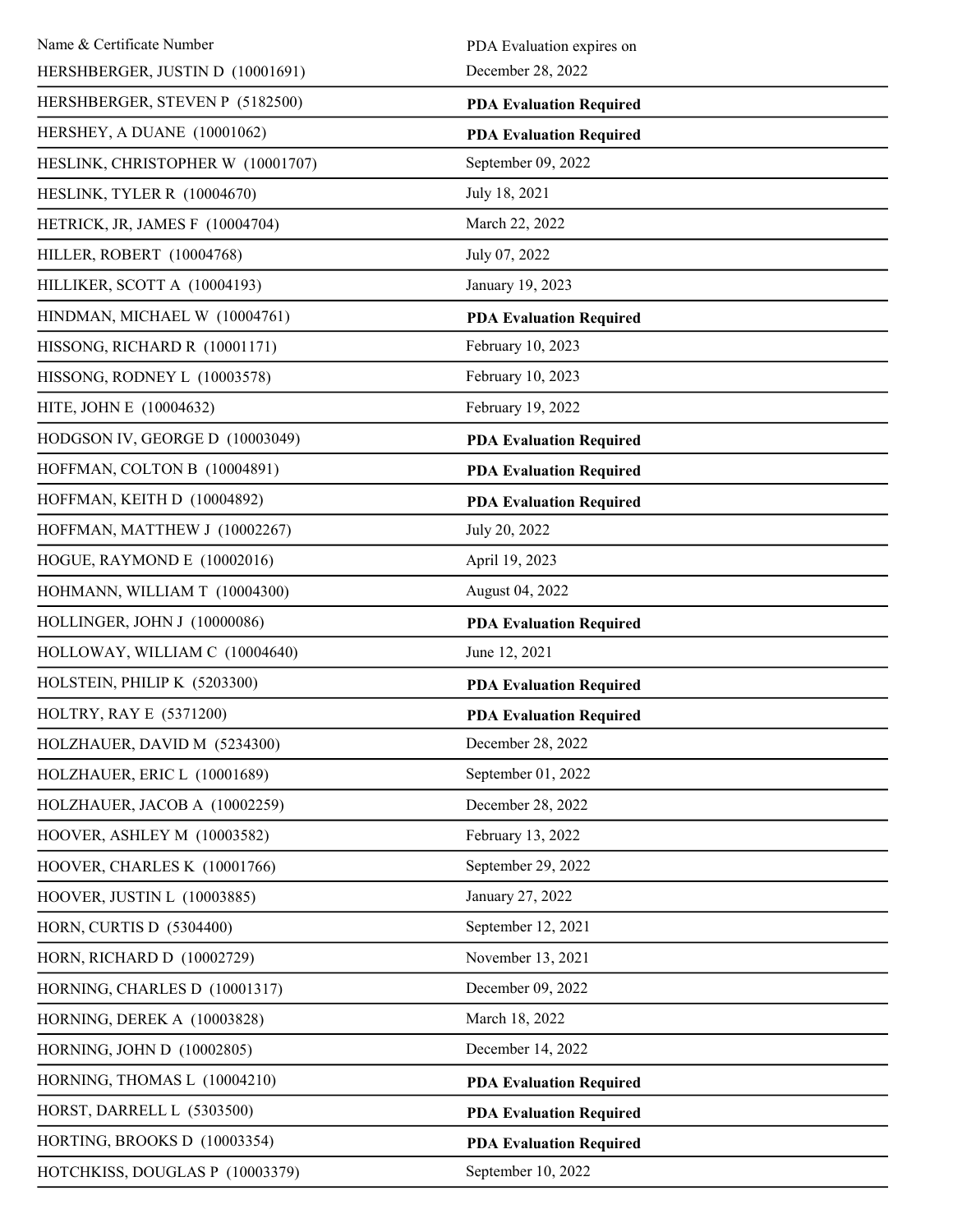| Name & Certificate Number          | PDA Evaluation expires on      |
|------------------------------------|--------------------------------|
| HOUGH, RONALD W (10003343)         | September 30, 2022             |
| HOULDSWORTH, MICHAEL S (10002532)  | October 22, 2022               |
| HOUSTON, BRAD C (10003867)         | <b>PDA Evaluation Required</b> |
| HRESKO, SETH T (10004599)          | June 10, 2021                  |
| HUGHES, MARVIN M (10003186)        | January 26, 2023               |
| HULSE, LEO V (5390900)             | <b>PDA Evaluation Required</b> |
| HUNSBERGER JR, RONALD R (10004277) | <b>PDA Evaluation Required</b> |
| HUNSBERGER, JOSEPH A (5084600)     | <b>PDA Evaluation Required</b> |
| HUNSECKER, DONALD L (5057400)      | March 08, 2023                 |
| HUNSECKER, NATHAN L (10003436)     | August 13, 2022                |
| HUNTER JR, RAYMOND E (5441200)     | August 07, 2021                |
| HUNTER, ZACHARY P (10003575)       | <b>PDA Evaluation Required</b> |
| HURTADO, VICTOR D (10004806)       | <b>PDA Evaluation Required</b> |
| IMGRUND, GREGORY E (5330400)       | February 25, 2023              |
| IMLER, JOSEPH W (10004603)         | March 30, 2023                 |
| ION, DONALD (10004771)             | June 09, 2022                  |
| ISENBERG, RICHARD A (10002170)     | <b>PDA Evaluation Required</b> |
| ITLE, SHANNON M (5410000)          | August 08, 2021                |
| JACKSON, GRANT A (10003738)        | December 28, 2022              |
| JACKSON, RYAN A (10004864)         | <b>PDA Evaluation Required</b> |
| JACKSON, TYLER M (10004216)        | February 04, 2023              |
| JACOBS, RONALD D (10002789)        | March 10, 2023                 |
| JAREMA, LISA M (10000347)          | <b>PDA Evaluation Required</b> |
| <b>JENKINS, MARK W (10004815)</b>  | September 17, 2022             |
| JENKS, MICHAEL A (10004339)        | <b>PDA Evaluation Required</b> |
| JENNINGS, TIMOTHY L (5022700)      | August 09, 2022                |
| JOHANNES, MICHAEL J (5434300)      | April 07, 2022                 |
| JOHNS, JAMES M (10000570)          | <b>PDA Evaluation Required</b> |
| JOHNS, JARROD A (10002769)         | September 10, 2022             |
| JOHNS, TERRY L (5187500)           | September 07, 2022             |
| JOHNSON II, LARRY O (10003516)     | <b>PDA Evaluation Required</b> |
| JOHNSON, EDWARD G (10004373)       | <b>PDA Evaluation Required</b> |
| JOHNSON, JUSTIN R (10000480)       | <b>PDA Evaluation Required</b> |
| JOHNSON, LARRY R (5095000)         | <b>PDA Evaluation Required</b> |
| JOHNSON, SAMUEL L (10002924)       | <b>PDA Evaluation Required</b> |
| JOLLEY, DARRELL L (10003492)       | <b>PDA Evaluation Required</b> |
| <b>JONES, RASHEED K (10004507)</b> | <b>PDA Evaluation Required</b> |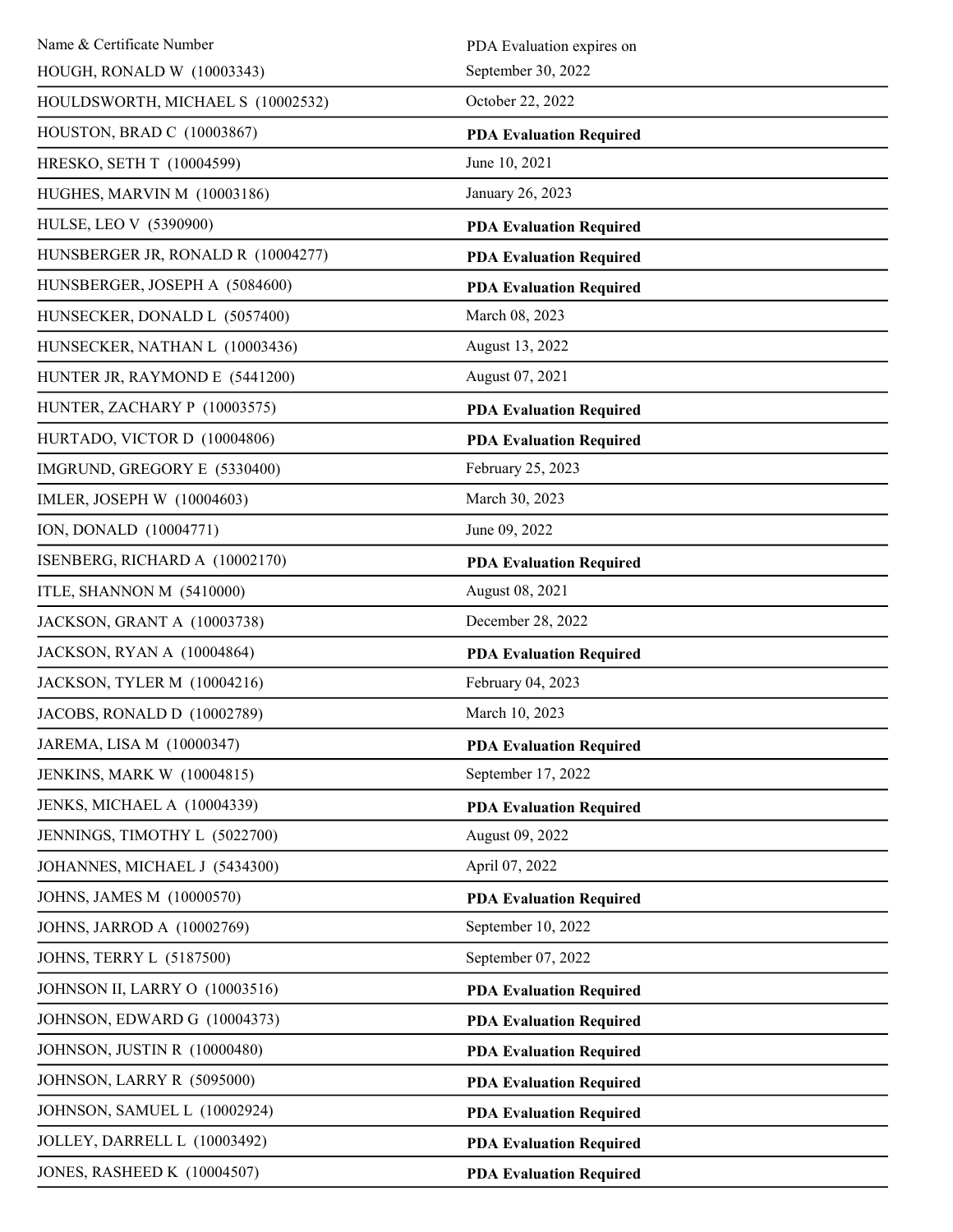| Name & Certificate Number         | PDA Evaluation expires on      |
|-----------------------------------|--------------------------------|
| JORGENSON, EDWARD C (10004226)    | May 24, 2023                   |
| KAGARISE, JEFFREY J (5084700)     | October 21, 2022               |
| KARNS, SHAWN M (10004737)         | <b>PDA Evaluation Required</b> |
| KAROUANI, YOUSSOUF (10004361)     | August 06, 2021                |
| KARPAUITZ, GARY L (5159500)       | <b>PDA Evaluation Required</b> |
| KAUFFMAN, LOREN J (10004591)      | <b>PDA Evaluation Required</b> |
| KAUFFMAN, RICKY A (10004567)      | <b>PDA Evaluation Required</b> |
| KAUFFMAN, ZACHARY S (10004867)    | <b>PDA Evaluation Required</b> |
| KAUFMANN, MATTHEW S (5408200)     | August 17, 2022                |
| KEEFER, BENJAMIN E (10003444)     | June 26, 2021                  |
| KEEFER, DANIEL R (10003089)       | March 05, 2023                 |
| KEEFER, JESSE T (10004660)        | August 20, 2021                |
| KEELEY JR, WILLIAM A (10004495)   | January 19, 2023               |
| KEESEMAN JR, MARK E (5180700)     | July 09, 2022                  |
| KEILHOLTZ JR, WILLIAM L (5328700) | <b>PDA Evaluation Required</b> |
| KEILHOLTZ, DONALD E (5311700)     | <b>PDA Evaluation Required</b> |
| KEISER, JOSHUA B (10003732)       | <b>PDA Evaluation Required</b> |
| KEISTER, BRET R (10004733)        | <b>PDA Evaluation Required</b> |
| KELLER, DALE L (5102900)          | November 17, 2022              |
| KELLEY SR, ROBERT L (10004278)    | <b>PDA Evaluation Required</b> |
| KEMP II, ROBERT R (10004243)      | November 26, 2021              |
| KIDD, MICHAEL L (5125000)         | <b>PDA Evaluation Required</b> |
| KIEFFER, RALPH A (5006000)        | <b>PDA Evaluation Required</b> |
| KIESS, ERNEST W (5023300)         | September 28, 2022             |
| KILBY, MATTHEW T (10002869)       | <b>PDA Evaluation Required</b> |
| KING, DONALD E (10000763)         | <b>PDA Evaluation Required</b> |
| KINLEY, BARRY E (5129300)         | <b>PDA Evaluation Required</b> |
| KIPE JR, LARRY S (10003878)       | <b>PDA Evaluation Required</b> |
| KIPE, RICKY L (10002615)          | <b>PDA Evaluation Required</b> |
| KIRK, TROY E (10003823)           | <b>PDA Evaluation Required</b> |
| KLEINTOP, DAVID D (10002205)      | May 04, 2022                   |
| KLEPPER, KURTIS J (10002708)      | <b>PDA Evaluation Required</b> |
| KLINE JR, BRADLEY W (10004723)    | <b>PDA Evaluation Required</b> |
| KLINE, MICHAEL P (10002453)       | July 23, 2021                  |
| KNECHT, MARK A (10000168)         | <b>PDA Evaluation Required</b> |
| KNELLER, ERIC R (10004634)        | February 19, 2022              |
| KNORR, FRANKLIN W (10004245)      | November 26, 2021              |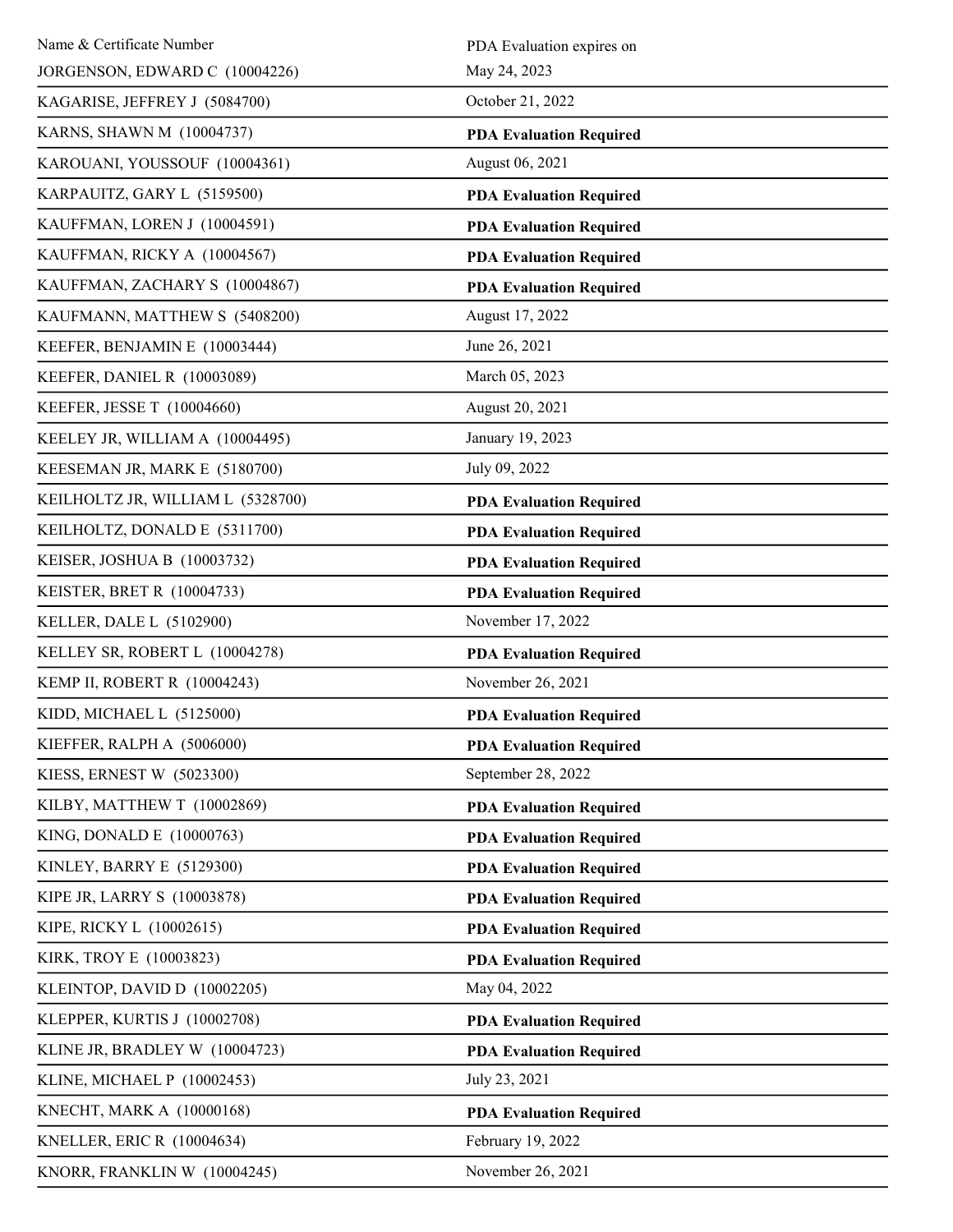| Name & Certificate Number       | PDA Evaluation expires on      |
|---------------------------------|--------------------------------|
| KOCH, MICHAEL J (5378000)       | <b>PDA Evaluation Required</b> |
| KOLSTEE, MICHAEL W (5155500)    | <b>PDA Evaluation Required</b> |
| KOLSTEE, STEVEN J (10001081)    | July 17, 2021                  |
| KOLSTEE, TODD H (10004671)      | July 17, 2021                  |
| KOONTZ, JOEL A (10003122)       | February 24, 2023              |
| KOONTZ, ROBERT E (10004435)     | June 07, 2022                  |
| KOPP, GALEN R (10002204)        | October 27, 2022               |
| KORNBAU, KEVIN L (10002505)     | May 09, 2023                   |
| KOSTY, JOHN A (5085000)         | <b>PDA Evaluation Required</b> |
| KOVACH, HUNTER E (10004699)     | December 17, 2021              |
| KOVALIC, LISA M (10003943)      | January 13, 2022               |
| KRALL, JOEL H (10004552)        | <b>PDA Evaluation Required</b> |
| KRANTZ, JARED J (10004039)      | December 28, 2022              |
| KREIDER, JACOBY L (10004890)    | <b>PDA Evaluation Required</b> |
| KREIDER, JASON M (10001918)     | <b>PDA Evaluation Required</b> |
| KREIDER, JOHN L (10002892)      | <b>PDA Evaluation Required</b> |
| KREIDER, NATHAN S (10003387)    | March 24, 2023                 |
| KROPF, DELVIN L (10000915)      | <b>PDA Evaluation Required</b> |
| KUHLMAN, CONNIE A (5318500)     | January 08, 2022               |
| KUHNS, EDWARD E (10004363)      | <b>PDA Evaluation Required</b> |
| KULP, PHILIP L (10002971)       | April 27, 2023                 |
| KUNTZ JR, RAY E (5224200)       | March 16, 2022                 |
| KUNTZ, NORMAN E (10000402)      | <b>PDA Evaluation Required</b> |
| KUNTZMANN, BRIAN M (10004273)   | <b>PDA Evaluation Required</b> |
| KURTZ, WESLEY N (10004382)      | <b>PDA Evaluation Required</b> |
| KYPER, DANIEL A (10002367)      | <b>PDA Evaluation Required</b> |
| LANDIS SR, KENNETH E (10004841) | <b>PDA Evaluation Required</b> |
| LANDIS, CODY B (10004887)       | <b>PDA Evaluation Required</b> |
| LANDIS, DEAN A (5327200)        | <b>PDA Evaluation Required</b> |
| LANE, STEVEN P (10001114)       | <b>PDA Evaluation Required</b> |
| LANG, JONATHAN G (10000896)     | April 14, 2023                 |
| LANGAN JR, JOHN F (10002427)    | August 16, 2022                |
| LAPE, BENJAMIN L (10002816)     | May 06, 2023                   |
| LAPP, DAVID S (10004836)        | February 09, 2023              |
| LAPP, JUSTIN D (10004838)       | February 09, 2023              |
| LASH, MATTHEW C (10004905)      | <b>PDA Evaluation Required</b> |
| LATSHAW, BRUCE B (5368600)      | <b>PDA Evaluation Required</b> |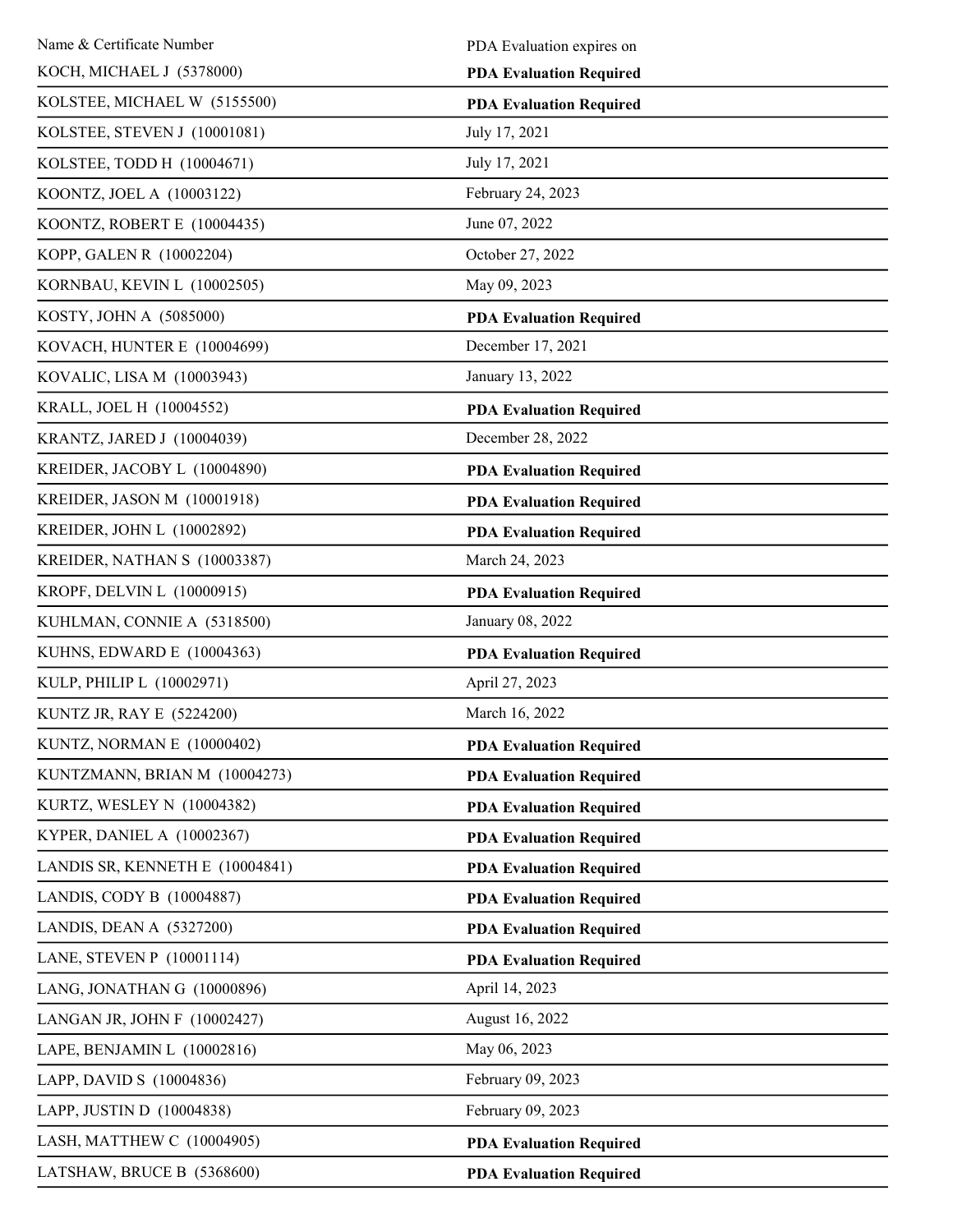| Name & Certificate Number       | PDA Evaluation expires on      |
|---------------------------------|--------------------------------|
| LAUER, CHRISTIE L (10003930)    | March 23, 2023                 |
| LAUER, ROBERT E (10004034)      | <b>PDA Evaluation Required</b> |
| LAUGHMAN, ANTHONY L (10000697)  | <b>PDA Evaluation Required</b> |
| LAVAN, JOSEPH W (10003340)      | August 19, 2021                |
| LAVENDER, JOSEPH J (10004654)   | February 19, 2022              |
| LAWRENCE, NANCY M (10004205)    | August 09, 2022                |
| LAWRENCE, RONALD R (5108800)    | August 09, 2022                |
| LAWRENCE, RUSSELL D (5108900)   | <b>PDA Evaluation Required</b> |
| LAWRENCE, VIRGINIA A (10004921) | <b>PDA Evaluation Required</b> |
| LAWSON JR, STANLEY E (10002562) | August 07, 2021                |
| LEAMAN, KYLE D (10003553)       | <b>PDA Evaluation Required</b> |
| LEASURE JR, JOHN J (5177400)    | February 10, 2023              |
| LEASURE, MILDRED (5367700)      | December 06, 2022              |
| LEASURE, RYAN M (10001155)      | February 10, 2023              |
| LEBEL, JEREMY M (10004244)      | <b>PDA Evaluation Required</b> |
| LEFEVER, JASON P (10003374)     | <b>PDA Evaluation Required</b> |
| LEFEVER, JOHN R (10001938)      | <b>PDA Evaluation Required</b> |
| LEFEVER, MARCUS R (10002725)    | <b>PDA Evaluation Required</b> |
| LEFEVER, MASON G (10003283)     | July 29, 2021                  |
| LEFEVER, NEAL C (10002806)      | September 24, 2022             |
| LEGGETT, BRENDA L (10004190)    | April 27, 2023                 |
| LEHMAN, JOHN E (10000706)       | March 31, 2023                 |
| LEHMAN, KEITH E (10000360)      | June 06, 2021                  |
| LEHMAN, VERNON R (10004384)     | <b>PDA Evaluation Required</b> |
| LEIBY, ERIC M (10001734)        | <b>PDA Evaluation Required</b> |
| LEITCH, EDWARD R (10001336)     | July 13, 2022                  |
| LEITHEISER, CRAIG R (10003052)  | <b>PDA Evaluation Required</b> |
| LENTZ, ANTHONY C (10001461)     | <b>PDA Evaluation Required</b> |
| LENTZ, MICHAEL J (10004186)     | <b>PDA Evaluation Required</b> |
| LESNEY, STEPHEN M (10003134)    | <b>PDA Evaluation Required</b> |
| LESNIAK, GREGORY J (10002442)   | October 12, 2022               |
| LESSER, TORRIE C (10004690)     | June 01, 2022                  |
| LETHAM, LEE J (5122900)         | <b>PDA Evaluation Required</b> |
| LEVAN, DALE A (5439100)         | <b>PDA Evaluation Required</b> |
| LEWIS, LUCAS M (10001122)       | August 09, 2022                |
| LEWIS, WILLIAM E (10004344)     | November 29, 2022              |
| LEYDIG, ROBERT D (10000445)     | July 31, 2021                  |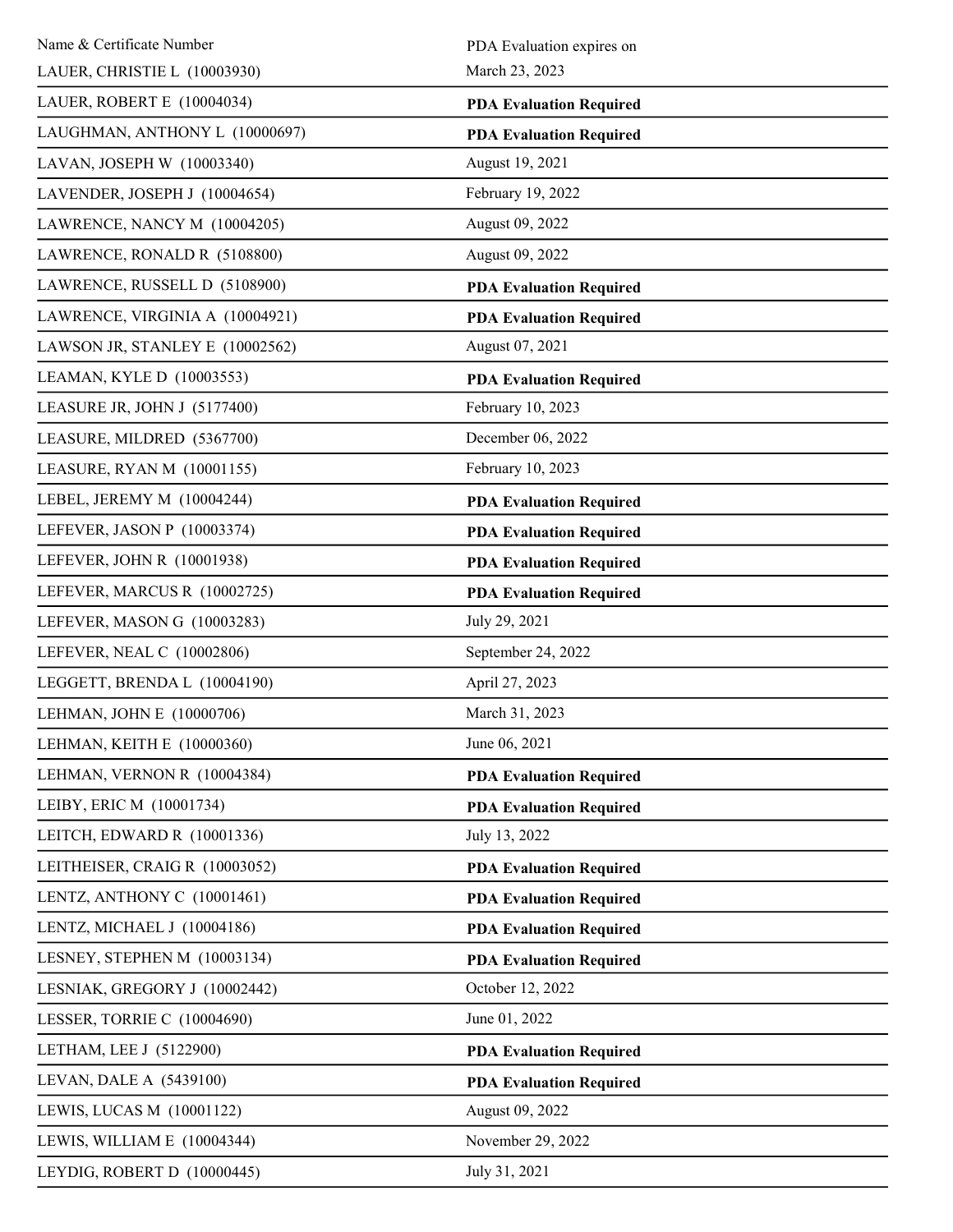| Name & Certificate Number          | PDA Evaluation expires on      |
|------------------------------------|--------------------------------|
| LICHTENBERGER, JESSE L (10003520)  | June 23, 2022                  |
| LIGGETT, DEBRA S (10003564)        | August 17, 2022                |
| LIGHTNER JR, SAMUEL E (5095300)    | July 16, 2021                  |
| LIGHTNER, JOSHUA D (10004365)      | December 04, 2021              |
| LIGHTNER, SAMUEL E (5085200)       | March 23, 2023                 |
| LINDSTROM, EDWARD J (5076100)      | July 22, 2021                  |
| LING, MARK E (10001020)            | <b>PDA Evaluation Required</b> |
| LINGLE, SEAN C (10003635)          | <b>PDA Evaluation Required</b> |
| LITTLE, JEFFERSON T (10001486)     | <b>PDA Evaluation Required</b> |
| LOCH, DENNIS M (5007100)           | August 13, 2021                |
| LOHR, TIMOTHY D (10004133)         | December 01, 2022              |
| LONDON, DORIAN D (10003947)        | <b>PDA Evaluation Required</b> |
| LONG, MARLIN L (10002122)          | July 22, 2021                  |
| LOVE, GEORGE D (5396300)           | <b>PDA Evaluation Required</b> |
| LOWERY, DAVID J (5142300)          | June 02, 2022                  |
| LUCAS, DALLAS R (5300700)          | <b>PDA Evaluation Required</b> |
| LUCAS, RICHARD A (10004563)        | <b>PDA Evaluation Required</b> |
| LUCE, MARC E (10004535)            | July 17, 2021                  |
|                                    |                                |
| LUNDVALL, SHERRY L (10002751)      | <b>PDA Evaluation Required</b> |
| LYNCH, DANIEL R (10004103)         | <b>PDA Evaluation Required</b> |
| LYNCH, LAURENCE C (10004888)       | <b>PDA Evaluation Required</b> |
| LYNCH, MICHAEL K (10004889)        | March 30, 2023                 |
| LYTLE, SHAWN R (10004732)          | June 19, 2022                  |
| MACCARTY, CHRISTOPHER A (10004238) | July 30, 2021                  |
| MACKAY, ANDREW F (10002840)        | <b>PDA Evaluation Required</b> |
| MACNEAL, DOUGLAS M (10000750)      | May 09, 2023                   |
| MADDEN, MICHAEL R (5244800)        | July 02, 2021                  |
| MADIGAN, MICHAEL G (5248200)       | March 14, 2023                 |
| MADIGAN, STEPHEN C (5008000)       | March 14, 2023                 |
| MADIGAN, TYREL S (10003715)        | March 14, 2023                 |
| MAHON, LEE T (10001932)            | September 20, 2022             |
| MAJERIK, HARRY H (5221300)         | July 31, 2021                  |
| MAKOSKI, JOSEPH (10004808)         | April 14, 2023                 |
| MANBECK, JEREMY (10000561)         | October 12, 2022               |
| MANWILLER, CHRIS D (5418800)       | <b>PDA Evaluation Required</b> |
| MARBURGER, GORDON L (10003470)     | <b>PDA Evaluation Required</b> |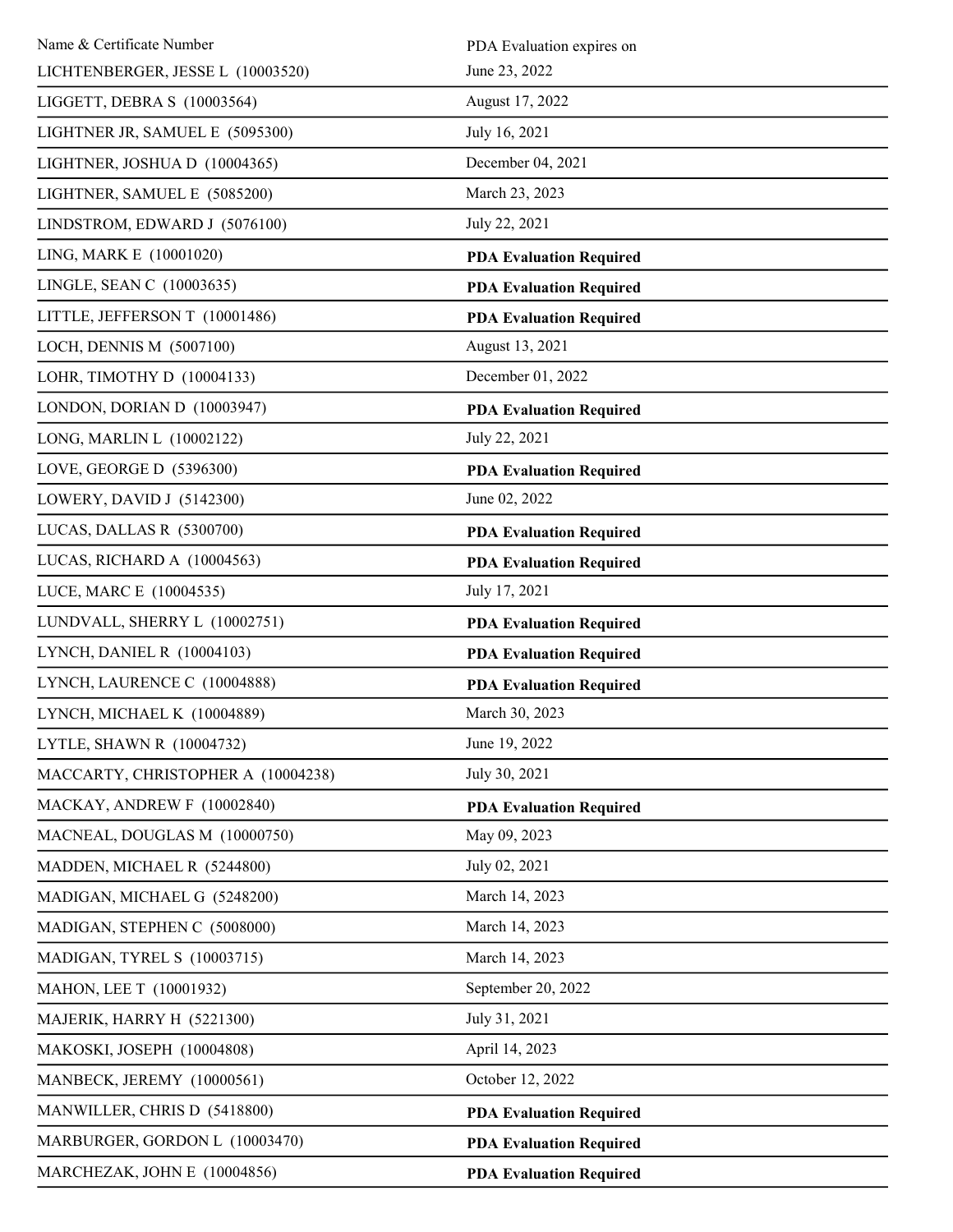| Name & Certificate Number         | PDA Evaluation expires on      |
|-----------------------------------|--------------------------------|
| MARKS, JEFFREY S (10003772)       | <b>PDA Evaluation Required</b> |
| MARTIN, CHARLES J (5377300)       | <b>PDA Evaluation Required</b> |
| MARTIN, CODY L (10004741)         | <b>PDA Evaluation Required</b> |
| MARTIN, EMORY L (10004865)        | <b>PDA Evaluation Required</b> |
| MARTIN, GILBERT N (10000117)      | July 30, 2021                  |
| <b>MARTIN, JESSE M (10004577)</b> | June 02, 2022                  |
| MARTIN, LEONARD H (10004578)      | June 02, 2022                  |
| MARTIN, MICAH L (10004561)        | January 21, 2023               |
| MARTIN, RAY A (10003763)          | June 04, 2021                  |
| MARTIN, SCOTT A (10001740)        | <b>PDA Evaluation Required</b> |
| MARYOTT, REED K (5025300)         | <b>PDA Evaluation Required</b> |
| MASELKEVICH, ERIC R (10004781)    | <b>PDA Evaluation Required</b> |
| MASON, ALAN S (10001409)          | August 20, 2021                |
| MASON, GEORGE C (10004685)        | February 24, 2022              |
| MASON, JOHN (10004284)            | <b>PDA Evaluation Required</b> |
| MASON, PAUL B (10004101)          | August 20, 2021                |
| MATTHEWS, DOUGLAS A (5059500)     | September 23, 2021             |
| MAUGER, MICHAEL B (10002858)      | December 28, 2022              |
|                                   |                                |
| MAULE, BENJAMIN L (10002793)      | <b>PDA Evaluation Required</b> |
| MAUST, JAY A (10003820)           | <b>PDA Evaluation Required</b> |
| MAYNARD, DAVID E (10001816)       | February 19, 2022              |
| MCCLEARY, JERRY L (10003427)      | December 30, 2022              |
| MCCLOSKEY, WILLIAM H (10003468)   | <b>PDA Evaluation Required</b> |
| MCCOMBS, THOMAS E (5251600)       | September 12, 2021             |
| MCCONNELL, BRIAN J (10001483)     | August 04, 2022                |
| MCCONNELL, CHAD A (10003551)      | <b>PDA Evaluation Required</b> |
| MCCONNELL, CLAYTON B (10004196)   | <b>PDA Evaluation Required</b> |
| MCCONNELL, JEFFREY W (10001737)   | August 05, 2022                |
| MCDONALD, CHARLES D (10002591)    | September 10, 2022             |
| MCELWAIN, DENNIS E (5399700)      | <b>PDA Evaluation Required</b> |
| MCFADDEN, KENNETH P (5341600)     | <b>PDA Evaluation Required</b> |
| MCFARLAND, BRAD A (10000667)      | <b>PDA Evaluation Required</b> |
| MCFARLAND, JEFFREY W (10000668)   | February 09, 2022              |
| MCGHEE, ZACHARY M (10004721)      | September 01, 2022             |
| MCGINNIS SR, KENNETH L (10002120) | December 28, 2022              |
| MCINTYRE, PATRICK A (5417000)     | January 20, 2023               |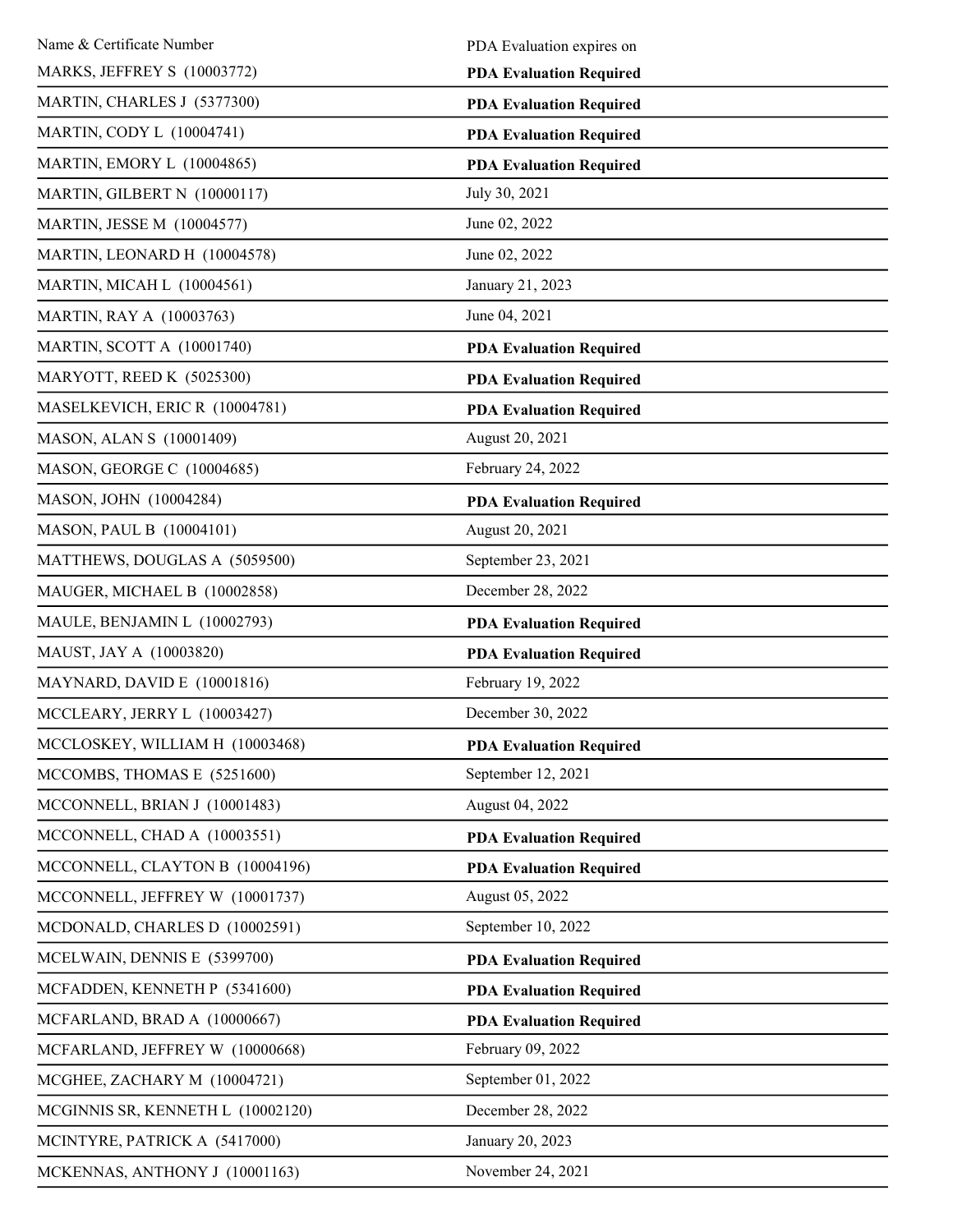| Name & Certificate Number         | PDA Evaluation expires on      |
|-----------------------------------|--------------------------------|
| MCKNIGHT, PATRICK K (10000858)    | October 23, 2021               |
| MCLIMANS, DYLAN R (10004893)      | <b>PDA Evaluation Required</b> |
| MCMICHAEL, GREGORY A (10004464)   | <b>PDA Evaluation Required</b> |
| MCMURRAY, GENE L (10001848)       | August 16, 2022                |
| MCMURRAY, JOHN F (10004857)       | <b>PDA Evaluation Required</b> |
| MCNAIR, BRENDEN J (10003990)      | <b>PDA Evaluation Required</b> |
| MCNAUGHTON, KEITH (10004593)      | <b>PDA Evaluation Required</b> |
| MCWILLIAMS, CALEB S (10004194)    | <b>PDA Evaluation Required</b> |
| MCWILLIAMS, LESTER G (10001731)   | <b>PDA Evaluation Required</b> |
| MCWILLIAMS, STEVE M (5058900)     | December 20, 2022              |
| MEABON, DAVID E (5267600)         | <b>PDA Evaluation Required</b> |
| MEAD, JAYME L (10004247)          | <b>PDA Evaluation Required</b> |
| MEANS, DAVID M (10003419)         | <b>PDA Evaluation Required</b> |
| MEANY, JAMES L (5085800)          | <b>PDA Evaluation Required</b> |
| MEARKLE, GREGORY L (10003438)     | August 28, 2021                |
| MECK, COLLIN J (10003733)         | <b>PDA Evaluation Required</b> |
| MELLINGER, DALE K (5073300)       | June 23, 2022                  |
| MELLINGER, HUNTER M (10004916)    | <b>PDA Evaluation Required</b> |
|                                   |                                |
| MELLOTT, BRIAN D (5426800)        | <b>PDA Evaluation Required</b> |
| MELLOTT, DENNIS S (5278000)       | <b>PDA Evaluation Required</b> |
| MELLOTT, JOHN M (10004714)        | March 08, 2022                 |
| MELLOTT, ROBERT M (5212200)       | May 26, 2022                   |
| MELLOTT, RYAN M (10003789)        | July 13, 2022                  |
| MENDENHALL JR, KEITH W (10004785) | September 21, 2022             |
| MESSNER, TERRY L (5230100)        | <b>PDA Evaluation Required</b> |
| METZ, MICHAEL (10004840)          | <b>PDA Evaluation Required</b> |
| METZGER, ELDON L (5302100)        | <b>PDA Evaluation Required</b> |
| METZLER, LEE M (10002176)         | November 24, 2022              |
| METZLER, RODNEY L (5227800)       | November 24, 2022              |
| METZLER, RODNEY T (10002175)      | November 24, 2022              |
| MEULENBERG, GASTON N (10004005)   | <b>PDA Evaluation Required</b> |
| MEYER, ZACHARY M (10004235)       | <b>PDA Evaluation Required</b> |
| MICHAEL, BRANDON S (10003119)     | February 03, 2022              |
| MIHALCZO, JOHN R (10004693)       | <b>PDA Evaluation Required</b> |
| MIHOCI, DONALD L (10000371)       | March 01, 2023                 |
| MILLER, BRANDON M (10004649)      | July 15, 2021                  |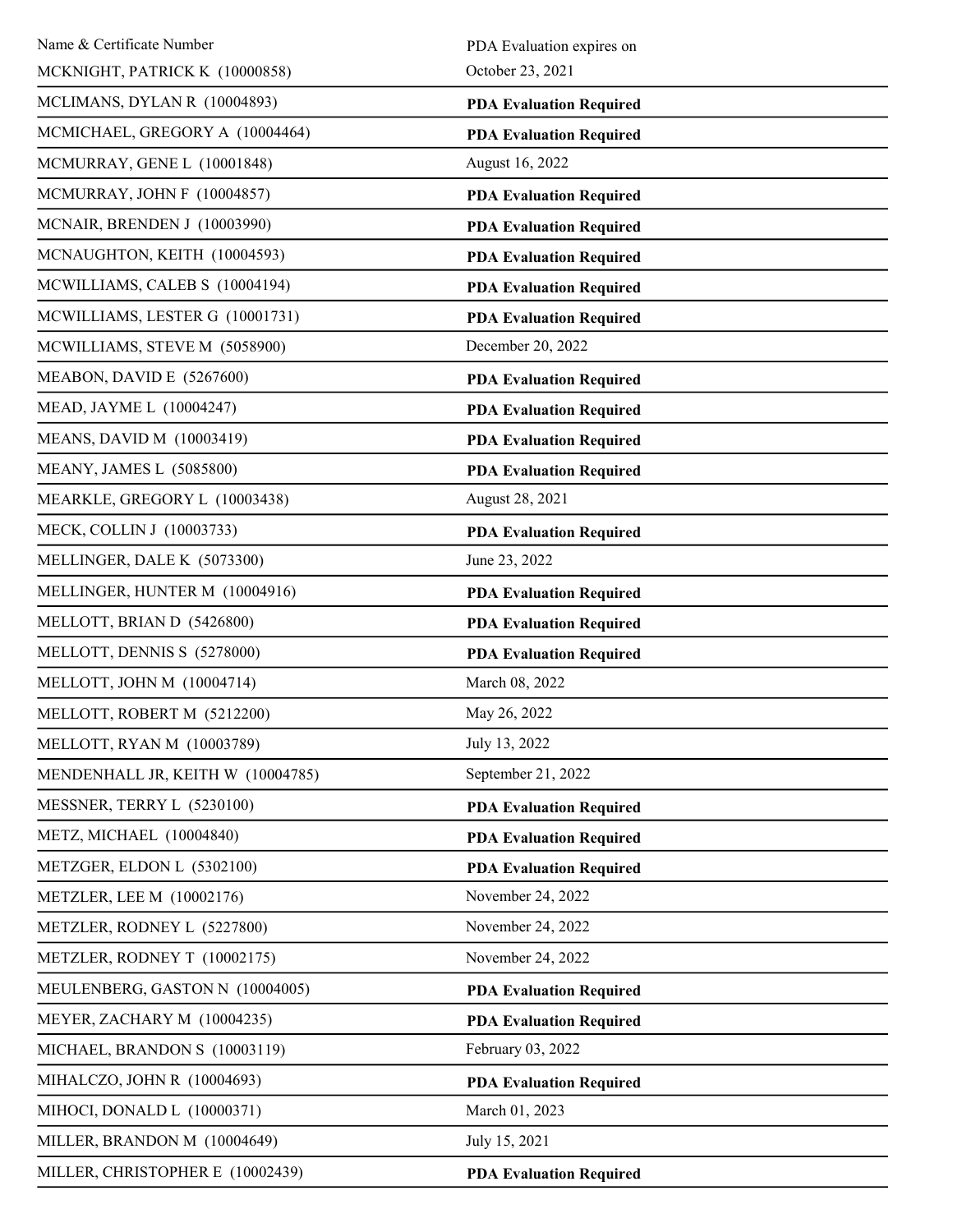| Name & Certificate Number          | PDA Evaluation expires on      |
|------------------------------------|--------------------------------|
| MILLER, DANNY P (10000003)         | November 22, 2022              |
| MILLER, DOUGLAS W (5079200)        | September 21, 2022             |
| MILLER, DUANE T (5025800)          | <b>PDA Evaluation Required</b> |
| MILLER, DWIGHT A (10004726)        | March 19, 2022                 |
| MILLER, GEORGE J (10004547)        | <b>PDA Evaluation Required</b> |
| MILLER, JAMES A (10000283)         | August 24, 2022                |
| MILLER, JAMES R (5026000)          | October 14, 2021               |
| MILLER, KENNETH E (10000632)       | <b>PDA Evaluation Required</b> |
| MILLER, LEROY S (10003222)         | <b>PDA Evaluation Required</b> |
| MILLER, RONALD E (10003646)        | January 19, 2023               |
| MILLER, SHAWN A (10004825)         | <b>PDA Evaluation Required</b> |
| MILLS, LARRY W (10003918)          | January 16, 2022               |
| MINNER, ROBERT A (10000617)        | <b>PDA Evaluation Required</b> |
| MINNICH, MERVIN O (5026300)        | July 07, 2021                  |
| MINOR, ROBERT D (5203800)          | August 04, 2022                |
| MITCHELL SR, MICHAEL, A (5068000)  | April 19, 2023                 |
| MITCHELL, GREGORY S (5067800)      | March 14, 2023                 |
| MITCHELL, MICHAEL A (10002103)     | <b>PDA Evaluation Required</b> |
| MOERSCHBACHER, ZACH J (10004544)   | <b>PDA Evaluation Required</b> |
| MOHLER, MATTHEW A (10001583)       | August 06, 2021                |
| MONTIEL-LOPEZ, SERGIO F (10004457) | March 03, 2023                 |
| MOORE, LEONARD J (10003600)        | August 24, 2022                |
| MOORE, MICHAEL R (10004379)        | <b>PDA Evaluation Required</b> |
| MOORE, WALTER T (10001059)         | <b>PDA Evaluation Required</b> |
| MORGAN, APRIL (10002570)           | <b>PDA Evaluation Required</b> |
| MORGAN, DANIEL G (10004328)        | <b>PDA Evaluation Required</b> |
| MORRIS, JAMES R (5095800)          | <b>PDA Evaluation Required</b> |
| MORRISON, REGINALD T (10003277)    | October 01, 2021               |
| MORSE, JEFFERY L (10001433)        | <b>PDA Evaluation Required</b> |
| <b>MORTON, LARRY A (10003298)</b>  | January 21, 2022               |
| MORTON, ZACHARY A (10003297)       | January 21, 2022               |
| MOSBEY, SHAWN D (10002968)         | February 21, 2023              |
| MOSHER JR, EVERETT N (10003972)    | <b>PDA Evaluation Required</b> |
| MOULTON, DANIEL R (5291800)        | <b>PDA Evaluation Required</b> |
| MOWRER, ADRIANNA (10004901)        | <b>PDA Evaluation Required</b> |
| MOYER, DANIEL M (10004884)         | <b>PDA Evaluation Required</b> |
| MOYER, DEREK E (10004624)          | September 08, 2021             |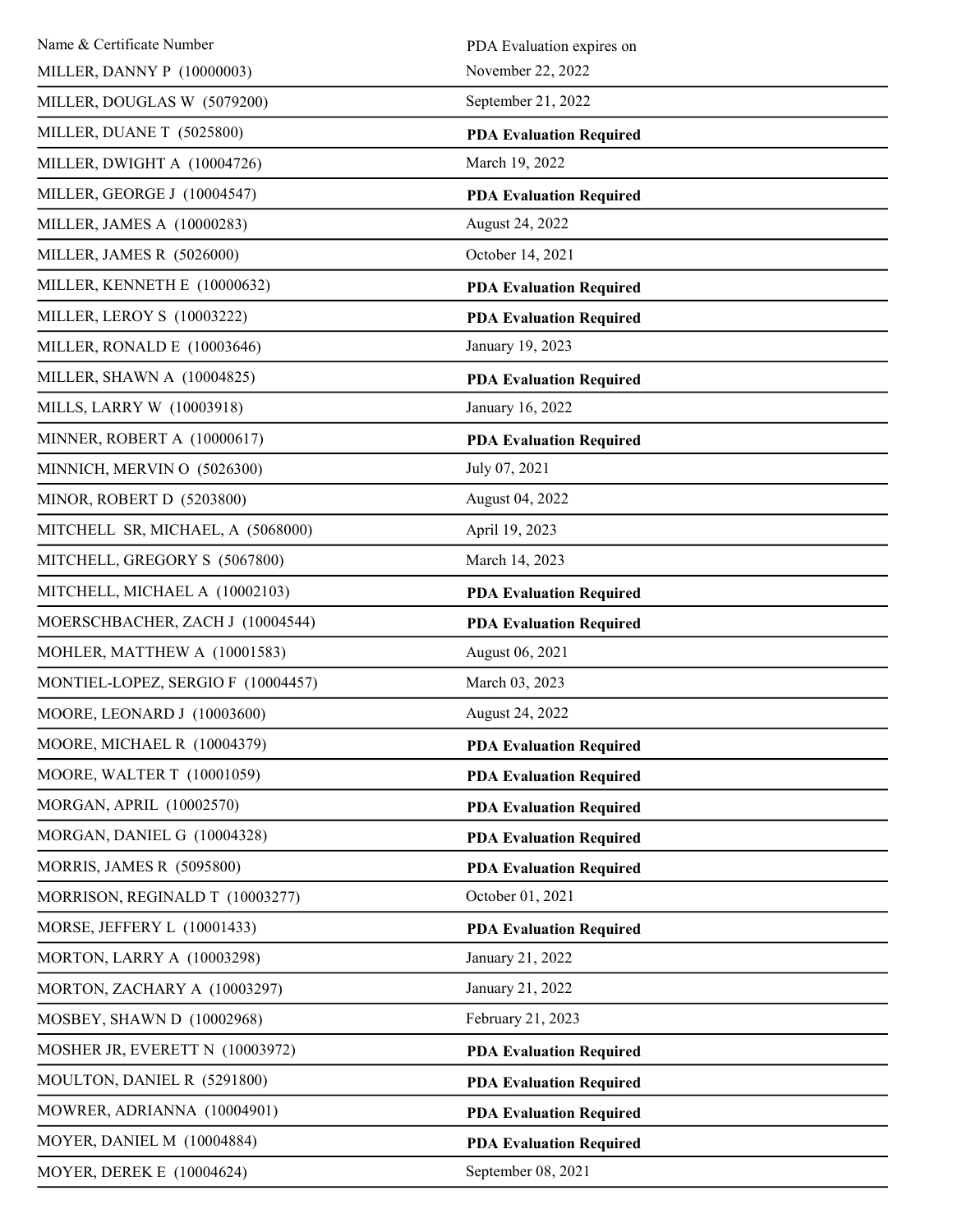| Name & Certificate Number           | PDA Evaluation expires on      |
|-------------------------------------|--------------------------------|
| MOYER, JERRELL E (10004813)         | <b>PDA Evaluation Required</b> |
| MOYER, LLEWELLYN J (10004170)       | <b>PDA Evaluation Required</b> |
| MOYER, ROGER L (10004895)           | <b>PDA Evaluation Required</b> |
| MOYER, WELDON C (10004171)          | <b>PDA Evaluation Required</b> |
| MULL, DONALD T (10002173)           | December 02, 2021              |
| MULLEN, JEFFREY R (5345600)         | <b>PDA Evaluation Required</b> |
| MUMMERT, IAN T (10004866)           | <b>PDA Evaluation Required</b> |
| MUNDIS, JAY E (10002449)            | <b>PDA Evaluation Required</b> |
| MUSSER, CHAD D (10004551)           | <b>PDA Evaluation Required</b> |
| MYERS, ANDREW W (10004692)          | July 14, 2022                  |
| MYERS, CHRISTOPHER D (10004691)     | July 14, 2022                  |
| MYERS, MATTHEW C (10004403)         | <b>PDA Evaluation Required</b> |
| MYERS, MYRON C (10004149)           | October 06, 2022               |
| MYERS, PAUL C (5350800)             | <b>PDA Evaluation Required</b> |
| NAFUS JR, JAMES (10003665)          | <b>PDA Evaluation Required</b> |
| NAILOR, JOSHUA L (10002067)         | <b>PDA Evaluation Required</b> |
| NAILOR, RODNEY L (5095900)          | June 30, 2022                  |
| NAUMAN, GORDON K (5328300)          | April 06, 2023                 |
| NEGLEY, JERRY L (10003731)          | March 08, 2022                 |
| NELL, JAMES M (10001472)            | <b>PDA Evaluation Required</b> |
| NELSON, DOUGLAS I (5197300)         | July 22, 2022                  |
| NESBITT, DOUGLAS R (10002375)       | <b>PDA Evaluation Required</b> |
|                                     |                                |
| NEUFELD, TIMOTHY S (10001576)       | <b>PDA Evaluation Required</b> |
| NEWNAM, DYLAN S (10004571)          | November 30, 2022              |
| NICEWONGER, CHERYL A (10004231)     | September 09, 2022             |
| NICHOLAS, NICHOLAS (10003505)       | <b>PDA Evaluation Required</b> |
| NICHOLS, EMILY J (10004033)         | <b>PDA Evaluation Required</b> |
| NICHOLS, KEVIN D (10000730)         | <b>PDA Evaluation Required</b> |
| NICKEL, RON W (5045100)             | <b>PDA Evaluation Required</b> |
| NICKLE JR, PAUL E (10002216)        | <b>PDA Evaluation Required</b> |
| NIEMIEC, BRIAN S (10003403)         | <b>PDA Evaluation Required</b> |
| NIEVES-FIGUEROA, WILFRED (10004851) | <b>PDA Evaluation Required</b> |
| NISSLEY, DOUGLAS J (10004480)       | September 01, 2022             |
| NITZENBERGER, DEREK J (10004919)    | <b>PDA Evaluation Required</b> |
| NIXON, SHANE R (10004055)           | <b>PDA Evaluation Required</b> |
| NOCTON, WAYNE R (10004695)          | January 15, 2022               |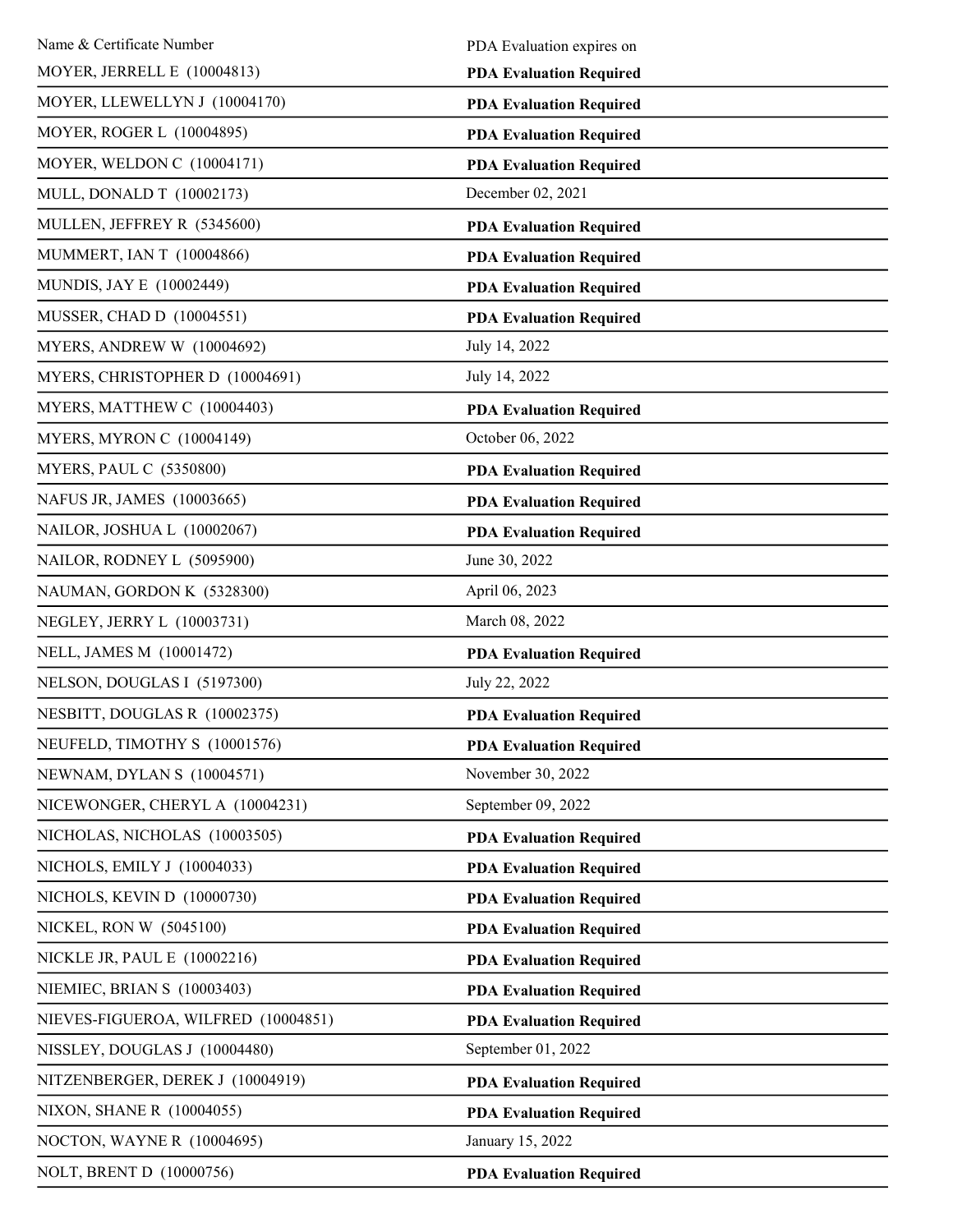| Name & Certificate Number           | PDA Evaluation expires on      |
|-------------------------------------|--------------------------------|
| NOLT, JORDAN A (10003791)           | December 30, 2021              |
| <b>NOLT, MARLIN S (10003790)</b>    | June 28, 2022                  |
| NOLT, PAUL M (5420000)              | December 05, 2021              |
| NOLT, RYAN B (10003709)             | March 10, 2023                 |
| NORIEGA, PEDRO ESTEBAN (10004773)   | August 19, 2022                |
| NORTHROP, JOEL R (10002989)         | <b>PDA Evaluation Required</b> |
| O DONNELL JR, JERRY P (5385300)     | May 11, 2023                   |
| O DONNELL, RYAN J (5435000)         | November 30, 2022              |
| <b>O HARA, VINCENT R (10001265)</b> | December 14, 2022              |
| OAKES, JEFFREY L (5291700)          | August 05, 2022                |
| OBER, GARY L (10002630)             | January 29, 2022               |
| OBERHOLTZER, ANDREW R (10004904)    | <b>PDA Evaluation Required</b> |
| OBERRENDER, TRAVIS E (10003163)     | January 04, 2023               |
| OBIED, ISSA C (10004467)            | June 03, 2021                  |
| OCKER, GLENN A (10002889)           | July 06, 2022                  |
| OPARIL, STEVEN M (10003604)         | <b>PDA Evaluation Required</b> |
| ORDWAY, THOMAS S (10004589)         | <b>PDA Evaluation Required</b> |
| PADEN, GARY L (5124300)             | October 23, 2021               |
| PALMER, WAYNE D (5111700)           | <b>PDA Evaluation Required</b> |
|                                     |                                |
| PARK, CHRISTOPHER S (10003801)      | February 25, 2022              |
| PARMER, RICHARD (10004508)          | February 24, 2023              |
| PARNELL, PATRICK (10004796)         | December 07, 2022              |
| PARSLEY, MICHAEL L (10001367)       | <b>PDA Evaluation Required</b> |
| PARTHEMORE, SCOTT M (5293600)       | <b>PDA Evaluation Required</b> |
| PATTON, DANIEL L (10001856)         | <b>PDA Evaluation Required</b> |
| PAXTON, J STEVEN (10001869)         | <b>PDA Evaluation Required</b> |
| PAYNE SR, RICHARD S (10002163)      | April 21, 2023                 |
| PEACHEY JR, CARL D (10001354)       | May 02, 2023                   |
| PEACHEY, BRADLEY D (10004018)       | August 05, 2022                |
| PEACHEY, DONALD J (5198700)         | July 21, 2021                  |
| PEACHEY, MICAH J (10003929)         | <b>PDA Evaluation Required</b> |
| PEACHEY, NATHAN R (10002253)        | June 10, 2022                  |
| PEACHEY, ROBERT L (10000539)        | May 02, 2023                   |
| PECK, RANDY M (5026900)             | <b>PDA Evaluation Required</b> |
| PECORA, ANTHONY (5196200)           | August 30, 2022                |
| PECORA, ATTILIO A (5338600)         | September 15, 2021             |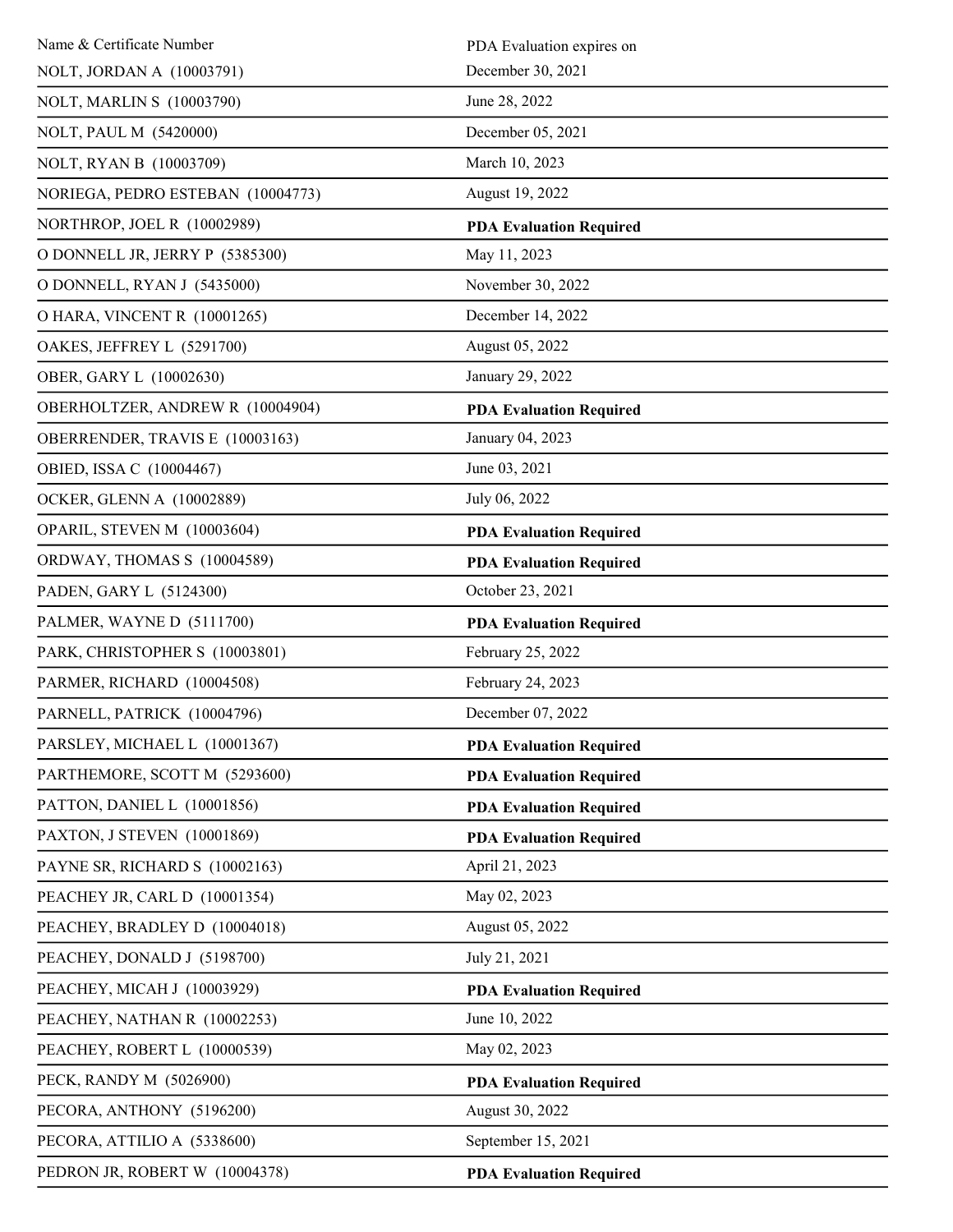| Name & Certificate Number        | PDA Evaluation expires on      |
|----------------------------------|--------------------------------|
| PELL, JASON T (5408100)          | <b>PDA Evaluation Required</b> |
| PELTON, ANTHONY M (10001623)     | March 10, 2022                 |
| PELTON, STEPHEN J (5009000)      | March 03, 2022                 |
| PENCE, RANDALL J (5316700)       | <b>PDA Evaluation Required</b> |
| PENNINGS, FRANCIS J (10004472)   | August 05, 2022                |
| PEREZ, MARK A (10004572)         | December 28, 2022              |
| PETERS, ALMON L (5321900)        | <b>PDA Evaluation Required</b> |
| PETERS, CHRISTOPHER M (10004875) | April 06, 2023                 |
| PETERS, STEVEN M (5427700)       | October 10, 2021               |
| PHIPPS, DUSTIN J (10004826)      | <b>PDA Evaluation Required</b> |
| PICARD, GREGORY J (10003697)     | September 22, 2022             |
| PIDCOE, PHILIP E (10004629)      | June 17, 2021                  |
| PISANI JR, FRANCIS E (10003335)  | <b>PDA Evaluation Required</b> |
| PLACE, FARLEY B (10001491)       | <b>PDA Evaluation Required</b> |
| POLYAK, EDWARD R (10004466)      | August 24, 2022                |
| PONDEL, STEPHEN C (10000058)     | <b>PDA Evaluation Required</b> |
| POOK, BENNIE D (10002422)        | <b>PDA Evaluation Required</b> |
| PORACZKY, NICHOLAS M (5446700)   | <b>PDA Evaluation Required</b> |
| POSNETT, PETER D (10004665)      | October 17, 2021               |
| POTTEIGER, KYLE C (10004636)     | July 15, 2021                  |
| POUST, DOUG A (10003755)         | <b>PDA Evaluation Required</b> |
| POUST, GREGG A (10002666)        | February 05, 2022              |
| POWELL, LAVONNE L (10003810)     | November 24, 2021              |
| POWELL, MATTHEW (10004425)       | January 21, 2022               |
| POWELL, THOMAS S (5414200)       | November 24, 2021              |
| PURSEL, SHAWN M (10000408)       | July 25, 2021                  |
| QUIGLEY, ED H (10004093)         | <b>PDA Evaluation Required</b> |
| RADABAUGH, DWAYNE E (10004533)   | <b>PDA Evaluation Required</b> |
| RADEL, CHRISTOPHER S (10002785)  | <b>PDA Evaluation Required</b> |
| RADEL, SAMUEL D (10003482)       | June 09, 2021                  |
| RADEL, SCOTT A (5439400)         | <b>PDA Evaluation Required</b> |
| RAND, MICHAEL T (10000591)       | <b>PDA Evaluation Required</b> |
| RANDALL, JAY L (5450000)         | August 16, 2022                |
| RANSOM, TIMOTHY P (10001377)     | January 05, 2023               |
| RATHBUN, DUANE J (10004812)      | <b>PDA Evaluation Required</b> |
| REAVER, BRIAN T (10003547)       | October 21, 2022               |
| REBER, TOMMY G (10002319)        | March 22, 2022                 |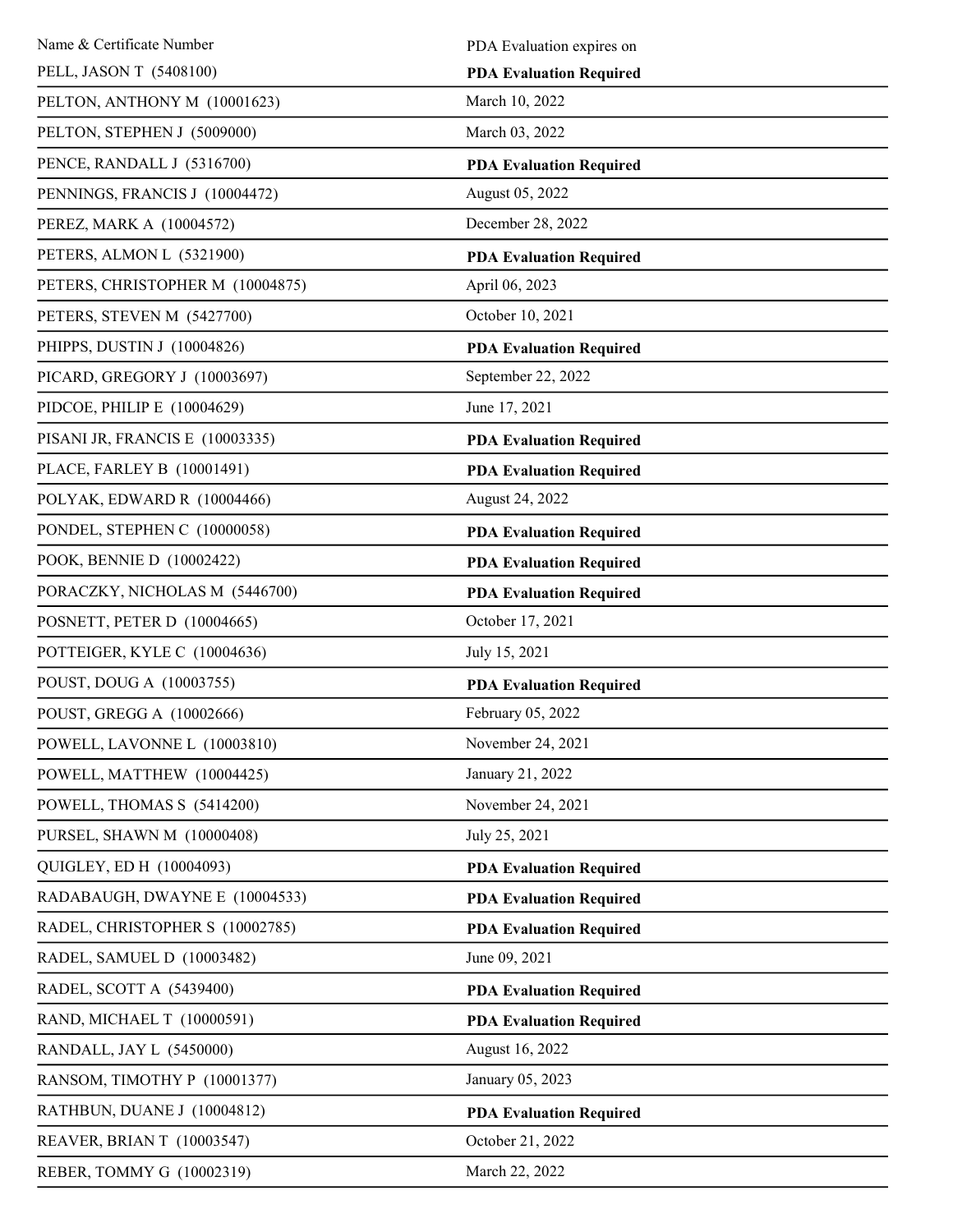| Name & Certificate Number        | PDA Evaluation expires on      |
|----------------------------------|--------------------------------|
| <b>REBUCK, LEE N (5176500)</b>   | <b>PDA Evaluation Required</b> |
| REED, JONATHAN R (10003063)      | May 04, 2023                   |
| REESE, EDWIN G (5071500)         | March 10, 2023                 |
| REFFNER, JOHN E (10001546)       | September 03, 2021             |
| REICH, BROCK J (10004908)        | <b>PDA Evaluation Required</b> |
| REIGLE, MICHAEL D (10003630)     | <b>PDA Evaluation Required</b> |
| REITER, NATHAN C (10003900)      | September 08, 2021             |
| RENNO, PHILIP J (10000016)       | <b>PDA Evaluation Required</b> |
| RENTSCHLER, STEVEN G (10002263)  | March 01, 2023                 |
| REPASS SR, RAYMOND F (10000774)  | June 22, 2022                  |
| REPSCH, PAUL T (10003945)        | <b>PDA Evaluation Required</b> |
| REPSCH, ROBERT G (10003948)      | February 18, 2022              |
| REPSHER, SHEA-LEIGH R (10004473) | March 03, 2022                 |
| REYNOLDS, DAVID C (10004641)     | <b>PDA Evaluation Required</b> |
| REYNOLDS, WAYNE L (10004569)     | <b>PDA Evaluation Required</b> |
| RHOADES, STEVEN M (5321600)      | <b>PDA Evaluation Required</b> |
| RHODES, KENNETH A (5182600)      | June 27, 2021                  |
| RHODES, KEVIN L (5086300)        | July 28, 2021                  |
| RICE, DONALD J (5150500)         | January 23, 2022               |
| RIDGEWAY, CHRISTINE A (10000958) | August 19, 2021                |
| RILEY, DWIGHT H (10004428)       | July 13, 2022                  |
| RILEY, RICKY L (10004915)        | <b>PDA Evaluation Required</b> |
| RINEER, MATTHEW D (10003012)     | <b>PDA Evaluation Required</b> |
| RINEER, TYLER W (10003006)       | <b>PDA Evaluation Required</b> |
| RISING, EDWARD G (5361400)       | February 01, 2023              |
| RISING, JOHN E (10003852)        | August 27, 2021                |
| RITCHEY, BRIAN K (10001545)      | October 01, 2021               |
| RITCHEY, D LYNN (5071600)        | July 08, 2021                  |
| RITCHEY, JASON A (10000974)      | December 30, 2021              |
| RITCHEY, JEREMY L (10000052)     | June 23, 2021                  |
| RITCHIE, NATHAN J (10004056)     | February 09, 2022              |
| RITZ, BRADLEY D (10004645)       | <b>PDA Evaluation Required</b> |
| RIVERA, ROBERTO L (10001121)     | October 08, 2021               |
| RIVERA-MEDINA, JAIRO (10004565)  | March 24, 2023                 |
| ROBB III, JAMES R (10003472)     | <b>PDA Evaluation Required</b> |
| ROGERS, JAMES J (5418300)        | September 02, 2022             |
| ROHRER, BRADLEY S (10003759)     | July 19, 2022                  |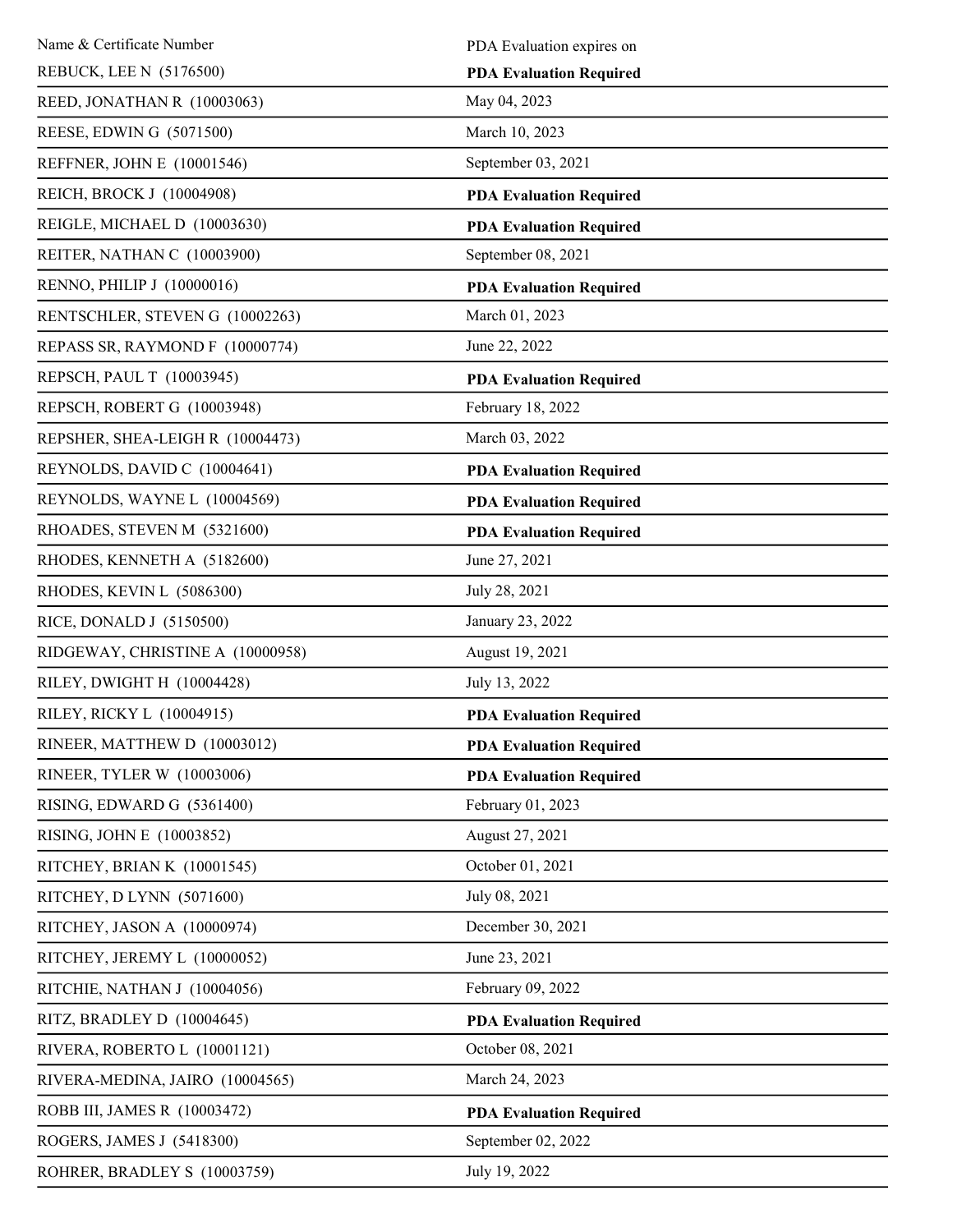| Name & Certificate Number           | PDA Evaluation expires on      |
|-------------------------------------|--------------------------------|
| ROHRER, GEOFFREY W (10003760)       | July 19, 2022                  |
| ROHRER, GLENN W (10003761)          | <b>PDA Evaluation Required</b> |
| ROLAND, BENJAMIN T (10004180)       | <b>PDA Evaluation Required</b> |
| ROLAND, DERRICK C (10003219)        | <b>PDA Evaluation Required</b> |
| ROLLINS, SCOTT C (10001334)         | <b>PDA Evaluation Required</b> |
| ROLLINS, TIMOTHY J (5218900)        | June 04, 2021                  |
| ROLOSON, CHARLES D (10001921)       | <b>PDA Evaluation Required</b> |
| ROLOSON, RICHARD A (10000661)       | <b>PDA Evaluation Required</b> |
| ROMAN, ROBERT A (10003898)          | December 16, 2021              |
| ROMERO, LUIS F (5445700)            | August 27, 2021                |
| ROOT JR, DAVID E (10004755)         | October 22, 2022               |
| ROOT, DAVID E (10003666)            | October 22, 2022               |
| ROOT, JEFFREY L (5098700)           | <b>PDA Evaluation Required</b> |
| ROOT, LAURA J (10004754)            | <b>PDA Evaluation Required</b> |
| ROSCHEL, MATTHEW B (5367000)        | March 10, 2022                 |
| ROSENBERRY, FRED R (5035900)        | <b>PDA Evaluation Required</b> |
| ROSS, JEREMIE C (10001985)          | <b>PDA Evaluation Required</b> |
| ROTHENHOEFER SR, DAVID L (10002843) | March 18, 2022                 |
|                                     |                                |
| ROYER, KEVIN R (10004327)           | <b>PDA Evaluation Required</b> |
| RUIZ, RAMIRO (10002264)             | February 24, 2022              |
| RUSSELL, JOHN K (10004573)          | December 28, 2022              |
| RUSSELL, STEPHEN R (10004543)       | January 20, 2023               |
| RUTTY, ANTHONY D (10004625)         | November 24, 2021              |
| SAMLOCK, JOHN W (10004858)          | January 10, 2023               |
| SANDERS, ANDREW H (10004918)        | <b>PDA Evaluation Required</b> |
| SANTIZ, MAGNIBER (10004668)         | October 17, 2021               |
| SASSAMAN JR, LYLE G (5434800)       | January 04, 2023               |
| SAUDER, G DUANE (5414500)           | <b>PDA Evaluation Required</b> |
| SAUDER, KEVIN L (5329600)           | February 22, 2023              |
| SAUNDERS, MARK (10003921)           | <b>PDA Evaluation Required</b> |
| SAYLOR, MICHAEL L (10004169)        | December 30, 2022              |
| SAYLOR, RICHARD D (10002112)        | <b>PDA Evaluation Required</b> |
| SAYLOR, SAMUEL D (10002111)         | July 20, 2022                  |
| SCHALL, MICHAEL R (10004218)        | <b>PDA Evaluation Required</b> |
| <b>SCHERER, ROBERT (10004885)</b>   | <b>PDA Evaluation Required</b> |
| SCHLOTTHAUER, GREGORY J (10004694)  | March 29, 2023                 |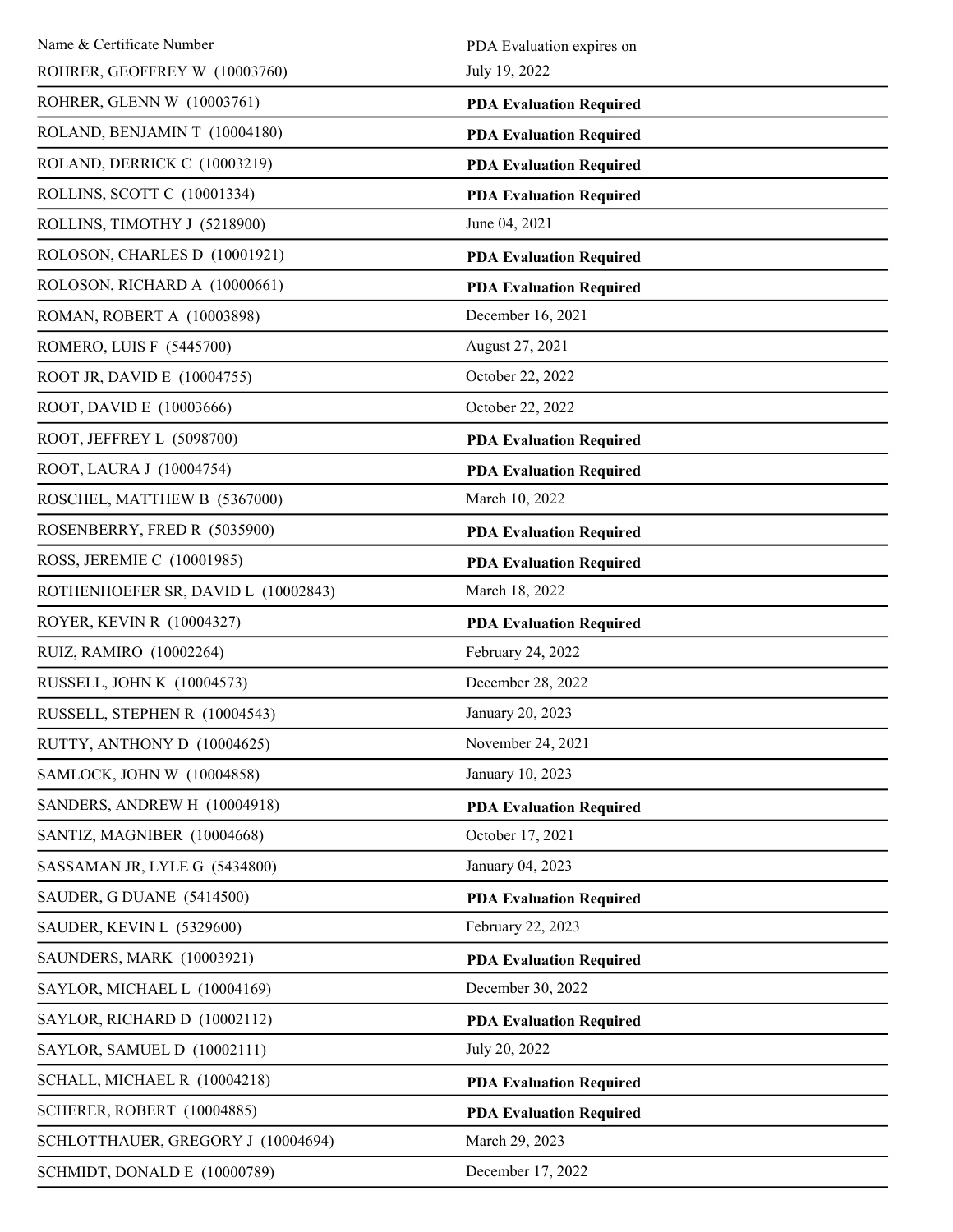| Name & Certificate Number            | PDA Evaluation expires on      |
|--------------------------------------|--------------------------------|
| SCHMUCK, JOSEPH W (10002385)         | <b>PDA Evaluation Required</b> |
| SCHOONOVER, CODY T (10003908)        | <b>PDA Evaluation Required</b> |
| SCHOONOVER, RANDY P (5261600)        | <b>PDA Evaluation Required</b> |
| SCHOONOVER, TERRY D (5312500)        | September 28, 2022             |
| SCHRACK, KEVIN D (5353900)           | September 30, 2022             |
| <b>SCHREFFLER, ROY H (10003191)</b>  | October 14, 2022               |
| <b>SCHREY, NOAH S (10004475)</b>     | August 16, 2022                |
| SCHROCK, GLENN H (10002133)          | <b>PDA Evaluation Required</b> |
| SCHRUERS, JOHN H (10000946)          | February 25, 2022              |
| SCHUELLER, JOHN C (10001939)         | January 13, 2022               |
| <b>SCHULTZ II, JOHN P (10003996)</b> | <b>PDA Evaluation Required</b> |
| SCHWANGER, JEFFREY R (10002510)      | <b>PDA Evaluation Required</b> |
| SCOTT, CLARENCE E (5323900)          | <b>PDA Evaluation Required</b> |
| SCOTT, EDWARD L (5200200)            | December 28, 2022              |
| SCOTT, KENNETH (5002200)             | March 02, 2023                 |
| SEARER, NATHAN A (5439500)           | May 12, 2023                   |
| SENFT JR, TERRY L (10001084)         | September 16, 2022             |
| SENSENIG, DAVID B (10004469)         | October 04, 2022               |
| SHAFER, LARRY D (10002657)           | January 13, 2023               |
| SHAFFER JR, DAVID L (10003481)       | <b>PDA Evaluation Required</b> |
| SHANEBROOK, CHARLIE (10004224)       | <b>PDA Evaluation Required</b> |
| <b>SHANK, LEWIS J (5457800)</b>      | July 17, 2022                  |
| <b>SHANK, RAY S (5416700)</b>        | December 05, 2021              |
| SHANKS, STEVEN B (5010000)           | August 16, 2022                |
| <b>SHARER, BRIAN E (10002012)</b>    | <b>PDA Evaluation Required</b> |
| SHEAFFER, MARJORIE Y (10003494)      | <b>PDA Evaluation Required</b> |
| SHEETS, ERIC S (10000034)            | December 30, 2021              |
| SHEETZ, ERIC C (10003946)            | <b>PDA Evaluation Required</b> |
| SHELDON III, GEORGE G (10002142)     | <b>PDA Evaluation Required</b> |
| SHENCK, MICHAEL L (10002306)         | May 04, 2023                   |
| SHEPARD, DALE E (5239600)            | <b>PDA Evaluation Required</b> |
| SHEPARD, MICHAEL S (10004158)        | <b>PDA Evaluation Required</b> |
| SHERMAN, LYLE R (10002374)           | <b>PDA Evaluation Required</b> |
| SHETTER, JAMES E (10003836)          | <b>PDA Evaluation Required</b> |
| SHIELDS, DENNIS R (10003140)         | <b>PDA Evaluation Required</b> |
| SHILLING, ROBERT J (10003488)        | <b>PDA Evaluation Required</b> |
| SHIRK, SCOTT D (10001292)            | February 23, 2023              |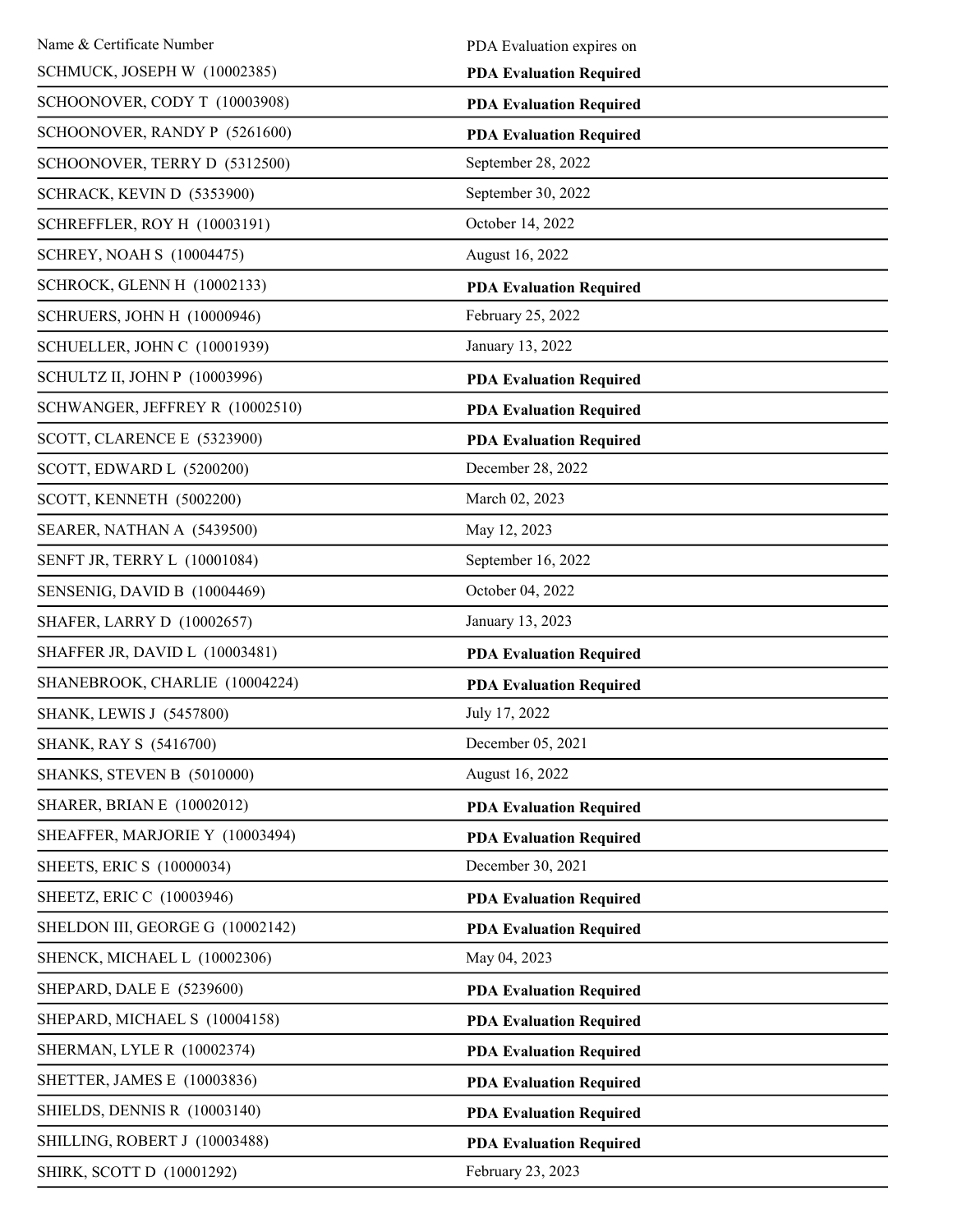| Name & Certificate Number         | PDA Evaluation expires on      |  |
|-----------------------------------|--------------------------------|--|
| SHOCKEY, BLAIR L (5107200)        | <b>PDA Evaluation Required</b> |  |
| SHOEMAKER JR, ALLAN R (5303600)   | <b>PDA Evaluation Required</b> |  |
| SHOOP, RALPH H (5047100)          | <b>PDA Evaluation Required</b> |  |
| SHOPE, THOMAS L (5086800)         | <b>PDA Evaluation Required</b> |  |
| SHRINER, SHAWN M (10004229)       | June 25, 2021                  |  |
| <b>SHRIVER, MARK E (10002609)</b> | <b>PDA Evaluation Required</b> |  |
| SHULTZ, DAVID E (10001928)        | <b>PDA Evaluation Required</b> |  |
| SHULTZ, ERIC (10004839)           | March 10, 2023                 |  |
| SIMONSICK, ROBERT W (10003988)    | March 29, 2022                 |  |
| SINAN JR, MILOS M (5183000)       | January 12, 2023               |  |
| SINAN, MEVLAN P (5125200)         | September 25, 2021             |  |
| SINAN, MILOS M (5125300)          | <b>PDA Evaluation Required</b> |  |
| SINAN, RAYMES (5029600)           | December 06, 2022              |  |
| SINCLAIR, WILLIAM C (10003393)    | May 20, 2023                   |  |
| SLAGLE, MARTIN A (5194900)        | <b>PDA Evaluation Required</b> |  |
| SLAUNWHITE, PETER (5158000)       | <b>PDA Evaluation Required</b> |  |
| SLAYMAKER, DANIEL R (10004618)    | May 05, 2023                   |  |
| SLAYMAKER, DEAN I (10004911)      | <b>PDA Evaluation Required</b> |  |
| SLAYMAKER, JESSICA L (10004617)   | May 05, 2023                   |  |
| SLEZAK, GABRIEL (10004897)        | <b>PDA Evaluation Required</b> |  |
| SMAY, HARRY E (5121000)           | January 06, 2023               |  |
| SMEAL, DUANE R (10002243)         | September 24, 2022             |  |
| SMITH, BRIAN A (10004594)         | <b>PDA Evaluation Required</b> |  |
| SMITH, BROOKS W (10002317)        | <b>PDA Evaluation Required</b> |  |
| SMITH, DONALD W (10003611)        | August 26, 2022                |  |
| SMITH, DOUGLAS E (5170500)        | March 29, 2023                 |  |
| SMITH, HUNTER K (10002327)        | <b>PDA Evaluation Required</b> |  |
| SMITH, JAMES R (5355100)          | December 05, 2021              |  |
| SMITH, JERRY A (10000701)         | December 09, 2021              |  |
| SMITH, MITCHEL R (10003858)       | <b>PDA Evaluation Required</b> |  |
| SMITH, WESLEY E (10002674)        | January 26, 2022               |  |
| SMOOT, THOMAS (10004612)          | February 16, 2023              |  |
| SMUCKER, MERVIN B (10002270)      | November 18, 2022              |  |
| SMUCKER, RODNEY A (10000816)      | September 26, 2021             |  |
| SNYDER, ETHAN M (10003286)        | March 08, 2023                 |  |
| SNYDER, JEREMY S (10004261)       | <b>PDA Evaluation Required</b> |  |
| SNYDER, MICHAEL A (10003291)      | <b>PDA Evaluation Required</b> |  |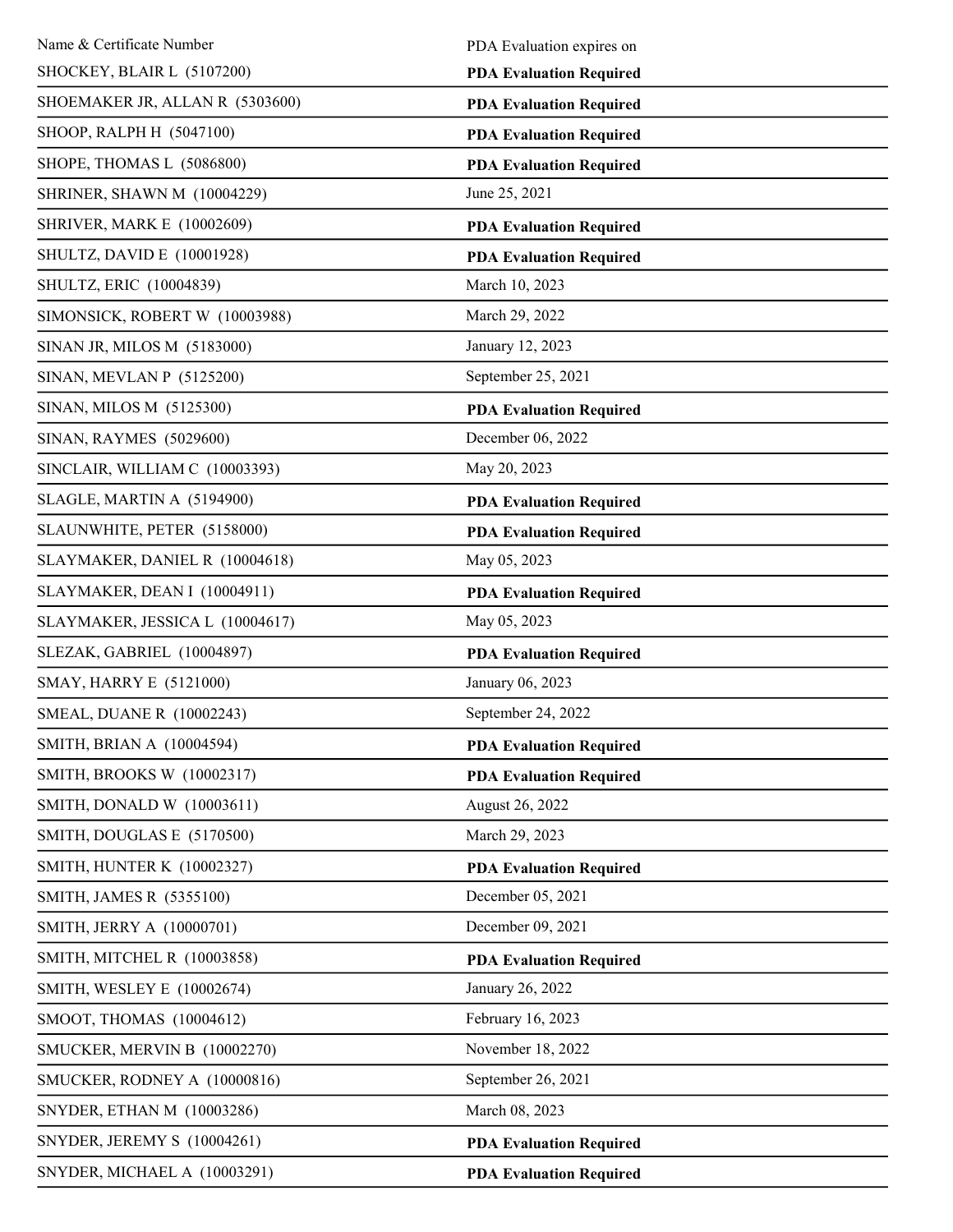| Name & Certificate Number        | PDA Evaluation expires on      |
|----------------------------------|--------------------------------|
| SNYDER, PATRICK J (10000824)     | <b>PDA Evaluation Required</b> |
| SOLLENBERGER, DALE W (10002921)  | May 27, 2022                   |
| SOLLENBERGER, JOHN A (10002625)  | <b>PDA Evaluation Required</b> |
| SOLT, FRED W (5224800)           | January 18, 2023               |
| SOLT, LARRY R (5391000)          | March 10, 2023                 |
| SPAHR, PRESTON E (10004712)      | <b>PDA Evaluation Required</b> |
| SPANGLER, JOSHUA P (10001983)    | November 18, 2022              |
| SPICHER, KEITH D (10001990)      | June 10, 2022                  |
| SPICHER, KENT A (10001968)       | June 10, 2022                  |
| SPICHER, LEE M (10000490)        | August 05, 2022                |
| SPIDEL, ZACHERY D (10001759)     | April 29, 2023                 |
| SPIVEY, TREVOR M (10004070)      | <b>PDA Evaluation Required</b> |
| SPRANKLE, DUSTIN M (10004515)    | June 19, 2021                  |
| SPROUT JR, ROBERT E (10004053)   | September 22, 2022             |
| ST CLAIR, ANTHONY L (10004217)   | July 16, 2021                  |
| STAUB, SCOTT A (5337500)         | January 22, 2022               |
| STAUDT, SCOTT W (10001755)       | <b>PDA Evaluation Required</b> |
| STAUFFER, JOHN N (5140900)       | February 16, 2023              |
| STAUFFER, LUKE T (10003336)      | July 30, 2021                  |
| STAUFFER, RICHARD L (5029900)    | <b>PDA Evaluation Required</b> |
| STEADMAN, BILLIE J (10002656)    | April 19, 2023                 |
| STEAR SR, TIMOTHY C (5326600)    | <b>PDA Evaluation Required</b> |
| STEFFY, SHAUN S (10001819)       | January 27, 2022               |
| STEINER, DELMAR L (10004758)     | <b>PDA Evaluation Required</b> |
| STENGER, NICKOLIS K (10002009)   | June 19, 2022                  |
| STOEY JR, RANDY (10004814)       | September 03, 2022             |
| STOEY SR, JIMMY D (10003950)     | March 01, 2022                 |
| STOLTZFOOS, STEPHEN R (10003773) | March 17, 2022                 |
| STOLTZFUS, ABRAM L (10003980)    | March 10, 2023                 |
| STOLTZFUS, CLIFFORD E (5398000)  | <b>PDA Evaluation Required</b> |
| STOLTZFUS, EDWIN R (10003706)    | February 06, 2022              |
| STOLTZFUS, JEREMIAH D (10004766) | June 21, 2022                  |
| STOLTZFUS, JERRY A (10004784)    | September 21, 2022             |
| STOLTZFUS, LARRY L (10002456)    | September 30, 2021             |
| STONER, JESSE C (10004719)       | December 28, 2022              |
| STONER, SHAWN M (10002627)       | October 27, 2022               |
| STOUFFER, STEVE A (10004350)     | <b>PDA Evaluation Required</b> |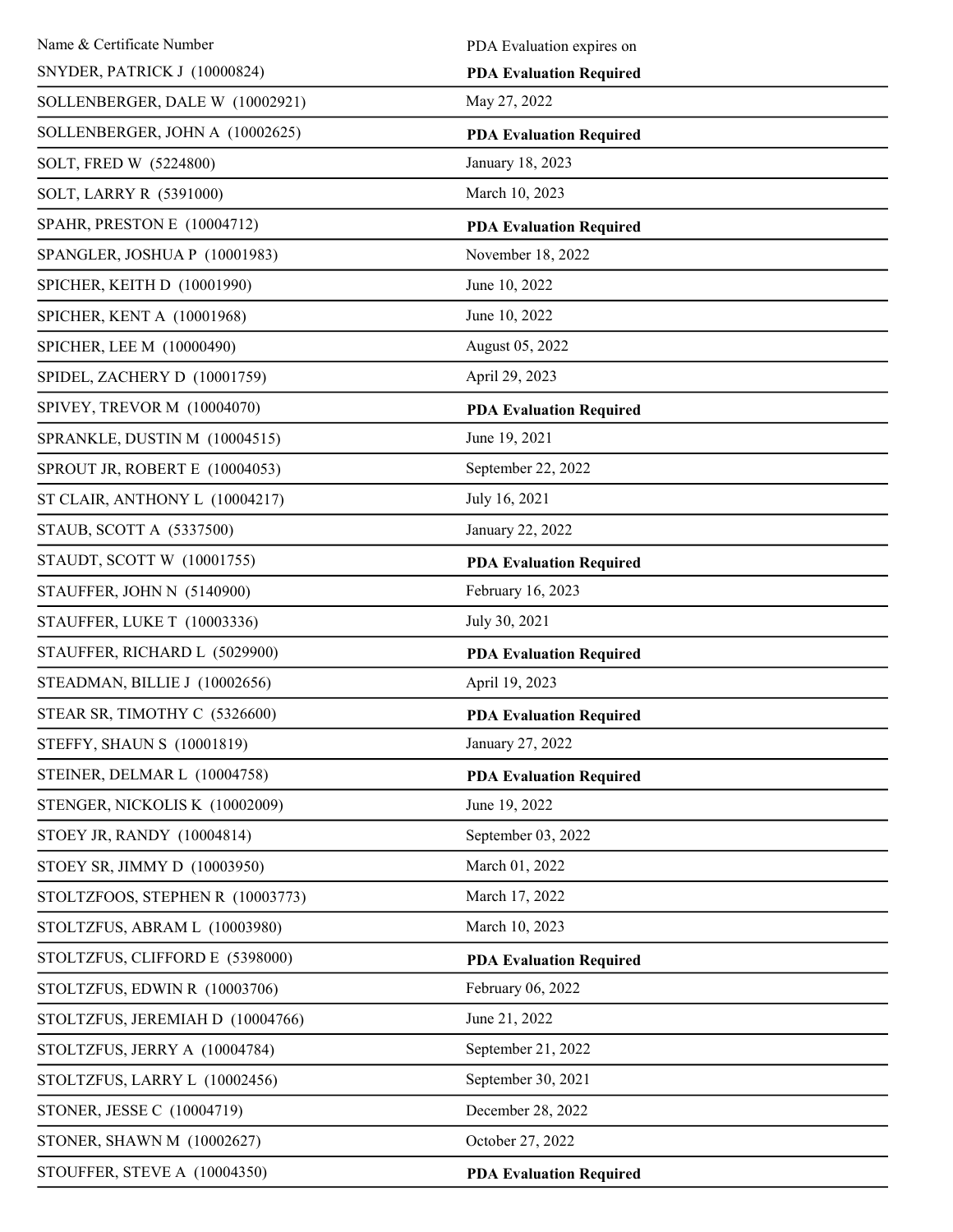| Name & Certificate Number          | PDA Evaluation expires on      |
|------------------------------------|--------------------------------|
| STOVER JR, BRAD E (10004527)       | August 19, 2021                |
| STOVER, LINDSAY M (10004270)       | <b>PDA Evaluation Required</b> |
| STOVER, MARK A (5343500)           | September 16, 2022             |
| STOWE, JOSEPH M (10001757)         | <b>PDA Evaluation Required</b> |
| STRAIT, GREG L (10003299)          | <b>PDA Evaluation Required</b> |
| STRAIT, ROBERT L (10001104)        | January 21, 2022               |
| <b>STRAUSS, BRIAN P (10002757)</b> | October 27, 2022               |
| STROCK, MARK D (10004011)          | June 17, 2022                  |
| STUDER, BENJAMIN R (10004242)      | <b>PDA Evaluation Required</b> |
| STUTZMAN, JOSEPH P (5306500)       | <b>PDA Evaluation Required</b> |
| STUTZMAN, PHILLIP M (5115200)      | February 02, 2022              |
| <b>SUMMERS, BRIAN M (10001351)</b> | November 09, 2022              |
| SUPPA, ANTHONY T (10004698)        | December 17, 2021              |
| SUPPLEE, DARYL W (10004105)        | <b>PDA Evaluation Required</b> |
| SVENSSON, GREGORY L (10003712)     | August 14, 2021                |
| SWAIN JR, CHARLES W (10004237)     | <b>PDA Evaluation Required</b> |
| <b>SWAIN, MICHAEL D (10004878)</b> | <b>PDA Evaluation Required</b> |
| SWANSON, LAWRENCE R (5251700)      | <b>PDA Evaluation Required</b> |
| SWEITZER, ALVIN A (10000968)       | October 25, 2021               |
| SWIGERT, ROBERT E (10004514)       | October 21, 2022               |
| <b>SWISHER, LARRY J (5191000)</b>  | <b>PDA Evaluation Required</b> |
| SWOPE, WILLIAM A (10004902)        | <b>PDA Evaluation Required</b> |
| TALUBA, ANDREW V (10002735)        | <b>PDA Evaluation Required</b> |
| TEATS, CHESTER M (10001510)        | April 15, 2023                 |
| TEETER, S JESSE (10002426)         | <b>PDA Evaluation Required</b> |
| TEW, GARY W (10001777)             | May 03, 2023                   |
| THARP, RICHARD I (10002762)        | <b>PDA Evaluation Required</b> |
| THOMAS JR, JACK R (10004731)       | January 21, 2022               |
| THOMAS, CONNIE J (10004456)        | March 03, 2023                 |
| THOMAS, LEWIS K (5159600)          | <b>PDA Evaluation Required</b> |
| THOMAS, MATTHEW A (10001575)       | <b>PDA Evaluation Required</b> |
| THOMAS, MICHAEL D (10004720)       | May 20, 2023                   |
| THOMPSON, CHAAS W (10004900)       | <b>PDA Evaluation Required</b> |
| THOMPSON, DAVID B (5288400)        | <b>PDA Evaluation Required</b> |
| THOMPSON, JASON E (10001680)       | August 04, 2022                |
| TICE, AARON (10001876)             | <b>PDA Evaluation Required</b> |
| TILLER, BRUCE (10004835)           | December 20, 2022              |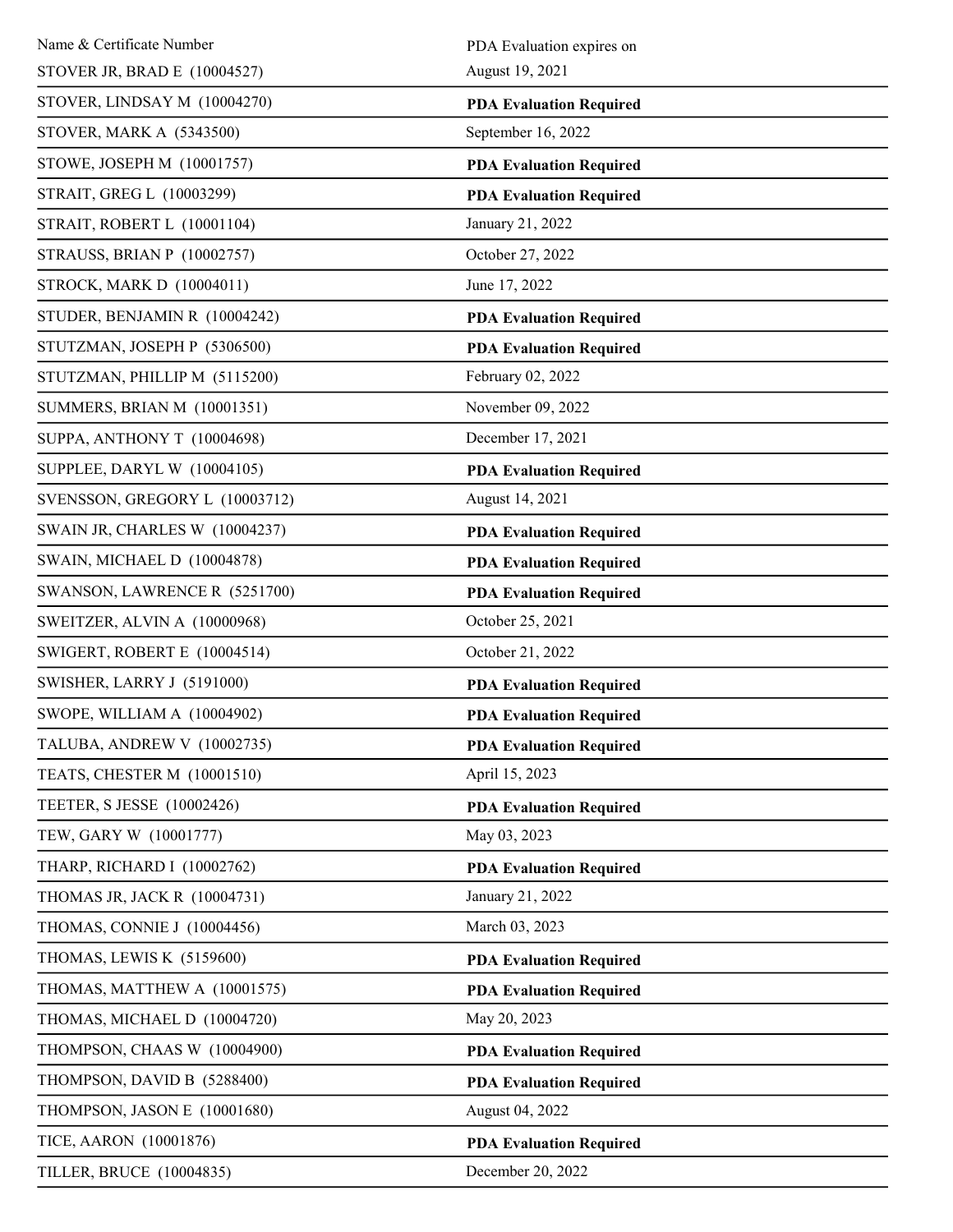| Name & Certificate Number                | PDA Evaluation expires on      |
|------------------------------------------|--------------------------------|
| TINDELL, LEHMAN H (10004343)             | <b>PDA Evaluation Required</b> |
| TIRADO, LEO J (10004566)                 | March 24, 2023                 |
| TODD III, LESTER C (5442100)             | July 20, 2022                  |
| TODD, JOSEPH W (5438000)                 | September 02, 2021             |
| TODD, SCOTT A (10003925)                 | September 01, 2022             |
| TRAVER, GEORGE E (10003517)              | January 04, 2023               |
| TRAVIS, GLENN M (10004345)               | <b>PDA Evaluation Required</b> |
| TRESSLER, DONALD L (10003165)            | <b>PDA Evaluation Required</b> |
| TRIMBLE, SCOTT A (5426700)               | January 28, 2022               |
| TRINIDAD-GARCIA, LUIS ANTONIO (10004772) | August 19, 2022                |
| TROESTER JR, LEROY F (10002278)          | <b>PDA Evaluation Required</b> |
| TURAK, THOMAS C (10004387)               | August 18, 2021                |
| TUREK, JOSEPH D (10004765)               | <b>PDA Evaluation Required</b> |
| <b>TURNER, RANDY (10004424)</b>          | August 27, 2022                |
| TYSON JR, KIMBER W (10002485)            | <b>PDA Evaluation Required</b> |
| TYSON SR, KIMBER W (10002414)            | <b>PDA Evaluation Required</b> |
| VAN HOVEN, DOUGLAS A (5220200)           | <b>PDA Evaluation Required</b> |
| VANBROCKLIN, DAVID J (10004307)          | <b>PDA Evaluation Required</b> |
| VANCE, AUSTIN B (10004881)               | March 11, 2023                 |
| VANGALDER, MICHAEL R (10003097)          | <b>PDA Evaluation Required</b> |
| VANHORN, FRANK C (5049000)               | <b>PDA Evaluation Required</b> |
| VARGAS, PABLO (10004264)                 | October 17, 2021               |
| VERDEGEM, WILLIAM D (10003423)           | <b>PDA Evaluation Required</b> |
| VERDINELLI SR, GARY L (10004823)         | <b>PDA Evaluation Required</b> |
| VIDZICKI, JOSEPH A (10000132)            | February 23, 2023              |
| WADDELL, JOSHUA R (10003105)             | August 04, 2021                |
| WADDELL, ROBERT J (10003104)             | August 04, 2021                |
| <b>WAGNER, KEVIN J (10002292)</b>        | July 13, 2022                  |
| WAGNER, MICHAEL D (10003375)             | December 28, 2022              |
| WAGNER, MICHAEL E (10001102)             | <b>PDA Evaluation Required</b> |
| WAITE, TRAVIS J (10003031)               | <b>PDA Evaluation Required</b> |
| WALIZER, MICHAEL J (10002936)            | <b>PDA Evaluation Required</b> |
| WALKER, ALLEN R (10003188)               | <b>PDA Evaluation Required</b> |
| WALKER, AUSTIN R (10002904)              | <b>PDA Evaluation Required</b> |
| WALKER, BRIAN C (10004607)               | March 04, 2022                 |
| WALKER, ZANE W (10002825)                | <b>PDA Evaluation Required</b> |
| WALLS, CHARLES A (5107600)               | October 30, 2021               |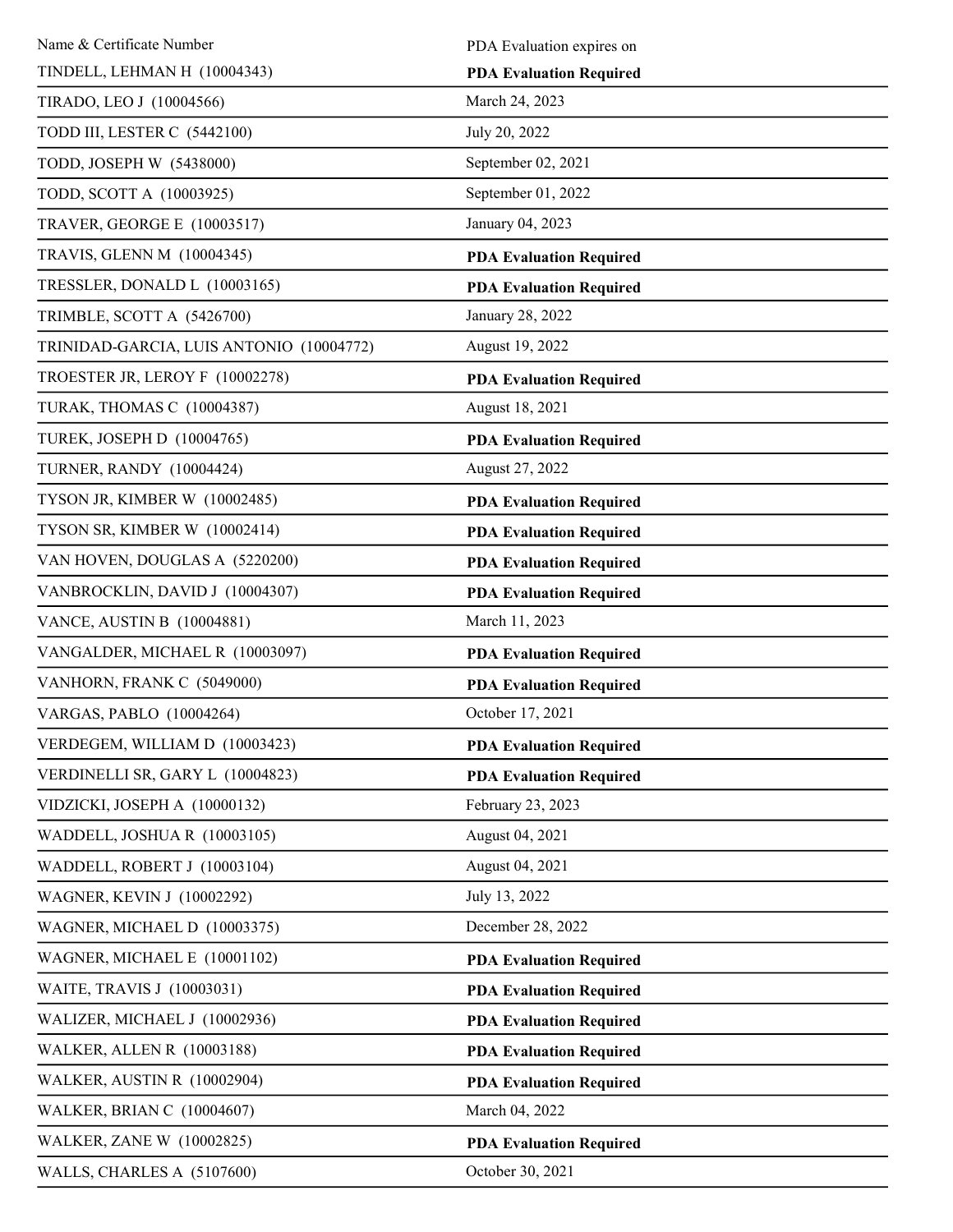| Name & Certificate Number        | PDA Evaluation expires on      |
|----------------------------------|--------------------------------|
| WALMER, MATTHEW D (5459000)      | <b>PDA Evaluation Required</b> |
| WALTON, MATTHEW M (10004783)     | <b>PDA Evaluation Required</b> |
| WANNER, ALFRED M (10000314)      | <b>PDA Evaluation Required</b> |
| WANNER, J MATTHEW (10000315)     | <b>PDA Evaluation Required</b> |
| WANNER, JOHN A (10000313)        | <b>PDA Evaluation Required</b> |
| WARD, DARRELL D (10003587)       | September 14, 2022             |
| WARD, GORDON D (10004192)        | December 20, 2022              |
| WARD, JOSHUA A (10003254)        | <b>PDA Evaluation Required</b> |
| WARD, MICHAEL S (10004824)       | <b>PDA Evaluation Required</b> |
| WAREHAM, THOMAS A (5390400)      | May 09, 2023                   |
| WARREN, ALBERT B (10004337)      | October 22, 2021               |
| WARREN, KRISTOPHER G (5419300)   | February 20, 2022              |
| WATSON, WILBUR G (5049600)       | <b>PDA Evaluation Required</b> |
| WATTERSON, GERALD R (5272200)    | <b>PDA Evaluation Required</b> |
| WAYBRIGHT, DOYLE O (10004310)    | October 21, 2022               |
| WAYBRIGHT, JOEL E (10004487)     | June 09, 2022                  |
| WAYBRIGHT, TYLER J (10004575)    | June 11, 2021                  |
| WEAVER, ANDREW H (5395300)       | May 10, 2023                   |
| WEAVER, CHRIS A (10001342)       | October 17, 2021               |
| WEAVER, CRAIG D (5180400)        | <b>PDA Evaluation Required</b> |
| WEAVER, EMILE C (10004581)       | <b>PDA Evaluation Required</b> |
| WEAVER, MICHAEL P (10002680)     | September 09, 2022             |
| WEAVER, PHILIP L (10000252)      | May 10, 2023                   |
| WEBER, JOSEPH P (10004816)       | <b>PDA Evaluation Required</b> |
| WEBSTER, JOSEPH E (5011500)      | October 14, 2021               |
| WEIDMAN, KEITH A (10002393)      | <b>PDA Evaluation Required</b> |
| WEIDNER JR, RALPH E (10004346)   | July 14, 2022                  |
| WEISENMILLER, LARRY P (10004289) | June 26, 2021                  |
| WELCH III, WILLIAM L (10004909)  | <b>PDA Evaluation Required</b> |
| WELCH, DAVID A (5051800)         | February 24, 2023              |
| WELK, JUSTIN D (10004267)        | December 28, 2022              |
| WELLER, JEFFREY (10004899)       | May 04, 2023                   |
| WELLER, JEREMY M (10004246)      | December 28, 2022              |
| WELLER, MICHAEL J (10003944)     | <b>PDA Evaluation Required</b> |
| WELLS, JOHN B (5420300)          | <b>PDA Evaluation Required</b> |
| WELLS, STANLEY C (10001699)      | <b>PDA Evaluation Required</b> |
| WENGER, ALVIN L (5442400)        | April 14, 2023                 |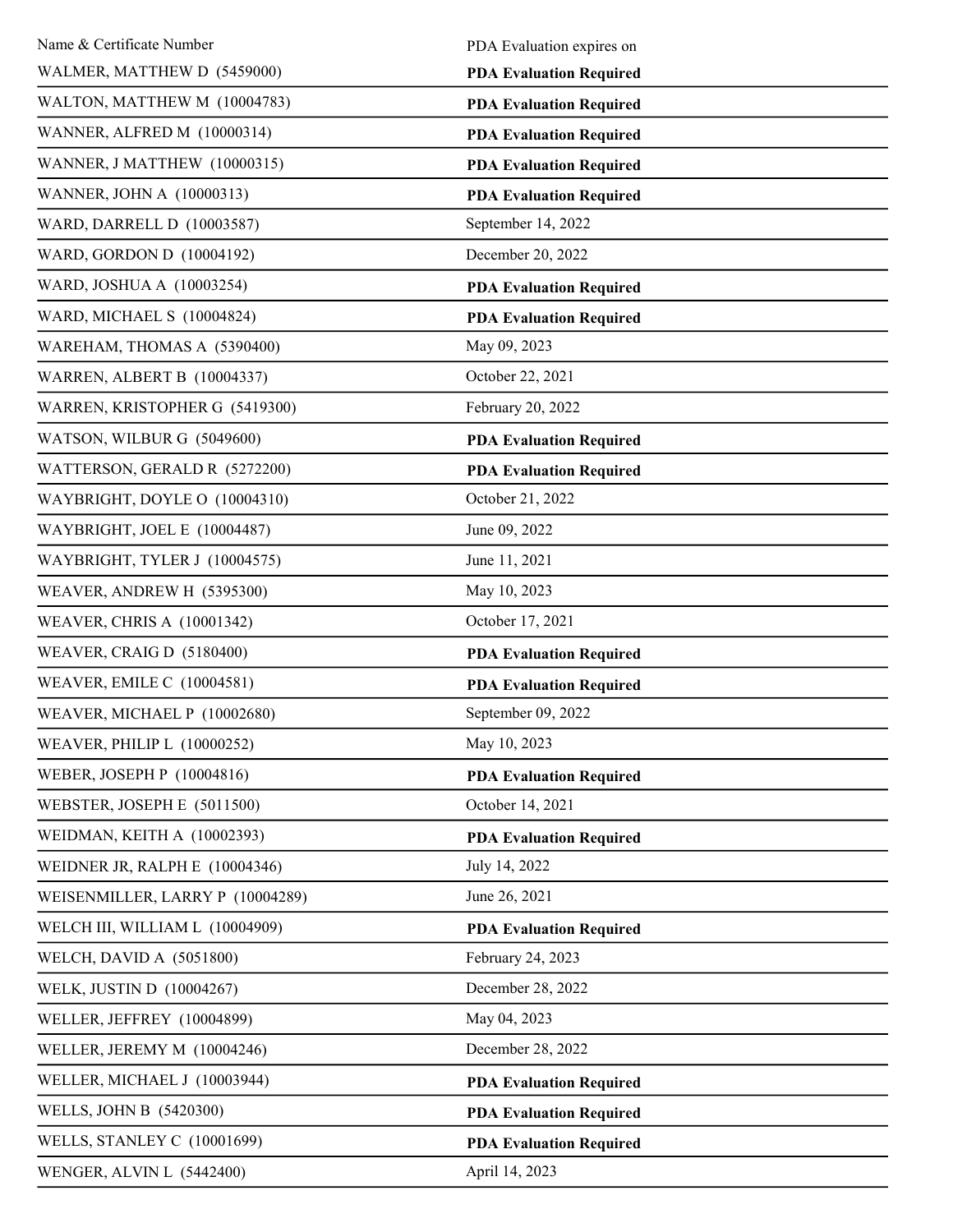| Name & Certificate Number        | PDA Evaluation expires on      |
|----------------------------------|--------------------------------|
| WENGER, DELMAR H (10002386)      | February 22, 2023              |
| WENGER, TROY S (10003881)        | December 02, 2021              |
| WERNER, WILLIAM J (10001156)     | September 28, 2022             |
| WETZEL JR, ROBERT E (10004208)   | January 21, 2022               |
| WETZEL, EUGENE W (10001091)      | December 29, 2021              |
| WHEELER, WILBER R (10001257)     | January 16, 2022               |
| WHETSTONE, JOEL E (5370900)      | September 05, 2021             |
| WHITE, CANDICE A (10003533)      | August 10, 2022                |
| WHITE, CHRISTOPHER S (10003372)  | <b>PDA Evaluation Required</b> |
| WHITE, GARY L (10001704)         | July 18, 2021                  |
| WHITE, MARK B (10002756)         | September 09, 2022             |
| WHITEHALL, KEVIN J (10003963)    | August 10, 2022                |
| WHITEHOUSE JR, MARK D (10004292) | <b>PDA Evaluation Required</b> |
| WICKARD, CLETE A (5143000)       | January 15, 2022               |
| WIDMANN, JOEL F (5174500)        | <b>PDA Evaluation Required</b> |
| WIDRIG, CLARENCE P (10002863)    | <b>PDA Evaluation Required</b> |
| WIGGINS JR, WILLIAM M (10004677) | <b>PDA Evaluation Required</b> |
| WILCOX, MARK A (5190100)         | <b>PDA Evaluation Required</b> |
| WILHELM SR, MICHAEL E (10003887) | December 30, 2021              |
| WILLEY, BRANDON M (10003442)     | March 04, 2022                 |
| WILLIAMS, CORTNEE W (10004762)   | <b>PDA Evaluation Required</b> |
| WILLIAMS, KEVIN L (10002444)     | <b>PDA Evaluation Required</b> |
| WILLIAMS, VICKI J (10003420)     | February 04, 2023              |
| WILSON, ERIC L (10001469)        | September 23, 2021             |
| WILSON, JAMES K (10004684)       | July 21, 2022                  |
| WILSON, MATTHEW P (10001716)     | <b>PDA Evaluation Required</b> |
| WILSON, ROBERT W (5032400)       | <b>PDA Evaluation Required</b> |
| WINDLE, SEAN M (10004752)        | <b>PDA Evaluation Required</b> |
| WISE, CHAD (5032500)             | <b>PDA Evaluation Required</b> |
| WISE, CODY W (10003373)          | August 07, 2021                |
| WISE, DIANA L (5356100)          | <b>PDA Evaluation Required</b> |
| WISE, J ALVIN (5080100)          | August 06, 2021                |
| WISEMAN, CRAIG S (10004676)      | <b>PDA Evaluation Required</b> |
| WISER, DANIEL K (10000823)       | October 12, 2022               |
| WISER, MATTHEW L (10004643)      | <b>PDA Evaluation Required</b> |
| WISSINGER SR, DENNIS I (5215700) | September 10, 2022             |
| WISSLER, AARON H (10004295)      | August 21, 2021                |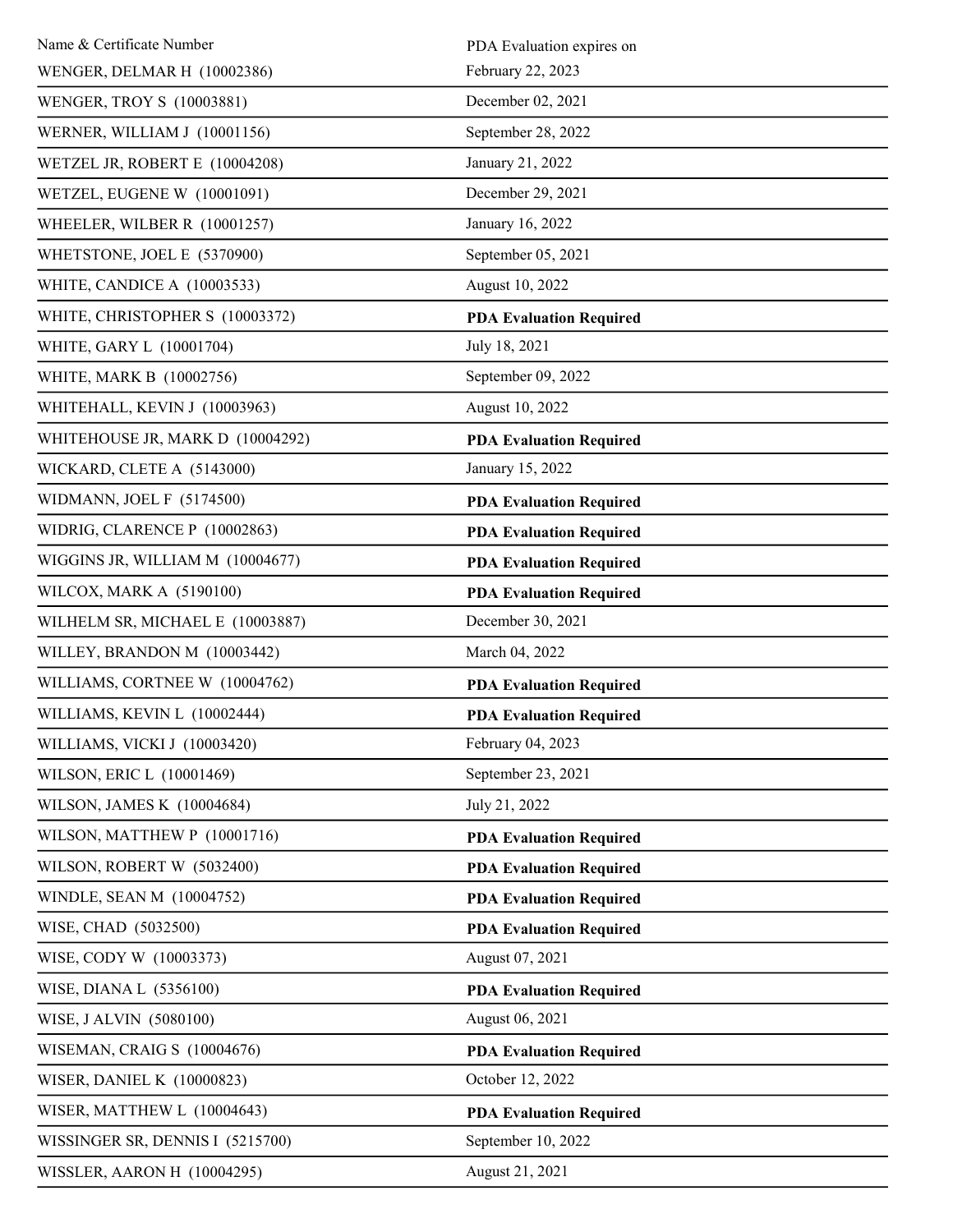| Name & Certificate Number       | PDA Evaluation expires on      |
|---------------------------------|--------------------------------|
| WITMER, JEFFREY G (5050100)     | October 22, 2022               |
| WITMER, LARRY D (5230200)       | <b>PDA Evaluation Required</b> |
| WOLFE, AMANDA L (10001614)      | January 26, 2022               |
| WOLFE, SCOTT M (5462900)        | <b>PDA Evaluation Required</b> |
| WOODS, DONNELL K (5193400)      | February 25, 2022              |
| WOOLF JR, ELDEN L (10003141)    | <b>PDA Evaluation Required</b> |
| <b>WORK, ROBERT J (5274200)</b> | December 28, 2022              |
| WORK, ROBERT S (10002626)       | December 28, 2022              |
| WORKMAN, DAVID W (10001494)     | <b>PDA Evaluation Required</b> |
| WORKMAN, LUKE C (10000340)      | <b>PDA Evaluation Required</b> |
| WORKMAN, NATHAN W (5225100)     | August 07, 2021                |
| WRAY JR, GLEN E (10001675)      | November 24, 2021              |
| WRAY, MICHAEL D (10001237)      | November 24, 2021              |
| WRIGHT, ZACHARY T (10004912)    | <b>PDA Evaluation Required</b> |
| WRISLEY, JACOB H (5325100)      | <b>PDA Evaluation Required</b> |
| WYDRA, JOSEPH A (10002905)      | May 03, 2023                   |
| YAKICIC JR, MARK (10004501)     | September 21, 2022             |
| YODER, HAROLD A (10001873)      | June 25, 2021                  |
|                                 |                                |
| YODER, JAY T (5050200)          | <b>PDA Evaluation Required</b> |
| YODER, JEFFREY L (5180600)      | <b>PDA Evaluation Required</b> |
| YODER, LEE D (10003415)         | <b>PDA Evaluation Required</b> |
| YODER, MENNO J (10004409)       | February 13, 2022              |
| YODER, RUDY E (10004448)        | February 23, 2023              |
| YOST, MYLES N (10004852)        | March 03, 2023                 |
| YOUNG, SETH T (10004183)        | <b>PDA Evaluation Required</b> |
| YOUNGS, NICKOLUS L (10004859)   | January 10, 2023               |
| ZARTMAN, PAUL D (10004701)      | <b>PDA Evaluation Required</b> |
| ZAVALA, ENRIQUE (10004271)      | <b>PDA Evaluation Required</b> |
| ZAVALA, JUAN (10004272)         | <b>PDA Evaluation Required</b> |
| ZEIGLER, ROY E (10000819)       | <b>PDA Evaluation Required</b> |
| ZGURI, KOSTIKA M (10004708)     | December 30, 2022              |
| ZIMMERMAN, KEITH D (10001270)   | <b>PDA Evaluation Required</b> |
| ZIMMERMAN, RUSSEL B (5112700)   | July 17, 2021                  |
| ZITNEY, WALTER F (5087300)      | November 16, 2022              |
| ZOOK, BYRON C (10002853)        | <b>PDA Evaluation Required</b> |
| ZOOK, CHRISTOPHER M (10003832)  | <b>PDA Evaluation Required</b> |